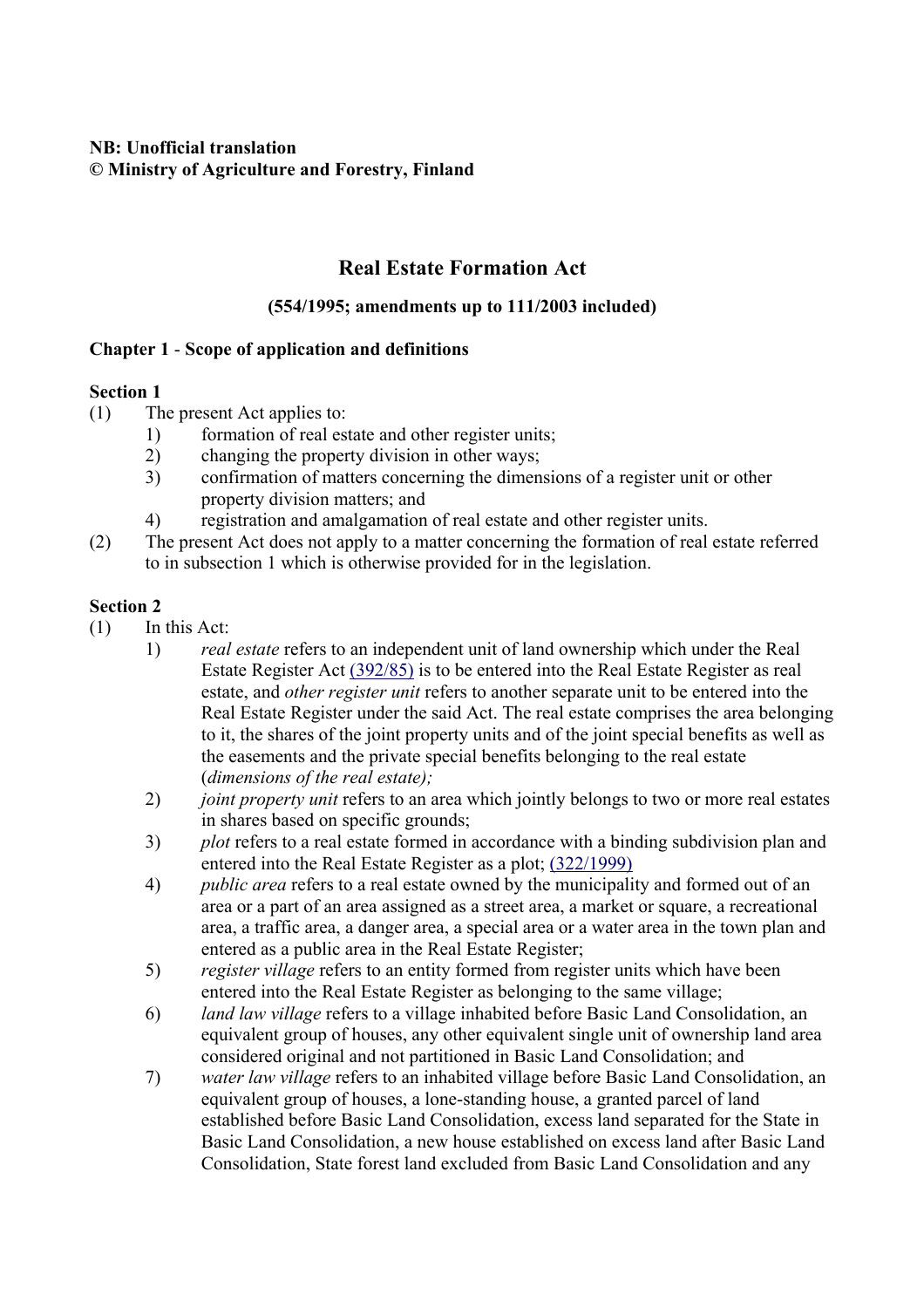other equivalent water area ownership unit considered original whose ownership has not been divided.

# **Chapter 2** - **Cadastral procedures and executors**

# **Section 3**

- (1) The measures referred to in section 1 above are carried out in the cadastral procedure excluding the registration and amalgamation of real estates.
- (2) The land survey offices of the National Land Survey of Finland undertake the execution of the cadastral procedures and other measures referred to in subsection 1. However, the authority which under section 5 of the Real Estate Register Act keeps the Real Estate Register in the area concerned, as provided in section 5 below, undertakes the execution of the cadastral procedures and other measures in areas covered by a town plan. If the cadastral procedure concerns both an area covered by a town plan and an area outside of it the land survey office undertakes the execution of the procedure. (322/1999)

## **Section 4**

(1) The cadastral procedure is executed by a land surveyor and two trustees (*executors*). A cadastral procedure other than the partitioning of a joint property unit, re-allotment, urban land replotting and the forming of jointly owned forest may be executed by the land surveyor without the trustees if use of the trustees is not necessary and the use of trustees is not demanded by an interested party.

## **Section 5** (322/1999)

- (1) The land surveyor shall be a graduate engineer in the service of the National Land Survey of Finland, graduated with an appropriate degree from the Department of Surveying of a University of Technology, an engineer or technician graduated with an appropriate degree from a Polytechnic or School of Technology, a cadastral surveyor of the municipality, or an engineer or technician in the service of the municipality graduated with the abovementioned degree.
- (2) An engineer or a technician employed by the National Land Survey of Finland may act as the land surveyor in a subdivision, a voluntary land exchange, a demarcation, an easement survey, the formation of a separate area into a real estate unit, the transfer of an interest within a joint property unit and its formation into a real estate unit, the formation of a joint property unit and in administrative procedures for the execution of a road construction plan under the Act on Private Roads (358/1962).
- (3) If the municipality undertakes the keeping of the Real Estate Register under section 5 of the Real Estate Register Act in areas covered by a town plan, the land surveyor in the said area shall be the cadastral surveyor, engineer or technician employed by the municipality for purposes of subdivision, voluntary land exchange, demarcation, easement survey, formation of a separate area into a real estate unit, transfer of an interest within a joint property unit and its formation into a real estate unit, formation of a joint property unit and administrative procedures for the execution of a road construction plan under the Act on Private Roads. The cadastral surveyor also acts as the land surveyor in mandatory land exchanges, in procedures executed in connection with subdivision as referred to in section 62 and, in addition to demarcation, in all other property definitions.
- (4) The land surveyor shall be a graduate engineer if procedures other than definition of real estate or easement procedures or procedures referred to in section 156(3) are necessary in connection with the procedure referred to in subsection 2 or 3.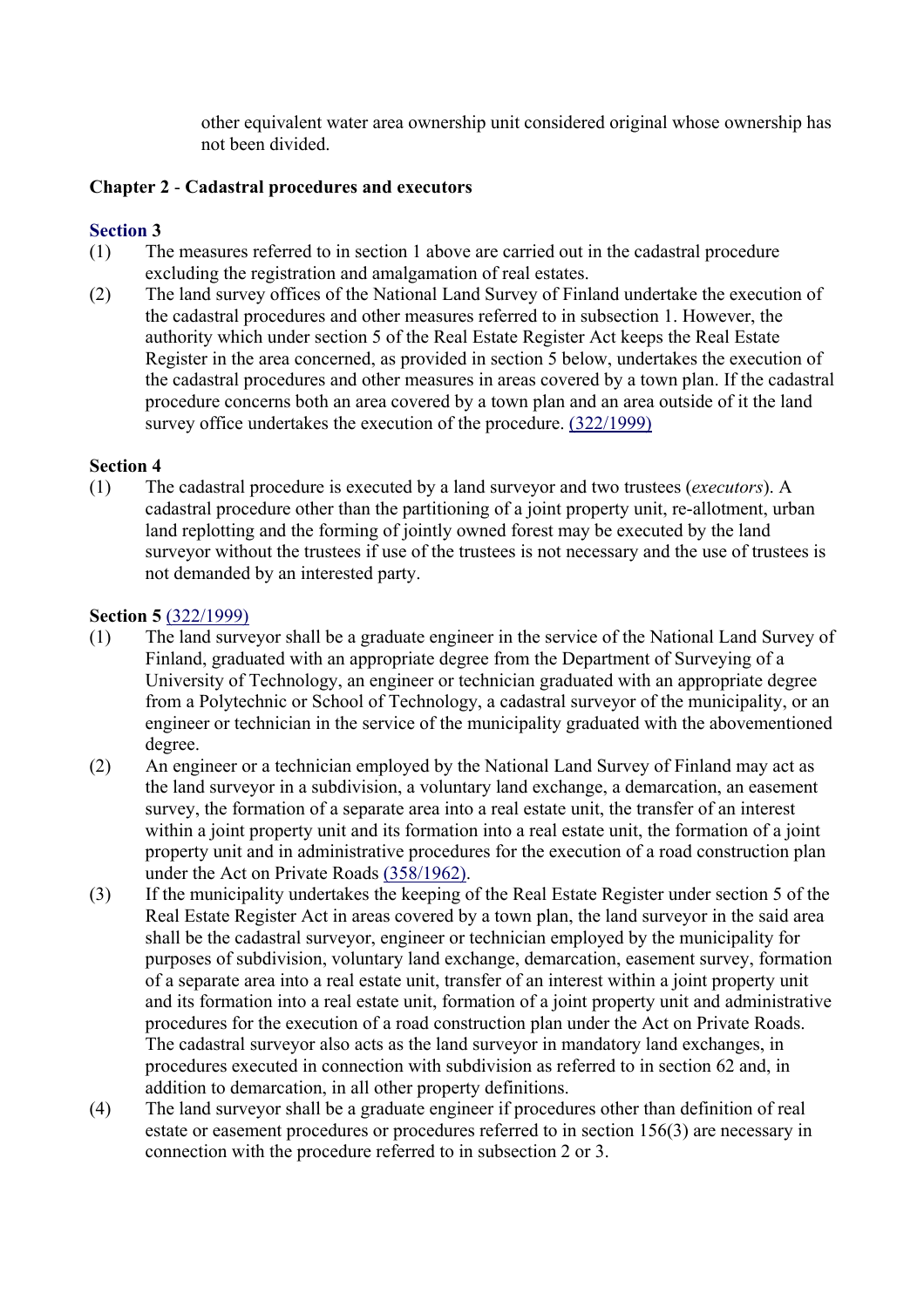#### **Section 5a** (322/1999)

- (1) In the territory of his/her own municipality and with the consent of the municipality a cadastral surveyor, engineer or technician employed by the municipality may be appointed as the land surveyor in a cadastral procedure outside the area referred to in section 5(3).
- (2) A cadastral surveyor referred to in section 5(1) in the service of the National Land Survey of Finland may be appointed as the land surveyor for a procedure under section 5(3).

#### **Section 6**

- (1) The municipal council shall appoint as trustees at least six persons for the period equivalent to that of the term of the council.
- (2) The trustee shall be versed in real estate matters and knowledgeable in local affairs. The provisions on the lay members of the local court also apply to the eligibility of persons as trustees.
- (3) The central administration of the National Land Survey of Finland shall determine the fee, compensation for travel expenses and daily allowance to be paid to the trustee.
- (4) The provisions of the Municipal Act concerning municipal delegates otherwise apply to the trustee, unless otherwise provided below.

#### **Section 7**

- (1) The trustee performs all tasks under public liability.
- (2) Before commencing his/her duties, the trustee shall give affirmation in the District Court or Land Court to honestly fulfil his/her tasks as a trustee to the best of his/her ability and according to his/her conscience, pledging to not bring about any injustice to any person under any circumstances.

#### **Section 8**

- (1) Trustees shall be summoned to a cadastral procedure by the land surveyor.
- (2) If trustees are summoned as executors during the course of the procedure, any rulings already set in place during the procedure shall not be subject to review as a result.

#### **Section 9**

- (1) If the trustees appointed from within the municipality are disqualified or prevented from participating in the procedure, trustees from a neighbouring municipality may be summoned.
- (2) If the procedure concern areas within several municipalities, the trustee may act in areas beyond the jurisdiction of his/her own municipality.

#### **Section 10**

- (1) If a summoned trustee remains absent from the procedure or is found to be disqualified and another trustee cannot be brought in to replace him/her without difficulty, the land surveyor may summon as executor a person deemed competent to stand in as a trustee until a more permanent trustee can be brought into the proceedings. The stand-in trustee shall undertake the affirmation to the land surveyor as referred to in section 7.
- (2) The presence of trustees is not required when performing technical tasks involved in the procedure.

## **Section 11**

(1) The provisions of the Code of Judicial Procedure on the disqualification of a judge apply also to the disqualification of a trustee.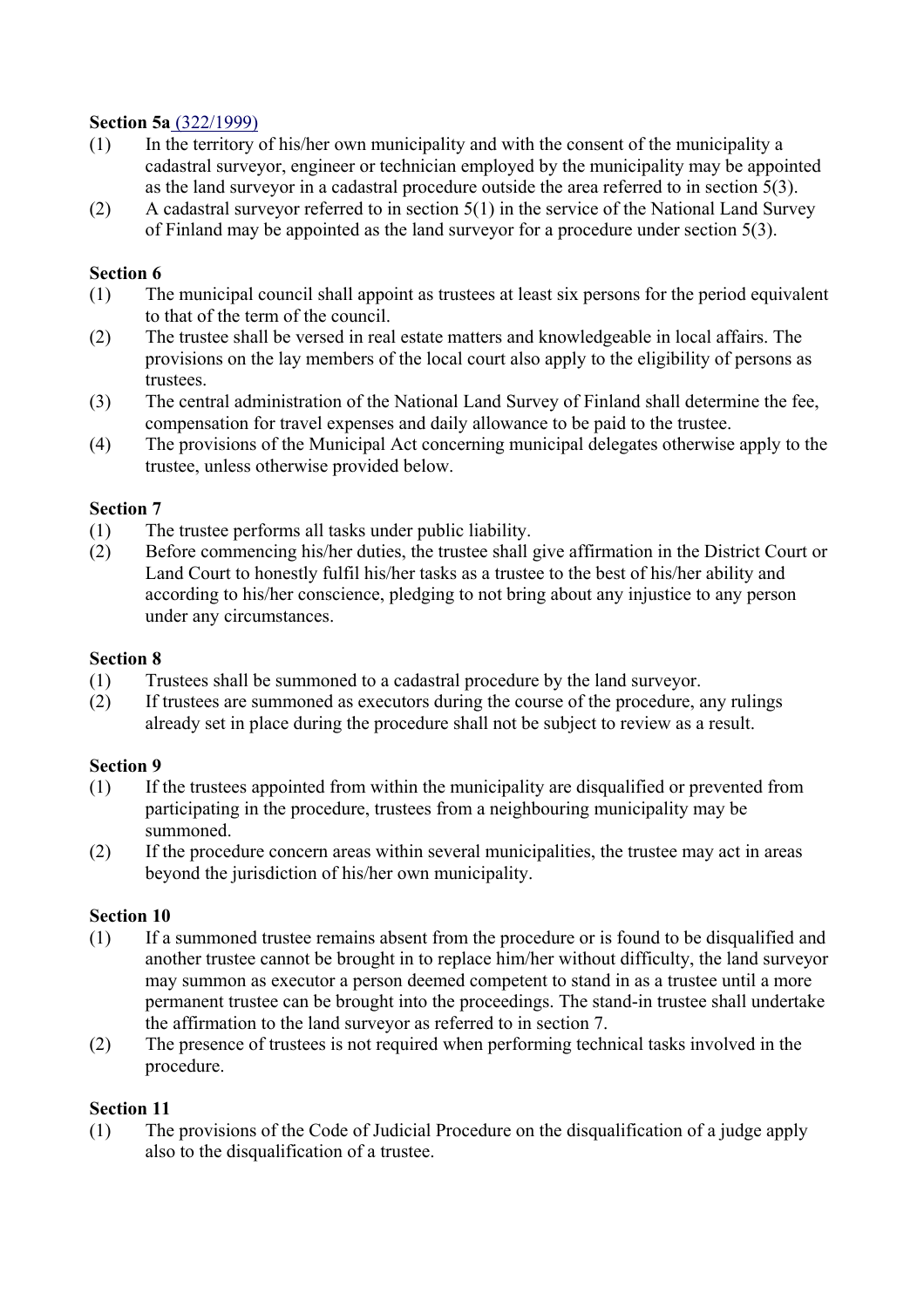(2) If the trustee knows him/herself to be disqualified he or she shall notify the other executors of his/her disqualification. An interested party who considers a trustee to be disqualified shall make an objection to the executors without delay once having learnt of the disqualification.

# **Section 12**

- (1) The executors shall decide on the disqualification of an executor. A decision that finds an executor to be disqualified cannot be appealed.
- (2) If the land surveyor is found to be disqualified the procedure shall be interrupted and the matter shall be notified without delay to the land surveyor appointee. The appointee shall thereby appoint another land surveyor to continue the procedure. The cadastral surveyor shall summon another trustee to replace the disqualified trustee without delay.
- (3) Any matters already resolved in the procedure prior to notification of disqualification of an executor shall not be taken up again due to the said disqualification.

# **Section 13**

(1) The executors may summon an expert to assist in handling a matter which requires special expertise. The fee payable to the said expert shall also be determined in conjunction with the summoning decision.

## **Chapter 3 - Commencement of a cadastral procedure, interested parties and other parties with a right to be heard**

## **Section 14** (322/1999)

- (1) Application for a cadastral procedure shall be submitted in writing to the land survey office in whose area the object of the procedure or the main part of it is located. The application for the procedure referred to in section 5(3), however, is presented to the Real Estate Register keeper of the municipality concerned. Provisions on the commencement of the procedure without application are laid down separately below.
- (2) Further provisions on the application and the reports to be attached to it are given by Government decree.

## **Section 15**

- (1) If the application has been drafted in accordance with the present Act and the provisions and regulations pursuant to it, the land survey office or the keeper of the Real Estate Register shall give an order to execute the procedure.
- (2) If the application has a defect due to which the order to execute cannot be given and the authority does not have access to the information necessary to correct the defect the applicant shall be given an opportunity to supplement the application.
- (3) The application shall be rejected if it does not fulfil the requirements laid down in subsection 1 even after the supplementation.

- (1) A cadastral procedure is pending from the issuing of the order to execute.
- (2) The procedure executed in the cadastral procedure shall be the one referred to in the application. Another procedure or measure in place of the procedure referred to in the application may be executed with the consent of the applicant if it is necessary for the fulfilment of the purpose of the application. Furthermore, an additional measure may be executed as a cadastral procedure in connection with the procedure.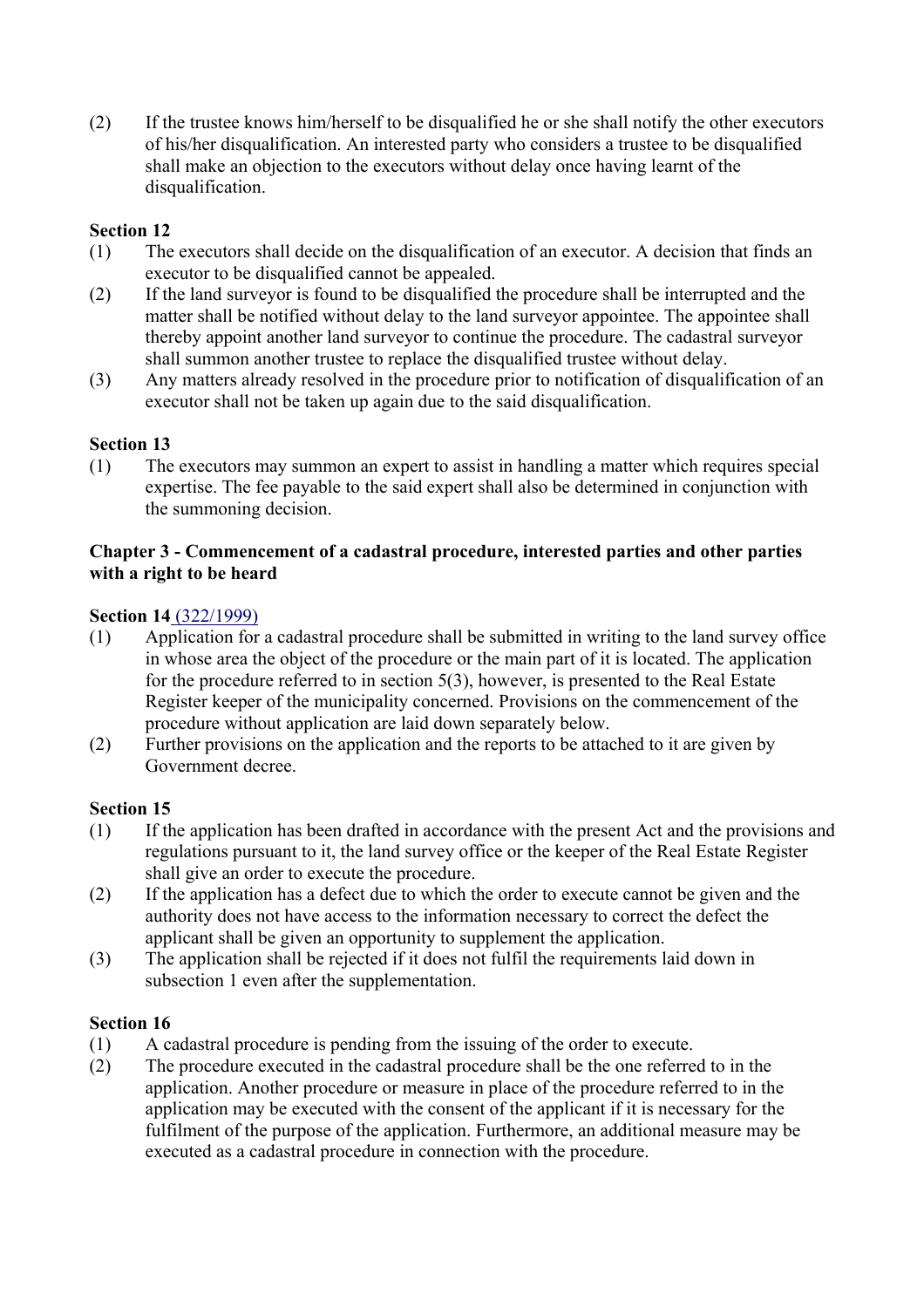(3) A measure other than the measure executed as the cadastral procedure referred to in subsection 2 may be executed at the request of the interested party in connection with the cadastral procedure if the execution of the said measure does not cause any appreciable delay in the closing of the procedure referred to in the application.

# **Section 17**

- (1) The applicant and any other person whose rights the procedure immediately concerns constitutes an interested party in the procedure. The holder of a lien constitutes an interested party when the subdivided real estate or area is released from mortgages under section 28 or section 134 without the consent of the holder of a lien.
- (2) The municipality has a right to be heard in the procedure referred to in section 168(3) within its territory.

## **Section 18**

- (1) The right to be heard of the owner of the real estate or of the area is exercised in a cadastral procedure by the party with the title or the party governing the real estate or area as the owner.
- (2) If the real estate or area has been transferred to a new owner during the procedure the new owner is obliged by what the previous owner has agreed to or accepted in the procedure.
- (3) The provisions of the present section for a real estate or area also apply, as appropriate, to a specified share of a real estate or area as well as to an easement and a lease or to another special right.

#### **Section 19**

- (1) A joint-owner of the joint property unit has the right to be heard as an interested party for the part of the real estate, the unseparated parcel or area if the procedure concerns a joint property unit or a real estate or an unseparated parcel owned jointly by several persons. If several joint-owners of a joint property unit are present and if their claims conflict with each other the executors shall decide in which way each claim will be taken into consideration. An agreement concerning a jointly owned real estate or an unseparated parcel requires authorisation from all joint-owners and the provisions of the Act on Joint Property (758/89) apply to the joint property unless otherwise provided below.
- (2) The provisions of subsection 1 apply, as appropriate, if the procedure concerns a right or benefit belonging jointly to several persons or real estates.

## **Chapter 4 - Subdivision**

#### **Section 20** (322/1999)

- (1) An area with specific borders (*unseparated parcel*) may be formed out of a register unit to form a different real estate or it may be transferred into an already existing real estate by subdivision. A plot in accordance with a binding subdivision plan is formed by subdivision or through some other real estate forming procedure. When forming the plot, slight deviation from the subdivision plan may be allowed as set down in further provisions given by Government decree.
- (2) The real estate to be formed by subdivision may contain unseparated parcels from several real estates or joint property units. A plot or a public area to be formed by subdivision may also contain entire real estates (joint subdivision).
- (3) A conveyed joint property unit is formed into a real estate or transferred to an already existing real estate by subdivision. A rapids property may be formed out of a jointly owned rapid or a part of it by subdivision.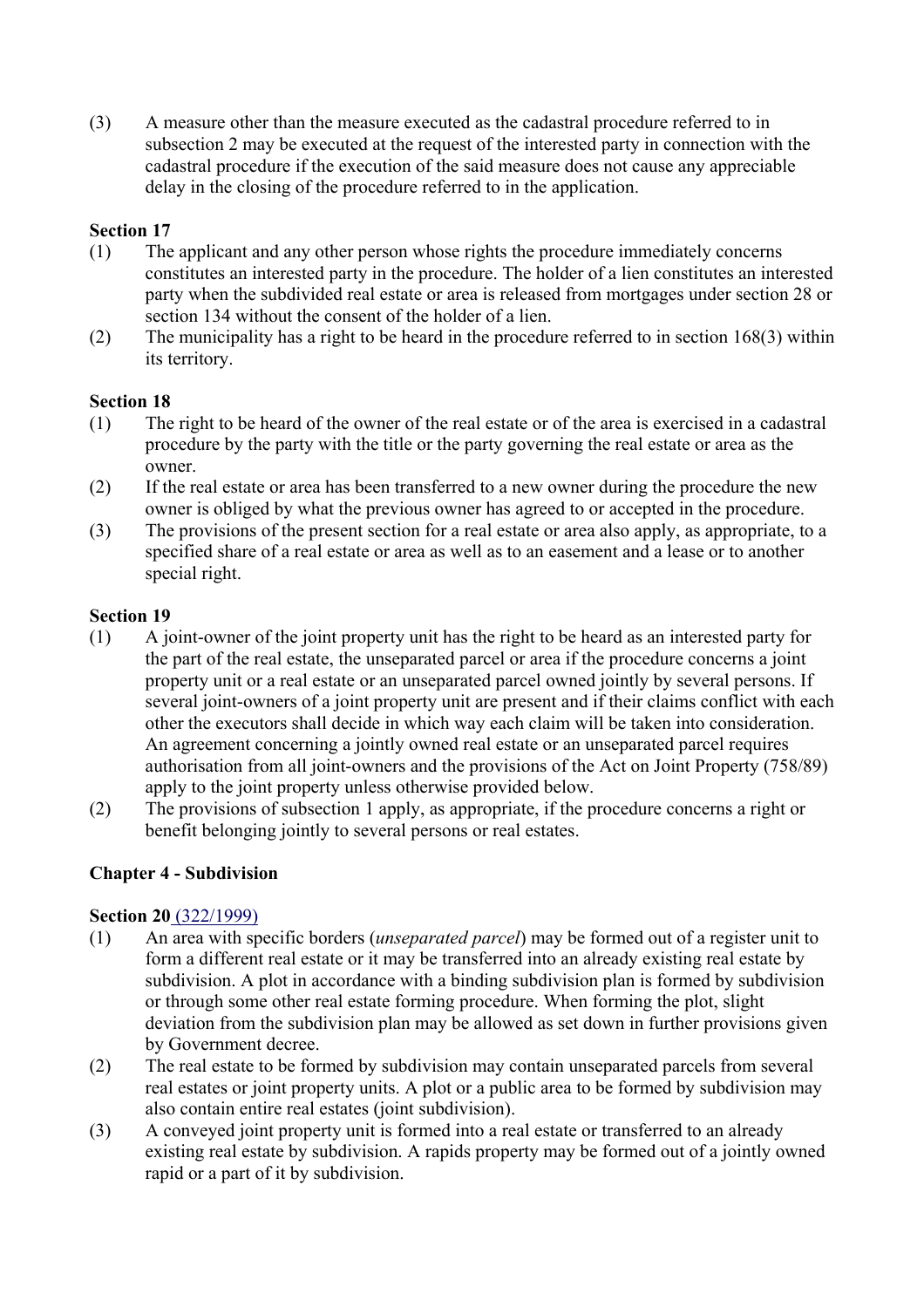- (1) The real estate or the joint property unit to be subdivided is called an *original property unit* in the present Act, the real estate formed out of a unseparated parcel is called a *subdivided real estate unit* and a real estate or a joint property unit formed out of the remaining pieces of land of the original property unit is called a *residual property unit.* The real estate to which the unseparated parcel is transferred is called a *receiver property unit*.
- (2) The subdivision shall note which one of the formed real estates is the residual property unit. The real estate ordered to be the residual property unit is the one formed for the owner of the original property unit in accordance with the Register of Titles and Mortgages. The subdivision shall note the unseparated parcel or the parcels from whose area the subdivided real estate has been formed. The information referred to here shall be entered into the Real Estate Register. If several real estates have been formed for the real estate owner referred to above, the real estate ordered to be the original real estate is the one he or she notifies. (322/1999)
- (3) The provisions concerning real estate and its owner set down below in this Chapter apply, as appropriate, to a joint property unit and its joint-owners.

# **Section 22**

- (1) A subdivision may be applied for by the owner or the part-owner of an unseparated parcel or an original property unit who has the title to an unseparated parcel or real estate, and by the holder of a special right concerning a plot in accordance with a binding subdivision plan if buildings belonging to the holder of the right may be built on the plot based on the right. (322/1999)
- (2) If the owner has conveyed an unseparated parcel to another party, the subdivision procedure is pending when the notice of the legal registration authority on the acquisition of title to an unseparated parcel has arrived at the real estate registration authority whose task it is to see to the keeping of the Real Estate Register in the area. The beginning of the subdivision procedure may be postponed or a commenced procedure shall be interrupted if the owner of the unseparated parcel presents a report according to which the subdivided real estate is not intended to be formed only out of the specified share of the real estate concerned or if there are other relevant grounds for postponement or interruption. (322/1999)
- (3) The provisions of subsections 1 and 2 concerning the subdivision of an unseparated parcel out of a real estate apply, as appropriate, to a joint property unit, to an unseparated parcel of joint property and to an unseparated parcel reserved by the seller to him/herself in connection with conveyance of a real estate. If the title to a joint property unit or to a specified share of it cannot be granted the applicant shall present another necessary report concerning the ownership of the joint property and the owner of an unseparated parcel shall present a report concerning his/her right to the specified share of the real estate. (273/1998)

## **Section 22a** (322/1999)

- (1) Subdivision of a joint property unit is executed based on the application of the municipality or the owner or joint-owner of the area.
- (2) If necessary, the keeper of the Real Estate Register may order subdivision concerning a joint property to be executed without an application.

## **Section 22 b** (322/1999)

(1) In a subdivision, an area assigned to be a joint property or a part of it may be transferred to an already existing area of similar type.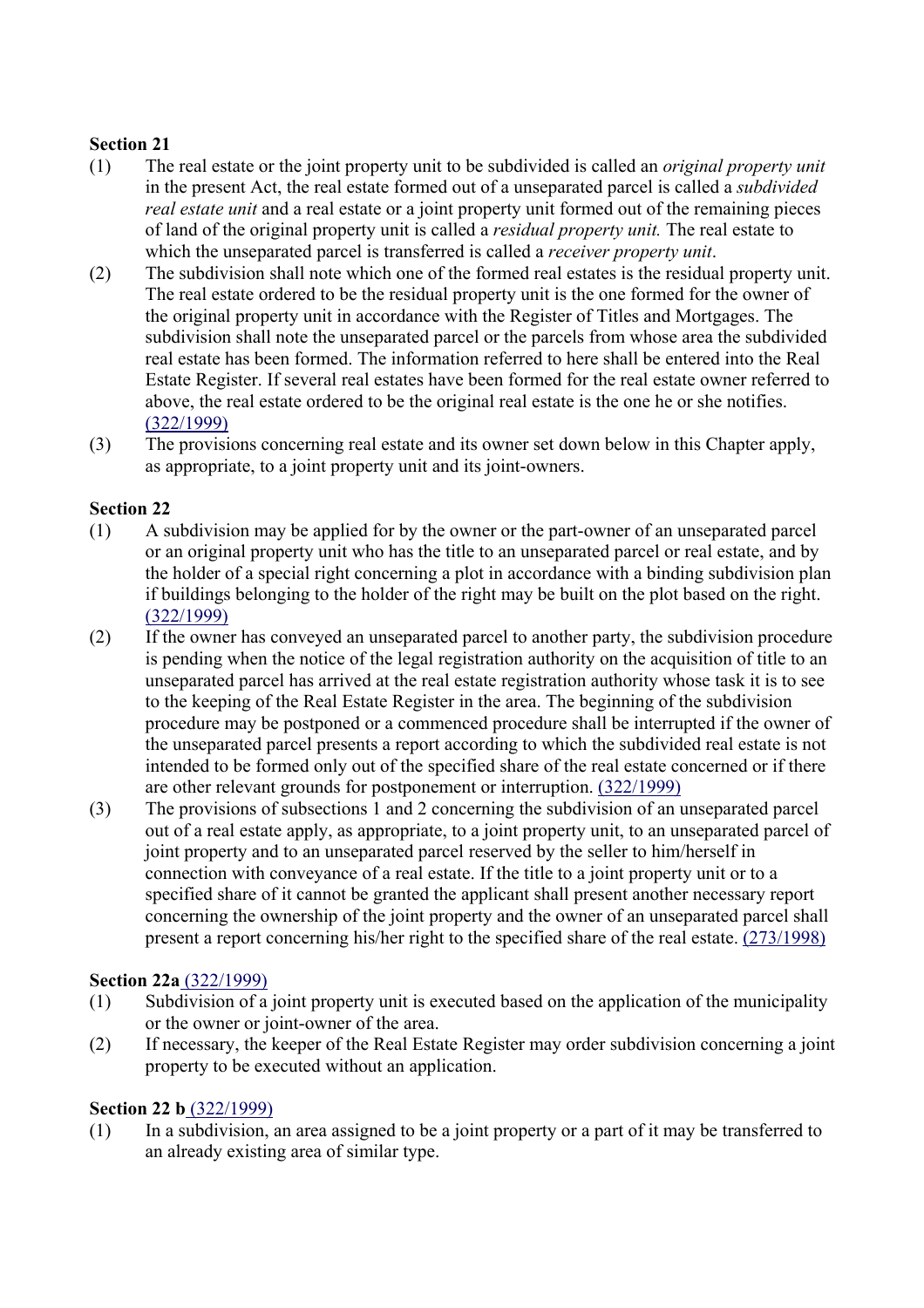- (1) The unseparated parcel to be subdivided shall belong in its entirety to the same owner or the same owners. If the unseparated parcel consists of two or more areas the joint-owner's share of each area shall be the same. A rapids property may be formed if the joint-owners who have requested the formation own at least one third of the joint rapids area.
- (2) If the joint-owners of a real estate have not jointly applied for subdivision of their property, the condition for the subdivision is that none of the joint-owners present at the cadastral procedure oppose the subdivision in the requested manner. (273/1998)

## **Section 23a** (322/1999)

(1) The condition for subdivision of a public area is that the municipality has the title to the area to be subdivided or the area will be the property of the municipality under section 94 of the Land Use and Building Act (132/1999) and that the real estates out of which the public area is formed are free of mortgages or the area will be free of them under section 29(3) of this Act or section 107 of the Land Use and Building Act.

#### **Section 24**

- (1) A joint subdivision of several cadastral units in one legal survey may be executed if:
	- 1) the original property units are located in the same municipality;
	- 2) the unseparated parcels belong to the same owner or joint-owners in such a way that each joint-owner's share of each unseparated parcel is equally large;
	- 3) the unseparated parcels are owned with the same rights and the owners consent to joint subdivision;
	- 4) the formation of unseparated parcels into one real estate unit does not cause confusion in the Real Estate System nor the Registration System; (1188/1996)
	- 5) there are no mortgages on the unseparated parcels or they are only subject to joint mortgages of the same quantity and priority or, in addition to these, only one unseparated parcel is subject to joint mortgages with an inferior priority; and
	- 6) no unseparated parcel is foreclosed or part of an estate in bankruptcy, nor is any unseparated parcel subject to precautionary measures.
- (2) A joint subdivision may also be executed when the subdivided real estate is released from liability for mortgages entirely or in such a way that only the mortgages referred to in subsection 1(5) remain to encumber it. A plot under a binding subdivision plan may also be subdivided when an agreement on the order of priority in which the mortgages and the other recorded rights have bearing on the plot has been reached between the holders of a lien and of the special rights concerning different parts of the plot. (322/1999)

- (1) A subdivision out of a joint property may be executed if there are no mortgages on the participating property units or they are only subject to joint mortgages of the same quantity and priority or, in addition to these, only one participating property unit is subject to joint mortgages with an inferior priority.
- (2) A subdivision out of a joint property may also be executed when the subdivided real estate unit is released from liability for the mortgages of the participating property units entirely or in such a way that only the mortgages referred to in subsection 1 remain to encumber it.
- (3) In accordance with section 4(1) of the Jointly Owned Forest Act (37/1991), a subdivision concerning an area conveyed from a jointly owned forest and concerning a jointly owned forest sold under section 5(1) of the said Act may be executed notwithstanding the provisions of subsections 1 and 2. (1188/1996)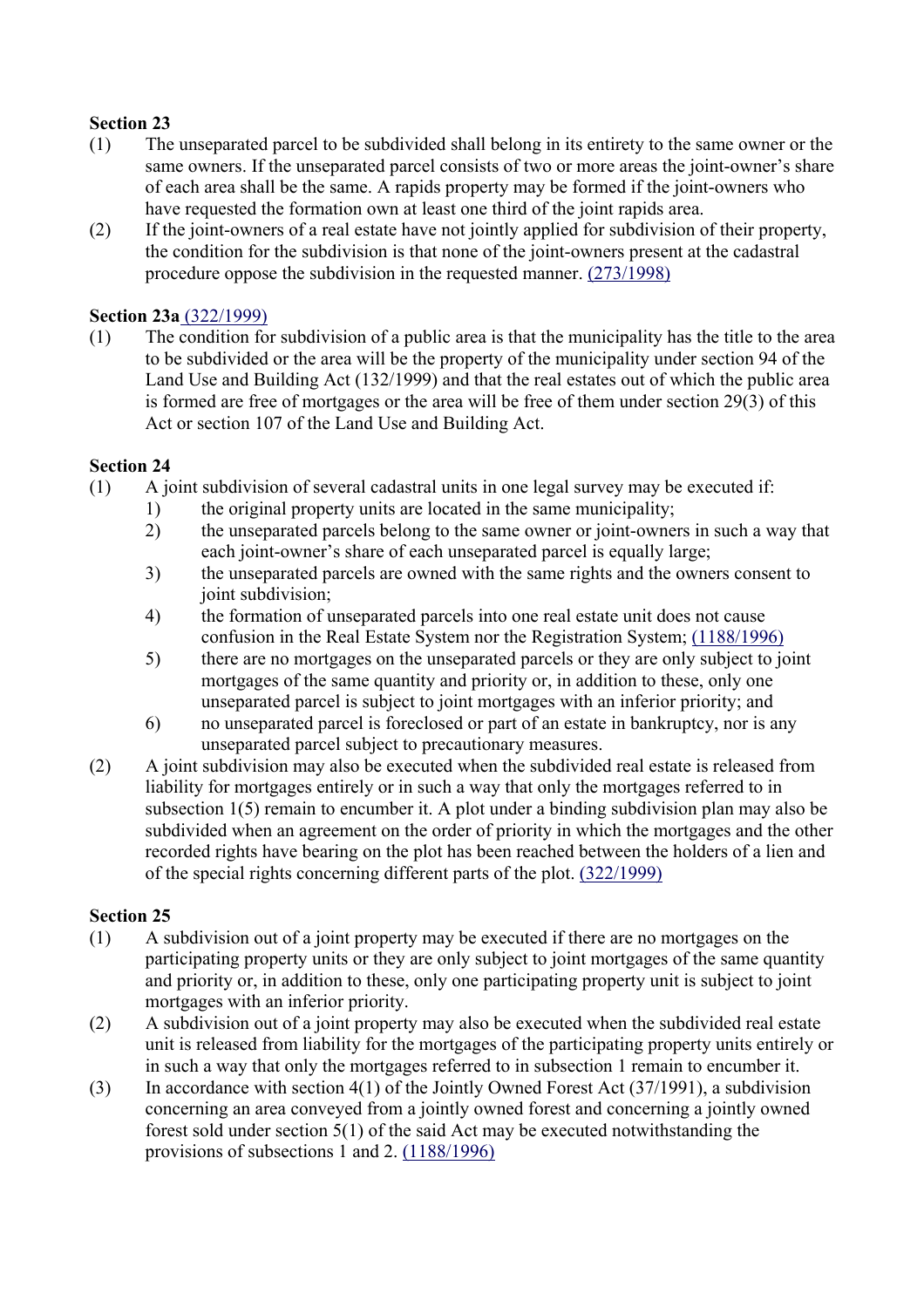(1) An unseparated parcel or several unseparated parcels may be transferred into a real estate by subdivision. The provisions of section 24 on the conditions of a joint subdivision apply to the conditions of the transfer. The provisions of the said section on the original property unit and on the unseparated parcel also apply to the receiver property unit.

#### **Section 27**

(1) The provisions of section  $24(1)(5)$  and section 25 also apply to a recorded special right concerning the unseparated parcel to be subdivided.

## **Section 28**

- (1) In a subdivision, the subdivided real estate may be released from liability for the registered mortgages of the original property unit if there is no lien based on the mortgage in question concerning the unseparated parcel from which the subdivided real estate is formed or if the holder of a lien gives his/her consent to it. If the residual property unit is clearly sufficient to cover all mortgages concerning the original property unit, the subdivided real estate may be released from the registered mortgages of the original property unit even without the consent of the holder of a lien. In this case the subdivided real estate unit shall be released from all the registered mortgages of the original property unit. (273/1998)
- (2) A subdivided property unit formed out of a joint property unit may be released from liability for mortgages registered to a participating property unit with the consent of the holder of a lien or without the consent of the holder of a lien if the participating property unit is clearly sufficient to cover the mortgages directed to it after the subdivision or if the lowering of value of the participating property unit caused by the subdivision is insignificant. The above provisions of this subsection concerning a registered mortgage pertaining to a participating property unit also apply to a registered pension entitlement concerning the participating property unit. (273/1998)
- (3) The land surveyor shall notify without delay the land register authorities about the decision on the release of a mortgage. The land register authorities shall delete the mortgage for the subdivided property unit when the decision on the release referred to in subsections 1 or 2 has gained legal force.
- (4) The provisions on subdivided real estate as stated above in this section correspondingly apply to the real estate which is formed out of an unseparated parcel and a receiver property unit.

#### **Section 29**

- (1) The mortgages concerning an unseparated parcel or a receiver property unit from which the subdivided real estate or the unseparated parcel and the receiver property unit have not been released shall extend to concern the real estate to be formed. (322/1999)
- (2) If a subdivided real estate is separated from a joint property unit or if a real estate is formed out of a separated joint property unit and a receiver property unit, the mortgages of the participating property units also concern the formed real estate after the subdivision.
- (3) If a joint property unit is contained within a plot or a public area, those mortgages are not taken into consideration in the subdivision which concern the participating property units of the joint property unit and, furthermore, if some of the joint property unit has become part of a plot or a public area the said plot or public area shall be released from the mortgages concerning the participating property units of the joint property unit. (322/1999)

*Section 30 has been repealed by Act 273/1998.*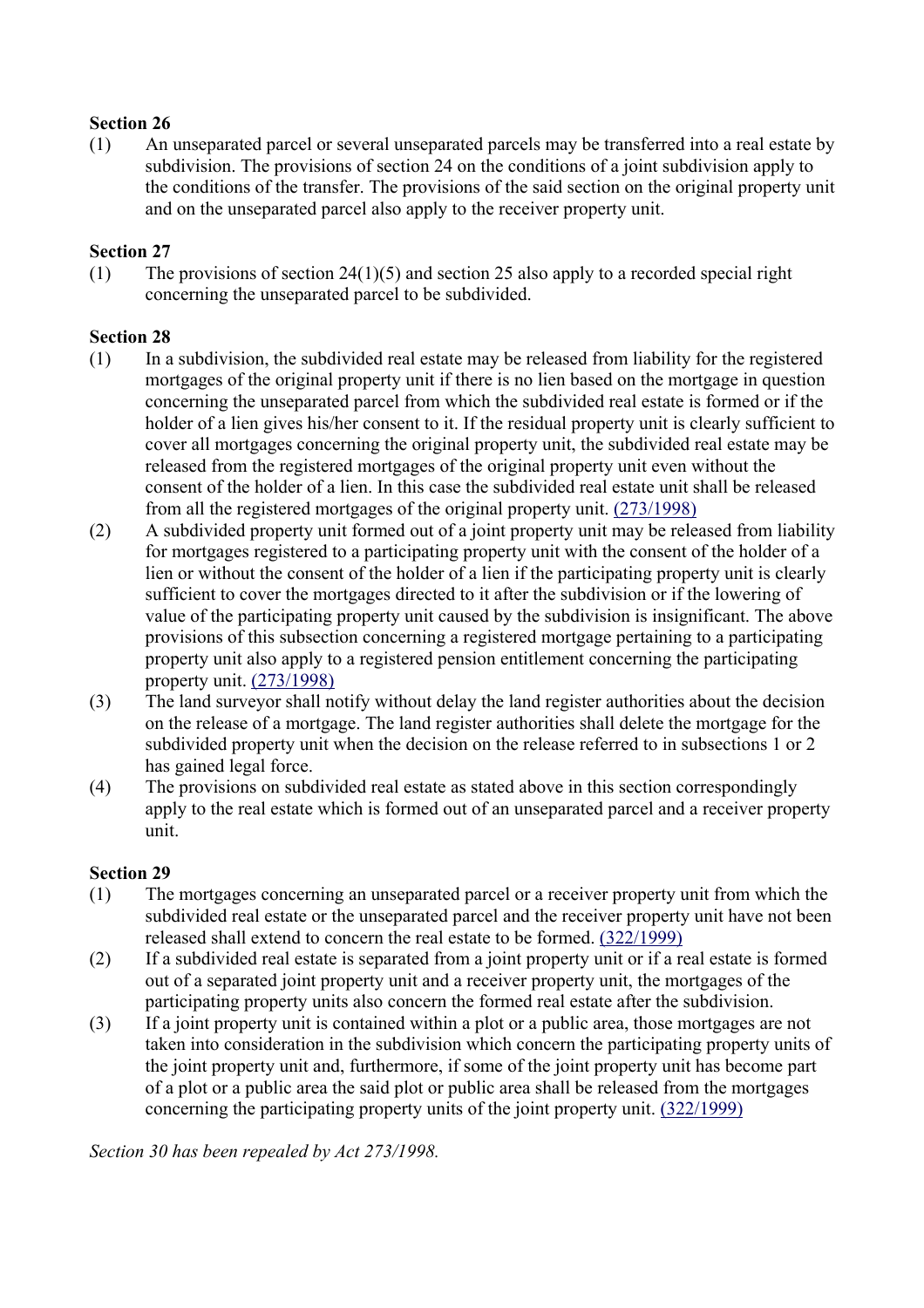- (1) The demarcation of the unseparated parcel to be subdivided shall be executed in accordance with the deed of conveyance or other title deed and other available report or, if the unseparated parcel is separated for the owner of the original property unit, according to his/her assignment.
- (2) If the interested parties agree on an addition or a change in the document which the cadastral procedure is based on during the subdivision procedure and the addition or the change requires conveying an additional area or an additional share, the agreement shall be drafted in accordance with the provisions of Chapter 2(1) of the Land Code (540/1995). The subdivision is not hindered by the title of such an additional area or share not having been registered if a report of the title which would have been required in the registration of title is presented.
- (3) Executors may decide on an insignificant change of an unseparated parcel without the consent of the interested parties if the change does not influence the value of the unseparated parcel and if the change is important for the accomplishment of a functional property division and no considerable inconvenience is caused to any interested party. In accordance with the demand of an interested party, the boundaries of the unseparated parcel to be subdivided may be checked if the checking is such that it can be executed as a mandatory land exchange following the completion of the subdivision.

## **Section 32** (322/1999)

 $(1)$  In an area with a binding subdivision plan, the subdivision can be executed only to form a plot in accordance with the subdivision plan unless the municipality grants permission for the subdivision on special grounds. Otherwise in a town plan area the subdivision may not be executed in such a way that it hinders the implementation of the said plan.

*Section 33 has been repealed by Act (322/1999).*

## **Section 34**

- (1) In an area assigned to be a recreational area or conservation area in a master plan with legal consequence a real estate intended to be a building site may not be formed by subdivision if it considerably hinders the use of the area for the assigned purpose. (322/1999)
- (2) In an area which does not have a town plan or which has not been assigned to be a recreational area or a conservation area in a master plan with legal consequence a real estate intended to be a building site may be formed by subdivision if the real estate to be formed meets the requirements of the provisions laid down for a building site in the Land Use and Building Act and the decrees pursuant to it. (322/1999)
- (3) In an area requiring planning, an unseparated parcel intended to be a building site may be formed into a separate real estate by subdivision only if the unseparated parcel has a valid building permit when beginning the cadastral procedure or if during the cadastral procedure a building permit for other than a temporary building is received, or if the municipality gives its consent to the formation of a real estate. (322/1999)
- (4) Notwithstanding the above provisions of this section, unless otherwise required due to a change of circumstances or other special reasons, an unseparated parcel may be subdivided into a real estate if a building permit for other than a temporary building exists for the area to be subdivided at the beginning of the cadastral procedure or if during the cadastral procedure one is received or if a building has already been built based on such a permit.

#### **Section 35** (322/1999)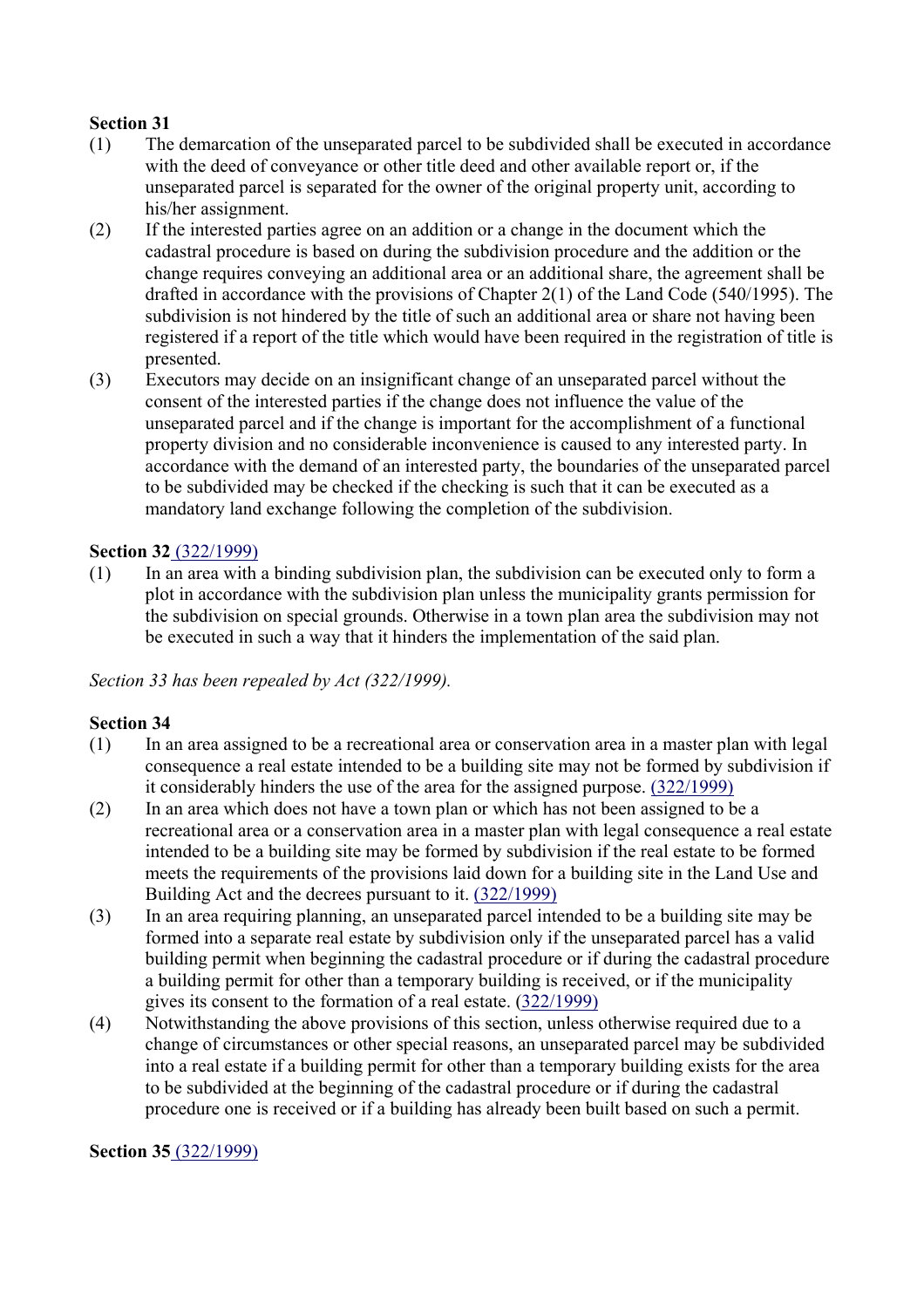- (1) In an area where a building ban is in force, an unseparated parcel intended as a building site may be subdivided into a separate real estate only if a building permit is in force for the unseparated parcel when beginning the cadastral procedure, or a building permit for other than a temporary building or an exception to build notwithstanding the building ban referred to in section 171 of the Land Use and Building Act is received during the cadastral procedure, or if the municipality gives its consent to the formation of real estate.
- (2) In a building ban area referred to in subsection 1 above, an unseparated parcel may be transferred to an already existing real estate by subdivision and an unseparated parcel intended for other uses than a building site may be subdivided into different real estates if the subdivision does not considerably hinder the drafting of a plan.

## **Section 36** (322/1999)

- (1) On a shoreline area as referred to in section 72 of the Land Use and Building Act, an unseparated parcel intended for a building site may not be subdivided before the entry into force of a town plan or a master plan with legal consequence which gives particular provisions on the possibility of building. If there is uncertainty during the subdivision about whether the unseparated parcel is located on a shoreline area the land surveyor shall assign the matter to be decided in the regional environment centre. The unseparated parcel intended for a building site may, however, be subdivided if:
	- 1) it is evident that building on the unseparated parcel does not hinder the drafting of a town plan;
	- 2) the municipality has given its consent to the subdivision for a justifiable reason;
	- 3) an exception referred to in section 17 of the Land Use and Building Act or a building permit for other than a temporary building is in force when beginning the cadastral procedure, or one is received during the cadastral procedure for an unseparated parcel to be formed into a real estate or, when the matter concerns the transfer of an unseparated parcel to an already existing real estate, for a real estate to be formed out of an unseparated parcel and a receiver property unit, or a building based on such a permit has already been built; or
	- 4) the real estate to be formed is intended to be used for building as referred to in section 73(3) of the Land Use and Building Act.

# **Section 37**

- (1) A subdivision may be executed in an area where land consolidation, partitioning or other division is pending if the subdivision does not considerably delay the execution of the division and there is no special reason not to execute the subdivision.
- (2) If a joint-owner of a real estate has conveyed an unseparated parcel with the intention of having it separated for him/her from a real estate to be formed by partitioning, the subdivision may be executed in connection with the partitioning after the partitioning plan has gained legal force if the unseparated parcel has become part of the piece of land received by the conveyor.

## **Section 37a** (322/1999)

(1) The provisions on an unseparated parcel as mentioned above in this Chapter apply, as appropriate, to a plot to be subdivided or a real estate contained in a public area.

## **Chapter 5 - Formation of a separate reliction area or other separate area into a real estate unit and annexation thereof to a real estate**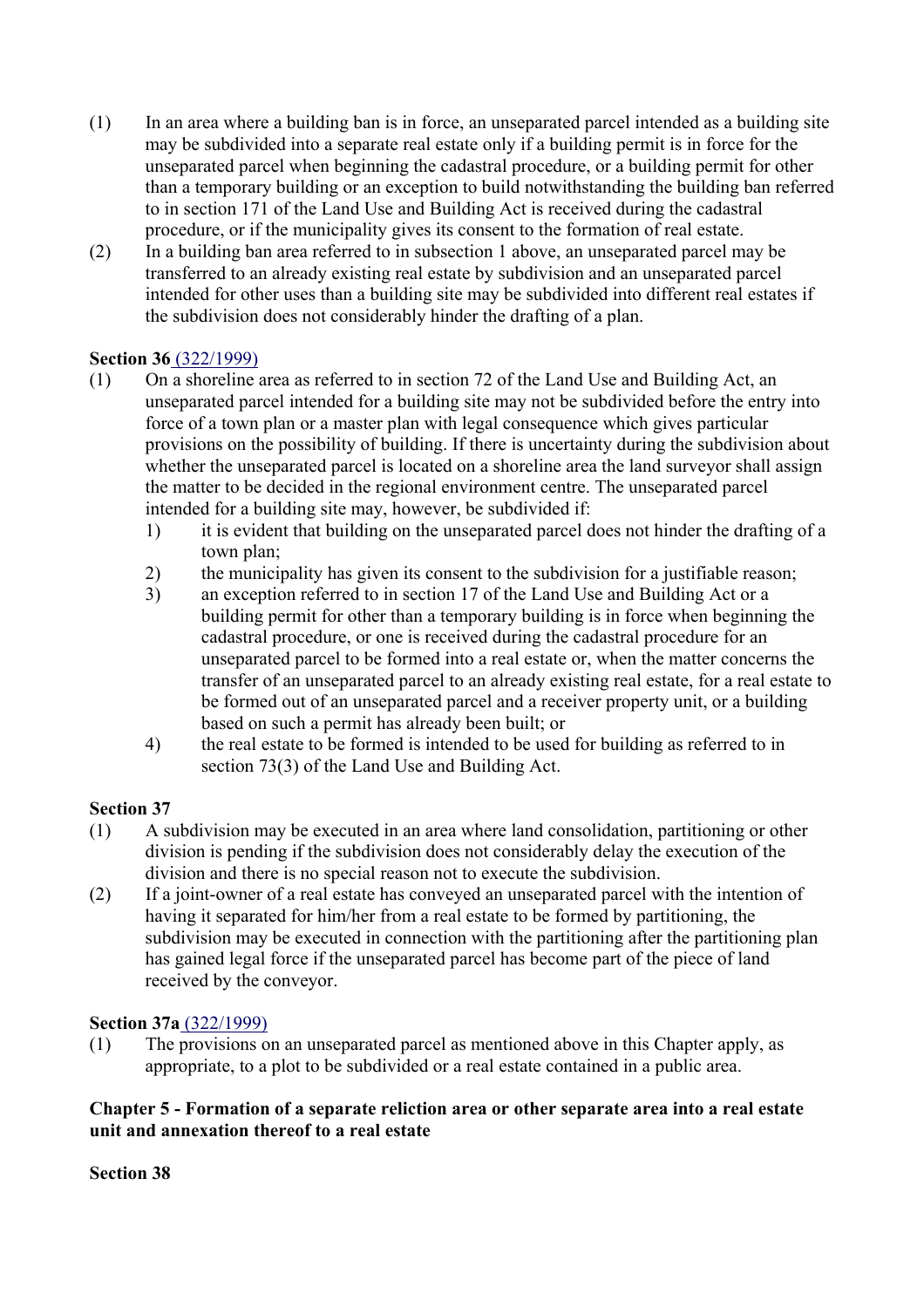(1) A reliction area formed from authorised land drainage which has become private property through partitioning, either as executed by an authority or a private party or under an order contained in the drainage permit and which does not belong to any real estate unit, and a reliction area which has belonged to a real estate unit and which has been conveyed to another owner without separating it from the real estate unit may be formed into a real estate unit or joined to a real estate unit. The separate reliction areas referred to above may be formed into a real estate unit or joined to a real estate only if the conditions mentioned above have existed before 13 November 1911 and still exist. The ownership of a reliction area shall be resolved in a cadastral procedure. Provisions of section 184 apply to disputes over ownership.

#### **Section 39**

(1) Formation of a reliction area into a real estate unit or annexation to a real estate may be applied for by the party who him/herself or whose title holder has received the reliction area in a manner referred to in section 38 or who governs the reliction area as the owner.

#### **Section 40**

- (1) In addition to the provisions of sections 38 and 39, the provisions on the transferral of an unseparated parcel into another real estate by subdivision apply, as appropriate, to joining a separate reliction area to a real estate, and provisions on subdividing a separate parcel into a separate real estate unit apply to the formation of a separate reliction area into a real estate unit. The provisions of sections 32-36 above, however, only apply if several different real estates are formed out of the reliction area for the same owner.
- (2) When granting the title to the party who is the owner of the real estate unit formed from a separate reliction area or an area joined to the real estate unit based on a resolution reached in the cadastral procedure referred to in this Chapter, an excerpt of the report drafted in the cadastral procedure is adequate as documentation of his/her title.

## **Section 41** (273/1998)

(1) The provisions on subdivision apply, as appropriate, to the formation of a separate area not belonging to a register unit into a real estate unit or annexation of it to a real estate.

*Chapter 6 has been repealed by Act 322/1999.*

# **Chapter 7 - Partitioning**

- (1) The right to have a real estate unit divided by partitioning belongs to the owner of the real estate unit or an unseparated parcel thereof who also holds the title to the real estate unit or an unseparated parcel thereof.
- (2) If several real estate units have the same owners, the real estates may be partitioned at the same time in such a way that the provisions below for the real estate to be partitioned apply to the entity formed by the real estates to be partitioned (*joint partitioning*). (273/1998)
- (3) If a number of real estate units are primarily under the same ownership, partitioning of these real estate units may be executed at the same time. In such a case, each joint-owner receives pieces of land for the real estate units to be formed for him or her only from the pieces of land of those real estate units in which he or she has a share, unless all interested parties agree otherwise. Otherwise the provisions on joint partitioning apply to the partitioning referred to in this subsection. (273/1998)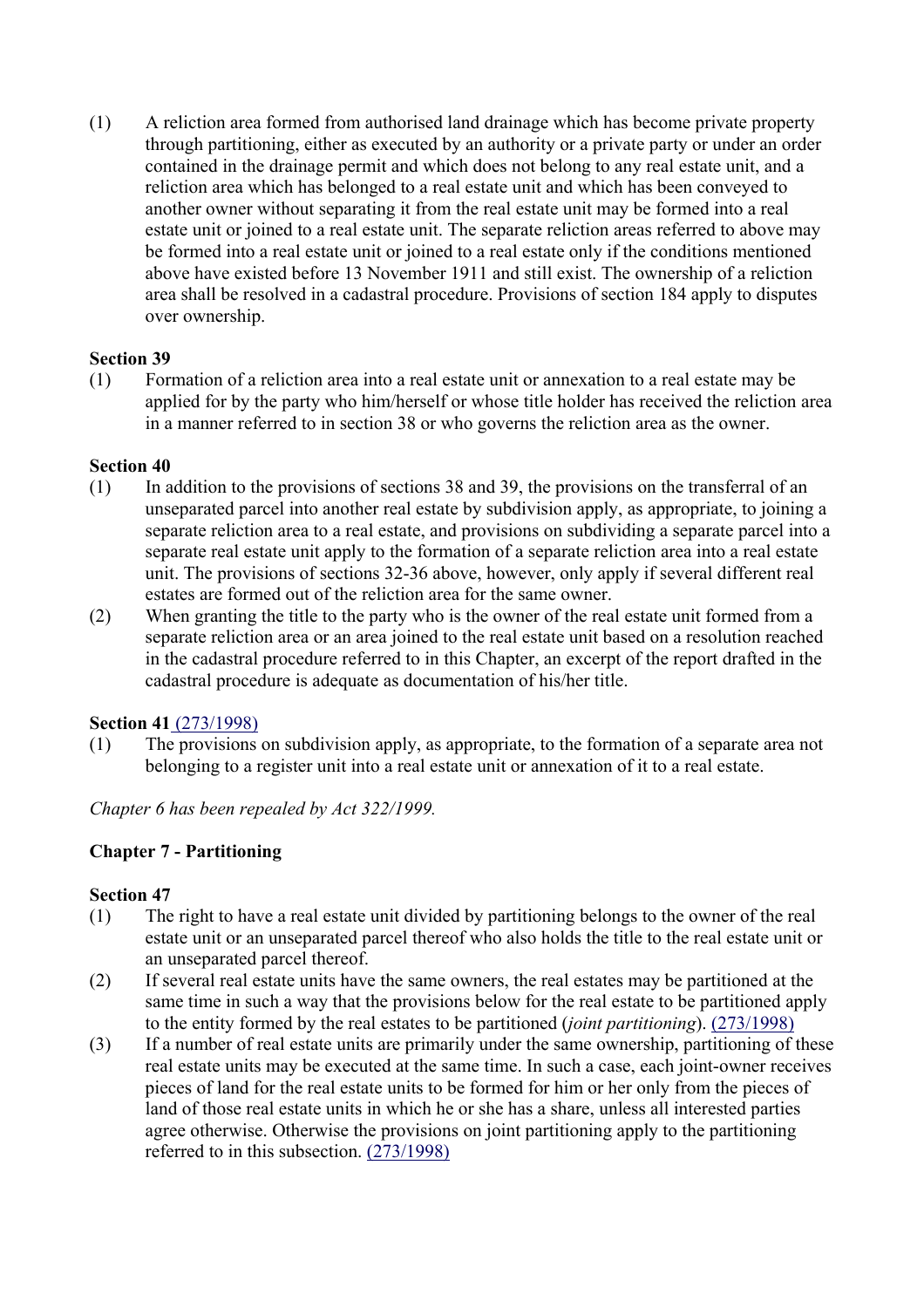(4) A rapids property may not be partitioned. In addition to the general conditions for partitioning, the provisions on the conditions for dividing a water area apply, as appropriate, to the conditions for partitioning of a real estate unit which includes only insignificant quantities of other pieces of land in addition to water areas.

#### **Section 48** (2731998)

- (1) The condition for joint partitioning is that all joint-owners are in agreement on it or, if not all joint-owners are in agreement, one joint-owner demands partitioning, thus rendering joint partitioning necessary in order to reach a feasible partitioning result.
- (2) In joint partitioning, the shares of one joint-owner in two or more real estate units may be amalgamated if the joint-owner so requests. Furthermore, the provisions on the conditions for amalgamating real estates apply to the conditions for amalgamating shares.

#### **Section 49**

- (1) The share owned by a joint-owner is the basis of division in partitioning. If the partitioning is executed on behalf of the owner of the real estate unit, the shares he or she has ordered are the basis of division.
- (2) If the unofficial partition concerning a real estate unit has been valid for a long time, the joint-owner's usufruct is, however, the basis of division of a real estate unit governed by unofficial partition if all joint-owners agree on it or if it is reasonable.

#### **Section 50**

- (1) The real estate unit to be formed for the joint-owner shall receive the number of pieces of land that belong to it in accordance with the assessment and the basis of division.
- (2) Notwithstanding the provisions of subsection 1, the partitioning may be executed in such a way that the total value of the pieces of land, growing stock, buildings, fixed equipment and structures, interests in joint property units and special benefits of the real estate unit to be formed for each joint-owner corresponds to the share of the equivalent total value of the real estate unit to be partitioned belonging to the joint-owner in accordance with the basis of division. The partitioning shall be executed in a manner referred to in this subsection if all joint-owners have agreed on it or, if the joint-owners have not agreed on the manner of partitioning, execution of partitioning in a manner referred to in this subsection is necessary in order to reach a functional partitioning result.

#### **Section 51**

- (1) If all joint-owners agree and if it is necessary for the formation of functional real estates, departing from the number of pieces of land or total value of property allocated to the real estate unit according to the basis of division to be formed may be allowed. Departing from the basis of division may be allowed even without the consent of the joint-owners if it is important in order to form functional real estate units and if no joint-owner suffers considerable damage and the amount of pieces of land and total property allocated to any of the real estate units does not exceed the amount which would belong to it in accordance with the basis of division by more than 20 per cent or fall below it by more than 10 per cent.
- (2) Compensation shall be paid for the difference if the property belonging to the real estate unit to be partitioned does not divide in accordance with the basis of division between the real estate units to be formed.

#### **Section 52**

(1) The pieces of land shall be placed in such a way that each real estate unit to be formed receives, if possible, pieces of land suitably located with respect to its use. If the partitioning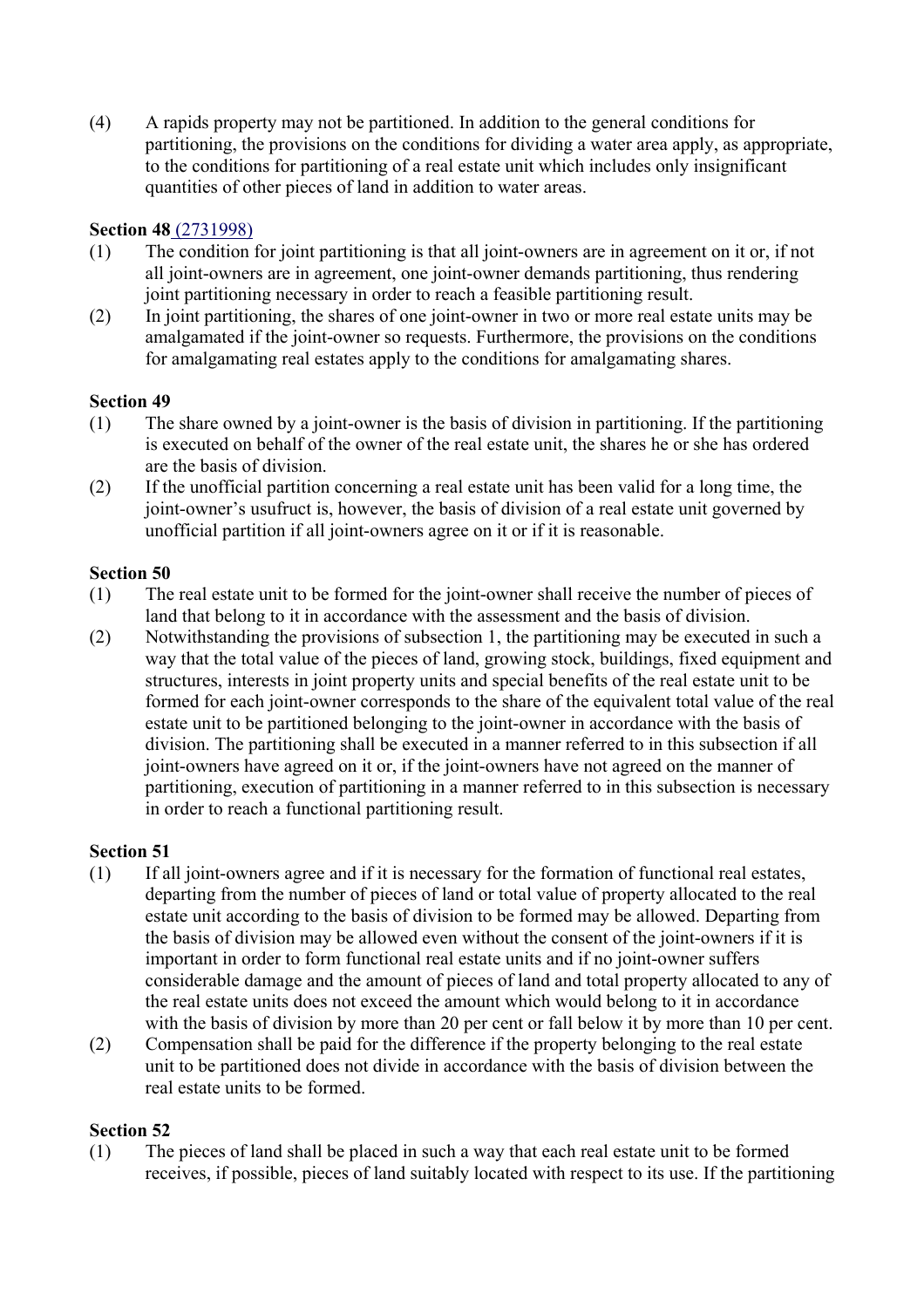is executed in a manner referred to in section 50(1), each real estate unit is given pieces of land for different purposes in accordance with the basis of division, as far as possible, unless the joint-owners agree otherwise or other special reason demands otherwise.

(2) The pieces of land shall be divided in such a way that the compensation referred to in section 51(2) does not become excessive.

#### **Section 53**

- (1) Provisions of sections 32-34 apply to partitioning, as appropriate.
- (2) In partitioning in an area as referred to in sections 35-36 the real estates shall be formed, as far as possible, in such a way that the plan to be drafted and other organisation of settlement is taken into consideration.

#### **Section 54**

- (1) During the partitioning proceedings, a partitioning plan is drafted presenting the basis of division, the real estate units to be formed, the joint areas to be formed and the real estates' shares in joint areas and in special benefits, private special benefits, easements, rights of way and compensations to be paid due to the partitioning. At the proceedings, the interested parties shall be provided with a detailed explanation of the division plan and its grounds and with the opportunity to acquaint themselves with the division plan and to voice any objections to it. Once all objections have been dealt with, a decision shall be made on how the partitioning is to be executed, after which the partitioning is completed.
- (2) If it is expedient from the point of view of execution of partitioning, a decision is made in connection with the handling of the division plan only on the division of pieces of land, joint areas and the real estate units' shares of them, special benefits as well as easements and rights of way. Only a preliminary estimate of the compensations is presented in such a case. The definite compensations are ordered and other necessary measures to complete the partitioning are taken only after the division plan has gained legal force.
- (3) If the division plan has gained legal force during the cadastral procedures, the real estates which have been formed may be registered before the closing of the cadastral procedure.

#### **Section 55**

(1) If shares are the basis of division in the partitioning of a real estate unit divided by unofficial partitioning and a joint-owner has improved the cultivability of the pieces of land under his or her management or in other ways raised their value more than the other jointowners have, the other joint-owners are liable to compensate him or her for the added value produced by the improvement measures according to their basis of division.

## **Chapter 8 - Land exchange and area transferral**

#### **Section 56**

- (1) Areas may be exchanged between real estates by executing a land exchange.
- (2) Land exchange may also be executed in such a way that the real estate receives some share of the joint property unit belonging to another real estate as compensation for the area it has conveyed.

#### **Section 57**

(1) Land exchange may not be executed in such a way that it causes harm to the clarity of the Real Estate System or relevant hindrance to the use of a real estate involved in the land exchange.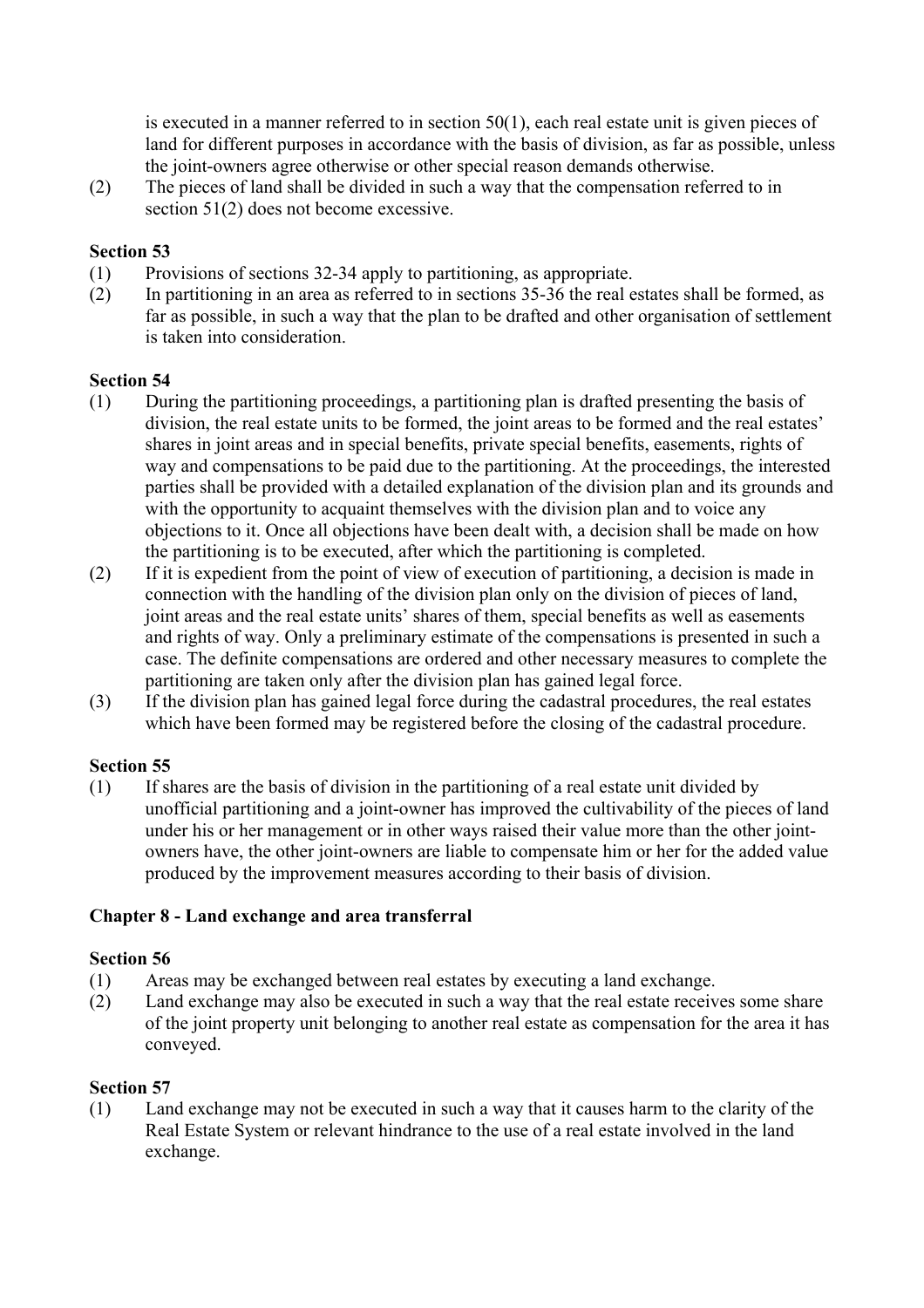(2) In an area covered by a town plan, the condition for land exchange is that it furthers the formation of plots or functional building sites or realisation of other area reservations in accordance with the plan. (322/1999)

# **Section 58**

- (1) An exchange of land may be executed if the owners of the real estates have agreed on it.
- (2) A land exchange may be executed without the agreement of the owners if the area to be exchanged is insignificant and causes considerable hindrance to the use of the real estate bordering it, or is an area separated from the other pieces of land of the real estate by a brook, road or other such obstacle, or is otherwise a separate area which cannot be used in a functional manner by the owner but which can clearly be used more functionally in connection with the pieces of land of another real estate, as well as when the land exchange is necessary in order to remove a detrimental curve in boundaries (*mandatory land exchange).*
- (3) A land exchange may be executed without the agreement of the joint-owners on the formation into a real estate of a plot or a building site fitting the town plan only if the areas to be exchanged have been assigned for the same use in the town plan. (322/1999)
- (4) A land exchange may be executed in the manner referred to in section 56(2) above only if the owners agree on it.

#### **Section 59**

- (1) The grading values of the areas to be exchanged must correspond approximately to each other. If the areas to be exchanged are of insignificant value, the land exchange may be executed even if their grading values do not correspond to each other. The same applies to a land exchange executed in the manner referred to in section 52(2).
- (2) Based on the owners' agreement, a land exchange may be executed in such a way that the total value of the areas, growing stock, buildings, fixed equipment and structures coming to each real estate corresponds approximately to the total value of the equivalent property conveyed by the real estate.
- (3) Compensation shall be paid if the value of the share coming to a real estate in the land exchange does not fully correspond to the value of the property it has conveyed.

## **Section 60**

- (1) If there is a jointly owned reliction area in the property or a private reliction area has appeared after the real estate has been formed which considerably hinders the use of the real estate or which can functionally only be used in connection with the real estate, the owner of the real estate has the right to claim the reliction area or a part of it. If the reliction area mentioned above can only be functionally used in connection with the real estate, the owner of the real estate is obliged to claim the reliction area or part of it in response to the demand of the owner of the reliction area or, if the reliction area is jointly owned, of the jointowners.
- (2) The provisions of subsection 1 on a jointly owned reliction area also apply to the type of insignificant separate reliction area which can only be functionally used in connection with the real estate bordering on it.

#### **Section 61**

(1) If the real estate borders on a joint property unit which is not a jointly owned forest, a jointly owned reliction area, a jointly owned water area or a jointly owned rapid and which considerably hinders the use of the real estate or which can only be functionally used in connection with a real estate, the owner of the real estate has the right to claim the said area.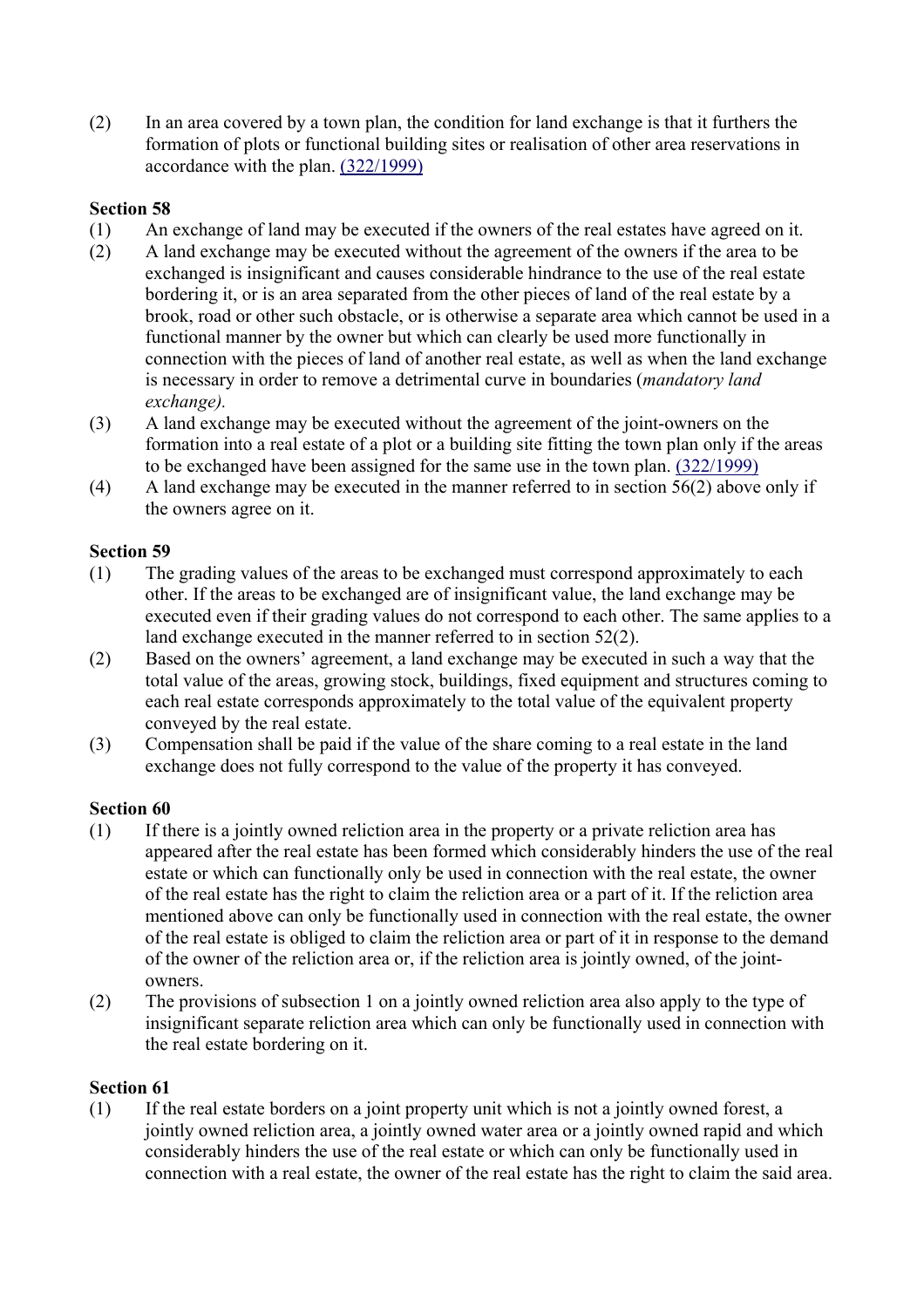If the area referred to above can only be functionally used in connection with a real estate, the owner of the real estate is obliged to claim the area of this type in response to the demand of the joint-owners of the area.

# **Section 61a** (1188/1996)

(1) If the real estate includes a detached piece of land within the boundaries of another village, consisting mainly of farmland of insignificant value or of a form and location such that the owner of the real estate cannot functionally use it and which hinders the use of the pieces of land bordering on it, the parcel may be claimed into the type of real estate bordering on the parcel whose owner demands the redemption and in connection with which it is functional to use. If such a parcel borders on several real estates it may also be claimed in parts to those real estates whose owners demand the redemption and in connection with which the part of the parcel is functional to use.

## **Section 62** (322/1999)

- (1) In order to form a plot or a building site fitting the town plan the owner of a part of a plot or a building site has the right to claim an area included in a plot or building site belonging to another.
- (2) When more than one request is lodged to claim an area of a plot or building site fitting the town plan and belonging to another party, priority lies with the party whose share, including buildings and equipment, has the greatest value. If the shares are of equal value, the party who first demanded the redemption has the right to claim.

#### **Section 62a** (322/1999)

(1) The municipality has the right to claim the parts belonging to the plot if the owner of a part of a plot has not lodged a demand concerning the redemption of the rest of the plot in accordance with the subdivision plan within one year from the entry into force of the town plan which has set down a binding subdivision plan or from the entry into force of a separate subdivision plan. If the owner of a part of a plot has, however, commenced his or her claim for redemption before the municipality has or within 60 days of when he or she was notified of the demand of the municipality, the municipality has the right to claim only if his or her demand or that of another owner of a part of a plot does not lead to the plot being owned by only one owner.

#### **Section 62b** (322/1999)

- (1) When the owner of a part of a plot cannot utilize his or her land in accordance with a binding subdivision plan in a reasonably profitable manner due to the incompatibility of the binding subdivision plan with the prevailing ownership relations, the municipality is obliged to claim the part of the plot within a year from the entry into force of the town plan containing the order concerning a binding subdivision plan or of a separate subdivision plan unless another owner of a part of a plot has used his or her right to claim as referred to in section 62.
- (2) The municipality is freed from all obligations to claim if the binding subdivision plan has been changed to correspond to the prevailing ownership relations and the matter concerning the obligation to claim has not yet been finally resolved.

## **Section 63**

(1) An area claimed under sections 60-62 is transferred into the real estate owned by the redeemer.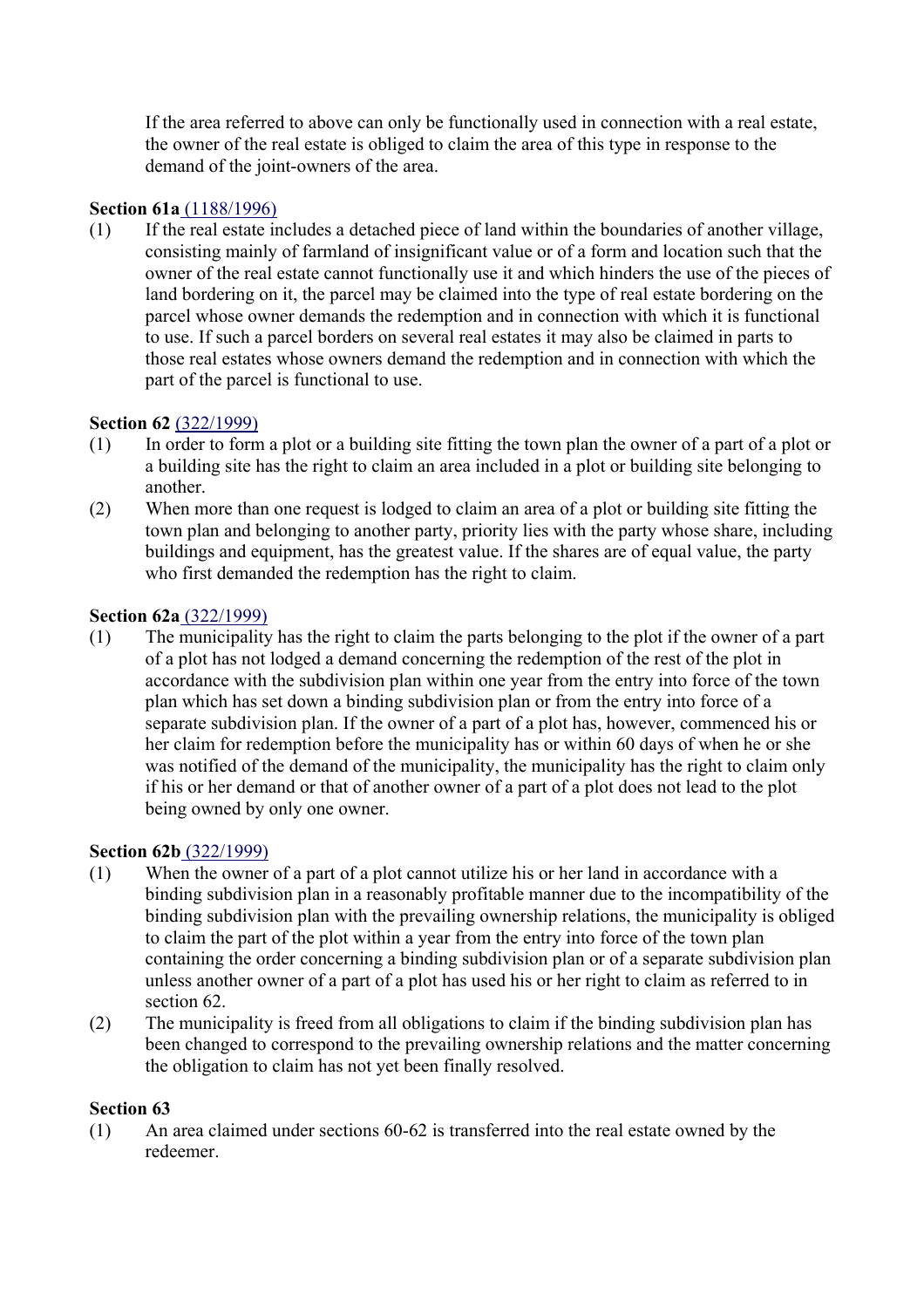#### **Section 64** (322/1999)

(1) If the location of the land can be corrected or a plot or a building site fitting the town plan can be formed by an exchange of land, the exchange of land shall be executed instead of the redemption of the area referred to in sections 60-62. Such an exchange of land may be executed without the consent of the owners even though the conditions referred to in section 52(2) do not exist. Furthermore, a condition of redemption is that it does not cause harm to the clarity of the Real Estate System, hinder formation of real estates fitting the town plan nor cause any considerable harm to any interested party in the case referred to in sections 60 and 61.

# **Section 65**

- (1) An area exchanged by land exchange or transferred to another real estate under section 63 is freed from liability for the mortgages concerning the conveying real estate and for other equivalent encumbrances for which the conveying real estate is liable. If there is an easement or a lease or other special right concerning the area exchanged by land exchange or transferred into another real estate, the provisions of sections 86 and 87 apply in the cadastral procedure, as appropriate, to the remaining in force, expiration, redemption or other organisation of such right and to the compensation due to it. The rights for which the receiving property unit is responsible extend to also concern the transferred area.
- (2) A registered special right may be ordered to concern the exchanged or transferred area only with the consent of the holder of the right. The level of priority of such a right is dependent on when the notice of the land surveyor concerning the change of object reaches the land registration authorities.

## **Section 66**

(1) The provisions of sections 56-65 on real estate also apply, as appropriate, to a jointly owned forest or other jointly owned area, to an unseparated parcel which is formed into a real estate in connection with a land exchange, or to a procedure as referred to in sections 60-62.

## **Chapter 9 - Land consolidation**

## **Section 67**

- (1) Land consolidation may be executed if the ensuing benefits exceed the costs and hindrance incurred and if the land consolidation allows:
	- 1) improvement of property division and furtherance of the use of real estates;
	- 2) considerable improvement in road and drainage conditions of the area; or
	- 3) furtherance of the use of an area acquired for purposes referred to in the Act on the Development Fund of Agriculture and Forestry (657/1966). (333/1999)

 *Paragraph 3 amended by Act 333/1999 enters into force at a time to be provided for by Government decree. The earlier formulation reads:* 

- *3) furtherance of the use of an area acquired for the purposes referred to in the Act on Rural Industries (1295/90).*
- (2) If land consolidation is deemed likely to cause unreasonable hindrance to the owners of the real estates taking into consideration the local conditions, economic situation of the owners or other such factors, it may be left unexecuted even if the conditions provided in subsection 1 may exist.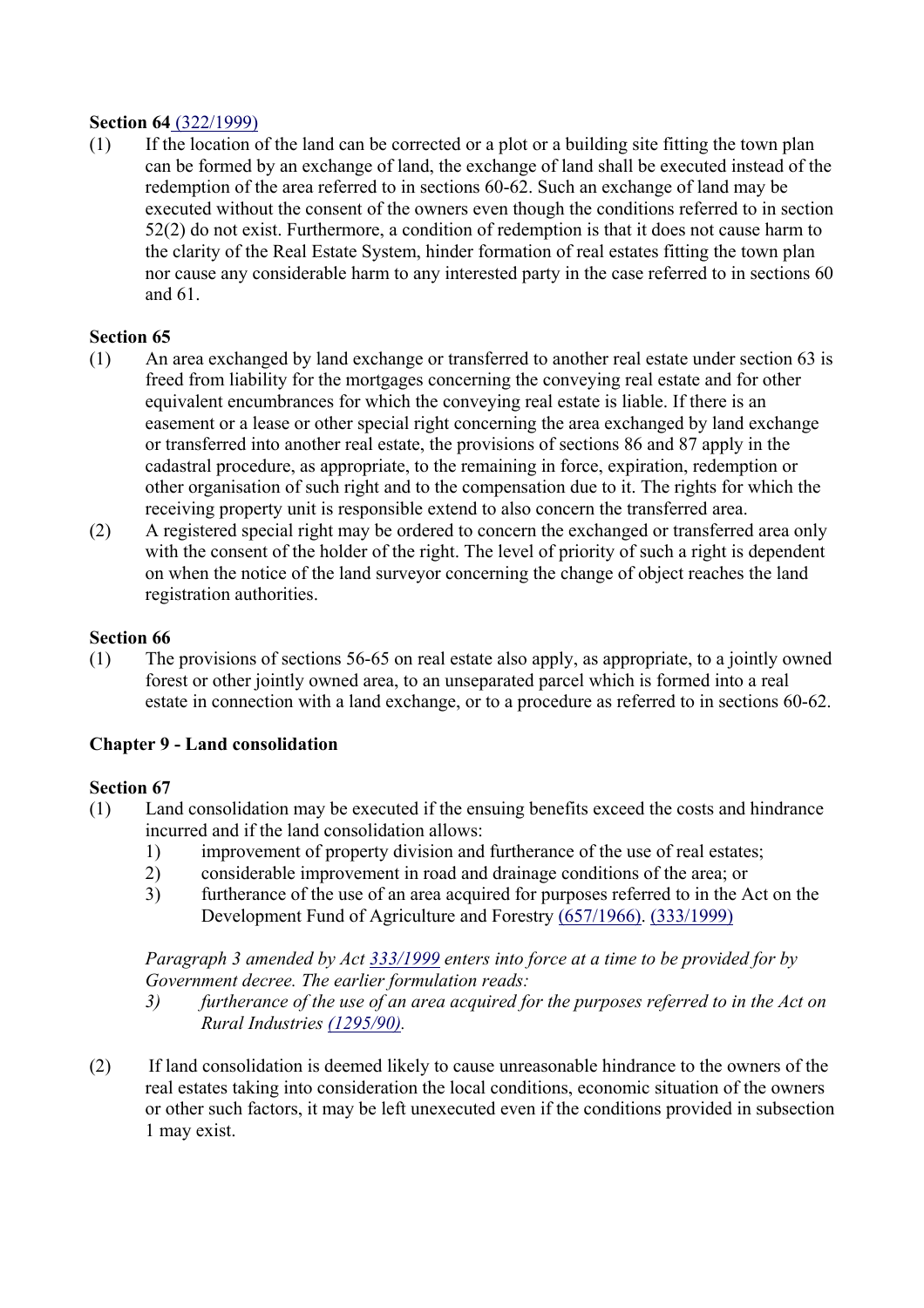(3) If the joint-owners unanimously agree, the land consolidation may be executed although the conditions referred to in subsection 1 do not exist if the benefit from the division is greater than the costs caused by it.

#### **Section 68**

- (1) A land consolidation may be applied for by the owner or co-owner of a real estate unit.
- (2) If land consolidation is able to remove or decrease the considerable harm caused to the users of real estates by the realization of a public road, railroad, power line, airport or other such project, the land consolidation may also be applied for by the party intending to carry out the project. The land survey office may confer a cadastral procedure order without an application for a land consolidation as referred to above and for a land consolidation which would further the conveyance of land for an additional area or if the conditions in the region can be considerably improved in other ways.

#### **Section 69**

- (1) The land consolidation area must form a functional entity. An area other than agricultural and forestry land covered by the town plan may not be included in land consolidation without special reason. (322/1999)
- (2) A real estate entirely in other use than agriculture and forestry may be included in land consolidation without the owner's consent only if it is essential for realising land consolidation objectives. If necessary, only a part of the area of the real estate may be included in the land consolidation.

#### **Section 70**

- (1) The executors shall draft a report on the conditions and extent of the land consolidation and a general report on the principles to be followed in the land consolidation and the measures to be executed. When drafting the reports, the municipality concerned shall be heard as far as possible.
- (2) The interested parties shall be heard concerning the report referred to in subsection 1 above, after which the executors shall decide whether the land consolidation is to be executed or not. If a decision is made to execute the land consolidation, a decision on the area of the land consolidation shall be made at the same time. A land consolidation may be extended to also concern an area other than that intended in the cadastral procedure order.

#### **Section 71**

- (1) A final decision concerning the execution and area of a land consolidation may be later changed due to considerable changes in circumstances or other relevant reasons.
- (2) During the cadastral procedure, minor changes may be made in the area of the land consolidation.

#### **Section 72**

- (1) Roads necessary for the realisation of the purpose of the land division are laid in connection with land consolidation.
- (2) The water supply and sewerage equipment needed by the participating property units may also be built in connection with a land consolidation. Plans for the construction of the aforementioned equipment shall be drafted or commissioned by the appropriate regional environment centre.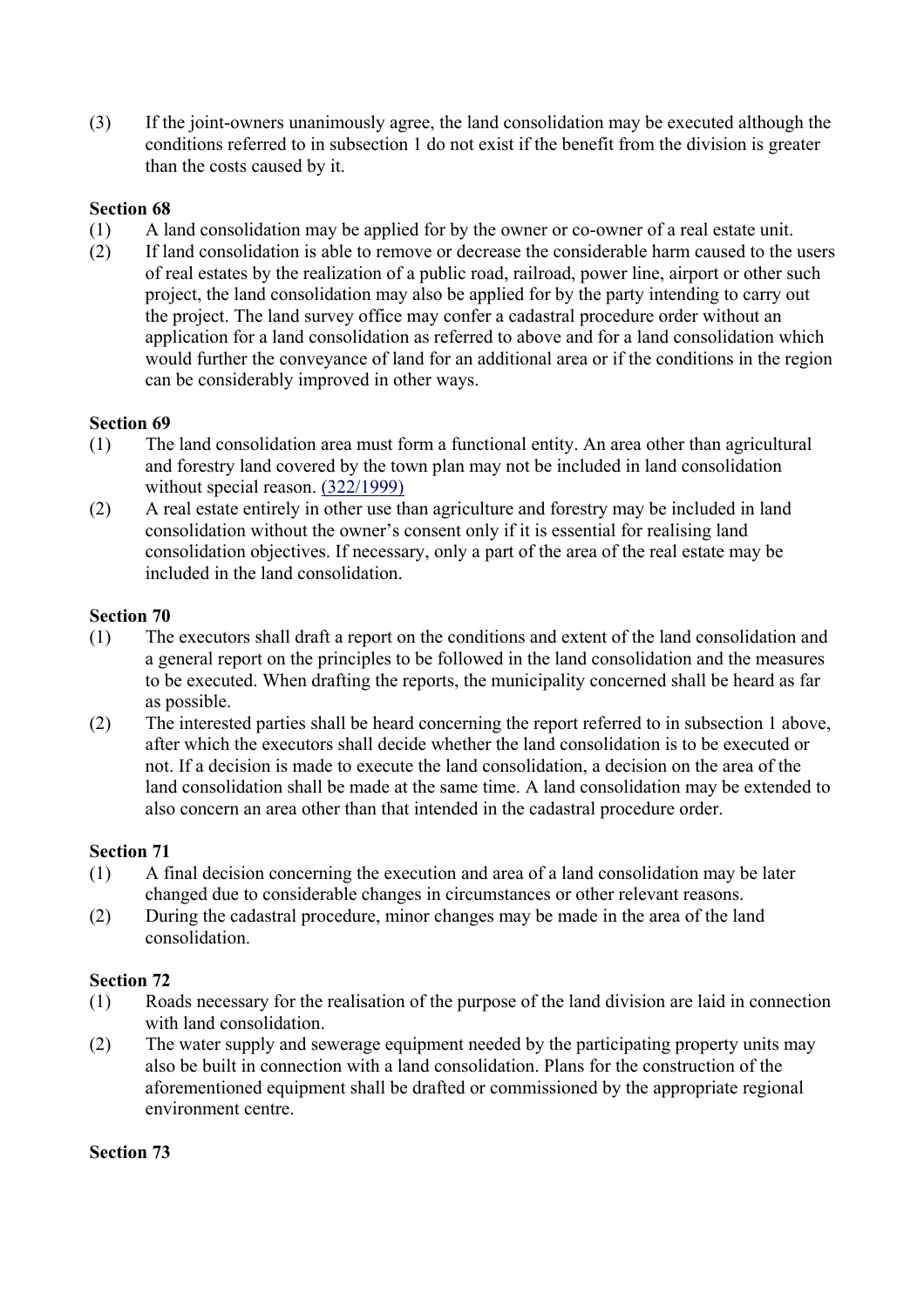- (1) All necessary drainage work shall be undertaken and any irrigation equipment to be used jointly built as required.
- (2) Executing the drainage work and construction of irrigation equipment may also concern such pieces of land outside the land consolidation area whose owners give their consent to it. Implementation of the relevant measures requires the consent of the competent agricultural authority and the conditions for implementation apply as laid down in water legislation.
- (3) If construction of a ditch in the area of a real estate which is not part of the land consolidation is required in order to carry out drainage, an easement may be established for ditch construction purposes for the benefit of the real estate receiving the drainage without the consent of the owner of the encumbered property.

(1) Arable land may be cleared in connection with a land consolidation if it is deemed necessary for improving production parcel division or the location of the fields, and afforestation may be carried out on arable land whose use as arable land is no longer functional. The arable area of any joint-owner may not, however, be decreased without his or her consent.

#### **Section 75** (96/2000)

(1) If the drainage concerns only the land consolidation area or construction of the ditch as referred to in section 73(3), the executors shall decide on the execution of the ditching unless a permit referred to in Chapter 6(2) of the Water Act is required from the environmental permit authority. The same also applies to a decision on drainage when the owners of real estates not belonging to the land consolidation consent to joint the drainage. In other cases the matter is decided in accordance with the provisions on joint drainage set down in the Water Act.

#### **Section 76**

(1) Realisation of the projects referred to in sections 72-74 may commence once the executors' decision concerning them has gained legal force. If possible, the projects must be completed during the cadastral procedure.

- (1) Each joint-owner shall receive pieces of land in accordance with his or her usufruct in such a way that the grading value of the pieces of land he or she has conveyed for division and the grading value of the pieces of land he or she has received correspond to each other (*basis of division*).
- (2) The joint-owner may be given a maximum of 10 per cent less or 20 per cent more pieces of land than he or she is due through division if it is important in order to achieve a functional land location and causes no considerable harm to any joint-owner. A joint-owner may be given more than 20 per cent over his or her share of the pieces of land with the jointowners' consent.
- (3) Compensation shall be paid for the difference if the number of pieces of land a joint-owner receives is less than that belonging to him or her according to the basis of division. The compensation is paid by those joint-owners who have received more pieces of land than the amount due to them according to the basis of division.
- (4) Notwithstanding the provisions of subsections 1-3, a land consolidation may be executed in such a way that the total value of the pieces of land, growing stock, buildings, fixed equipment and structures, shares of joint property units and special benefits of the real estate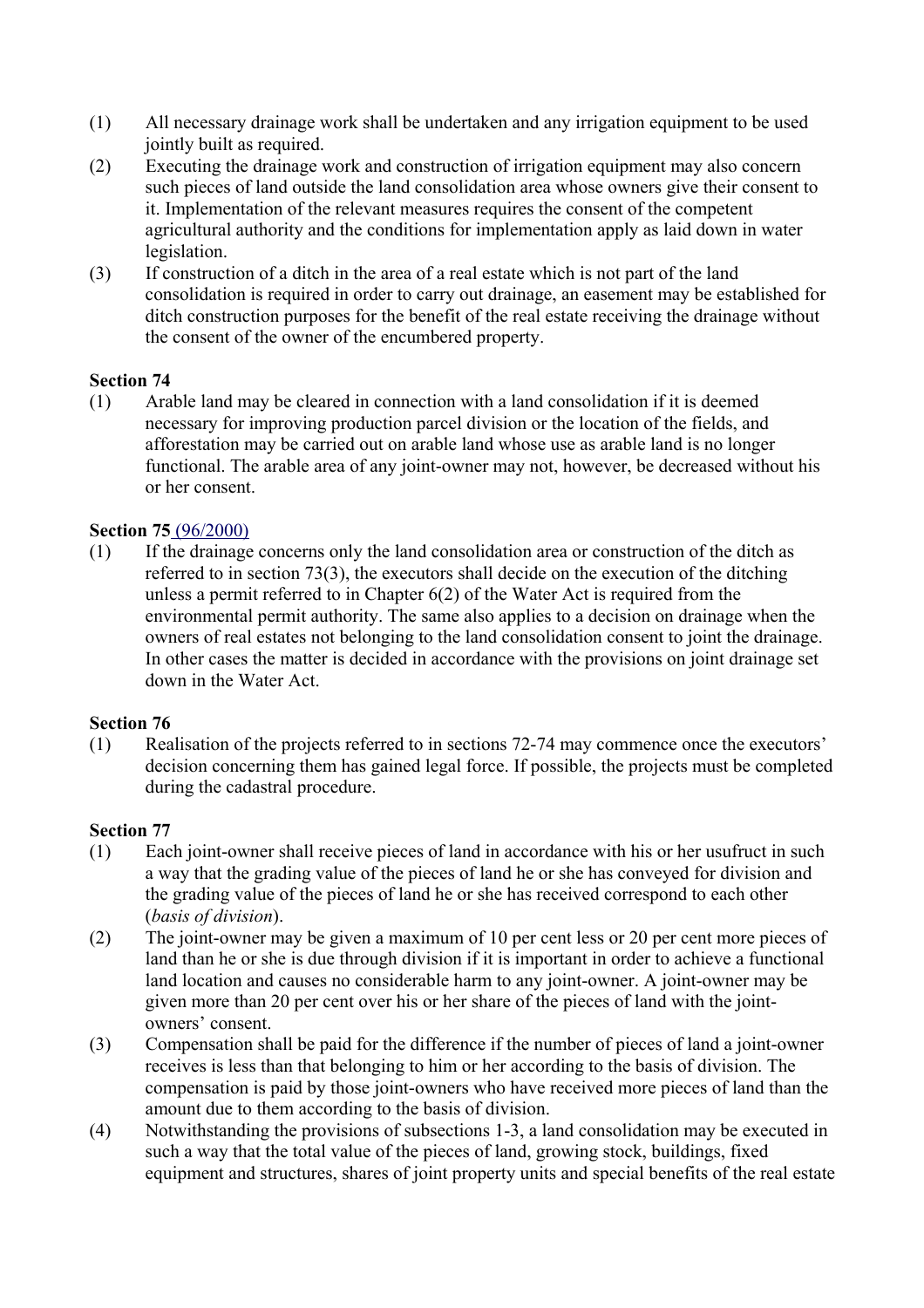to be formed for each joint-owner corresponds to the share of the equivalent value of the entire land consolidation area belonging to the joint-owner according to the basis of division. The land consolidation shall be executed in the manner referred to in this subsection if all joint-owners present are in agreement on it and if executing land consolidation in this way is necessary to achieve a functional result. (273/1998)

#### **Section 78**

- (1) If a real estate cannot be essentially improved by land consolidation it may not be changed more than is necessary for the improvement of other real estates. A real estate may not be changed in such a way that its suitability for its previous use or for such other use for which the real estate would have been functionally suited is considerably deteriorated, without the consent of the owner.
- (2) Pieces of land which are in special use or otherwise especially valuable or whose future use and value cannot be estimated in a sufficiently reliable manner may not be exchanged without the consent of the owner, unless it is necessary to achieve a functional land location. Furthermore, pieces of land in forestry use may not be exchanged without the consent of the owner in such a way that the quantity of the growing stock of felling age changes considerably.
- (3) An area assigned for public use in a master plan or a town plan with legal consequence shall be located, as far as possible, in a real estate owned by the municipality, the State, or the parish or other local community for whose needs the area has been assigned. (322/1999)

#### **Section 79**

(1) If the joint-owner owns only an area of insignificant value in the land consolidation area which he or she cannot functionally use and which cannot be favourably improved by land consolidation and which cannot be formed into a functional unit of use even through land consolidation, the area may be claimed for full compensation and given to the other jointowners.

#### **Section 80**

(1) A homestead may be moved in the process of land consolidation if the benefits ensued from moving outweigh the costs. Moving a homestead without the consent of the owner of the real estate requires that the removal is highly important to achieving a functional land location and that moving causes no significant damage or detriment to the owner of the real estate.

- (1) If the owner of the location of a building changes, the building shall be ordered to be claimed by the new owner or sold or ordered to be moved by the owner of the building depending on which procedure causes the least loss to the building or is for other reasons deemed the most practical option.
- (2) When a building is ordered to be claimed or approved for sale, the part who conveys the building receives compensation for it according to the value which the building had when it was in his / her possession. The redemption price of the building is determined according to the value which the building has as a part of the unit of use of the redeemer. If the redemption price or the sale price is smaller than the compensation to be paid to the owner of the building, building loss damages are incurred, which are compensated to the party conveying the building.
- (3) When a building is ordered to be moved by its owner, the owner receives compensation for moving up to the value of the building in its original place in the possession of its owner,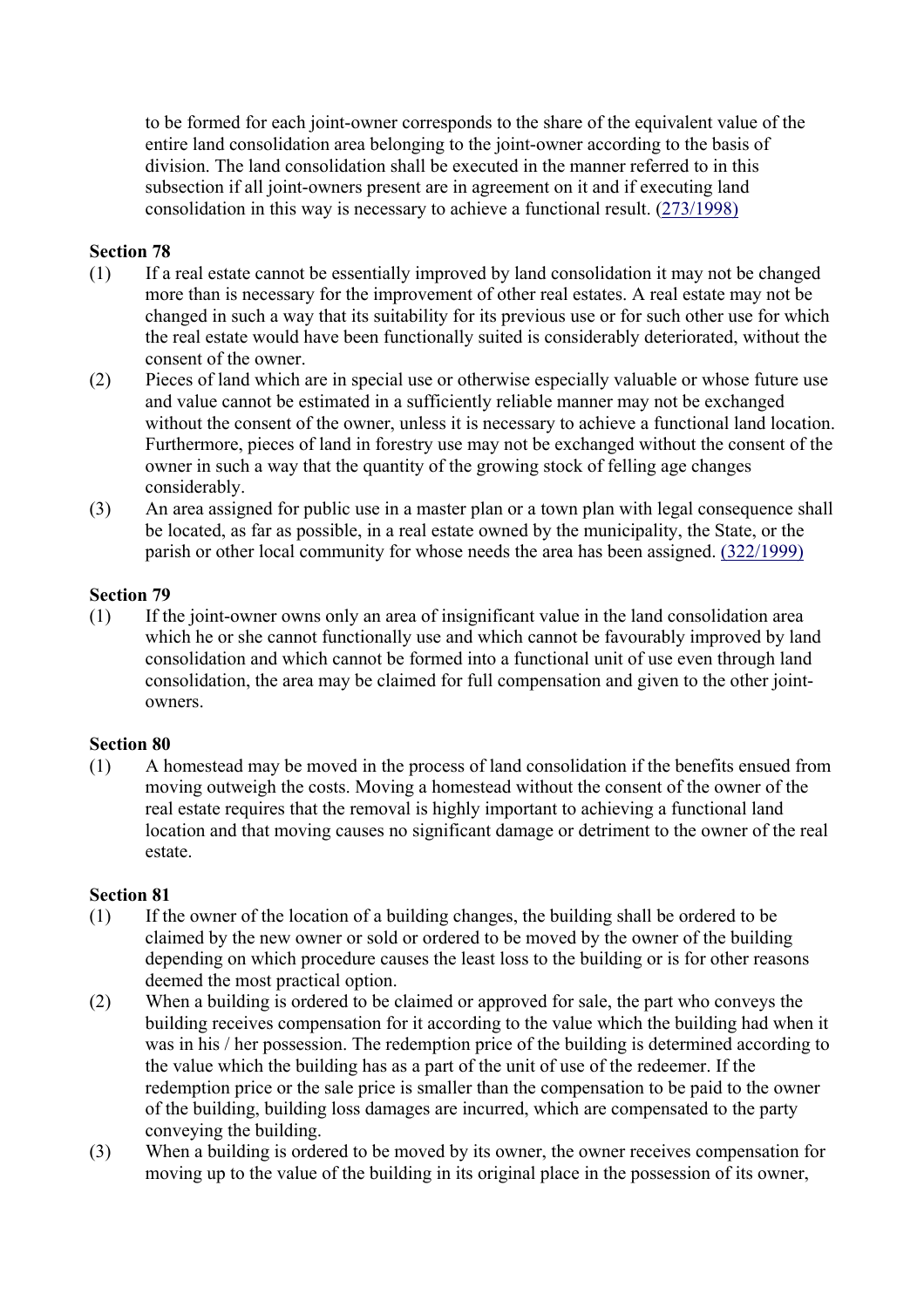including the costs of demolishing the building and transporting the demolished material, deducted by the use value of the demolished material.

## **Section 82**

- (1) In addition to the provisions of section 81 on the building, a joint-owner is paid
	- compensation for the costs and losses of moving a homestead incurred through:
		- 1) proper repair of the area of the old and the new homestead;
		- 2) moving the garden and garden plants or acquiring equivalent assets;
		- 3) building a road to the new homestead;
		- 4) making a well or acquiring an equivalent asset and moving water and sewerage pipes, power and telephone lines and other necessary lines, equipment and structures which the joint-owner had, or acquiring equivalent assets;
		- 5) moving movable property;
		- 6) temporary hindrance of economic activity caused by moving; and
		- 7) other measures comparable to those above.

# **Section 83**

(1) The provisions of section 81 concerning a building remaining on the land of another party apply, as appropriate, to the structures, equipment, cabling, vegetation and other such immobile property whose redemption and selling causes less significant loss of property than moving the property as referred to in section 82.

# **Section 84**

- (1) If it is necessary to build new buildings or equipment prior to the entry into force of a land consolidation plan, the executors shall take all necessary decisions concerning the construction and location of the buildings. In such a case, a location plan of the pieces of land shall be drafted, if necessary.
- (2) If a building or equipment in the case referred to in subsection 1 is located on the land of another party, the necessary pieces of land are given for the use of the owner of the building or equipment against a piece of land in exchange or against an annual compensation.
- (3) The implementation of the measure referred to in subsection 1 may begin after the decision concerning it has gained legal force.

## **Section 85**

(1) For the joint-owners who agree on it, a jointly owned forest referred to in the Act on Jointly Owned Forests (37/91) may be formed out of the pieces of land to be given to them that are suitable for forestry following, as appropriate, the provisions of Chapter 10.

- (1) An area leased as referred to in Chapters 2, 3 and 5 of the Act on Tenancy which has permanent buildings or valuable structures or equipment shall, as far as possible, be given to the landlord, unless this considerably hinders the execution of the division. Any other leasehold referred to in the Act on Tenancy shall be amended to pertain to the new pieces of land of the landlord, unless the change causes considerable hindrance to the tenant.
- (2) If the position of the tenant cannot be organised in accordance with subsection 1, an agreement must be reached, as far as possible, on the tenancy concerning the area between the new owner of the lease area and the tenant. If an agreement is not reached, the old lease may be ordered to stay in force as binding the new owner of the area, unless this causes him or her considerable hindrance. In any other case the lease shall be ordered to expire.
- (3) The above provisions on leasehold are also applicable to all other special rights.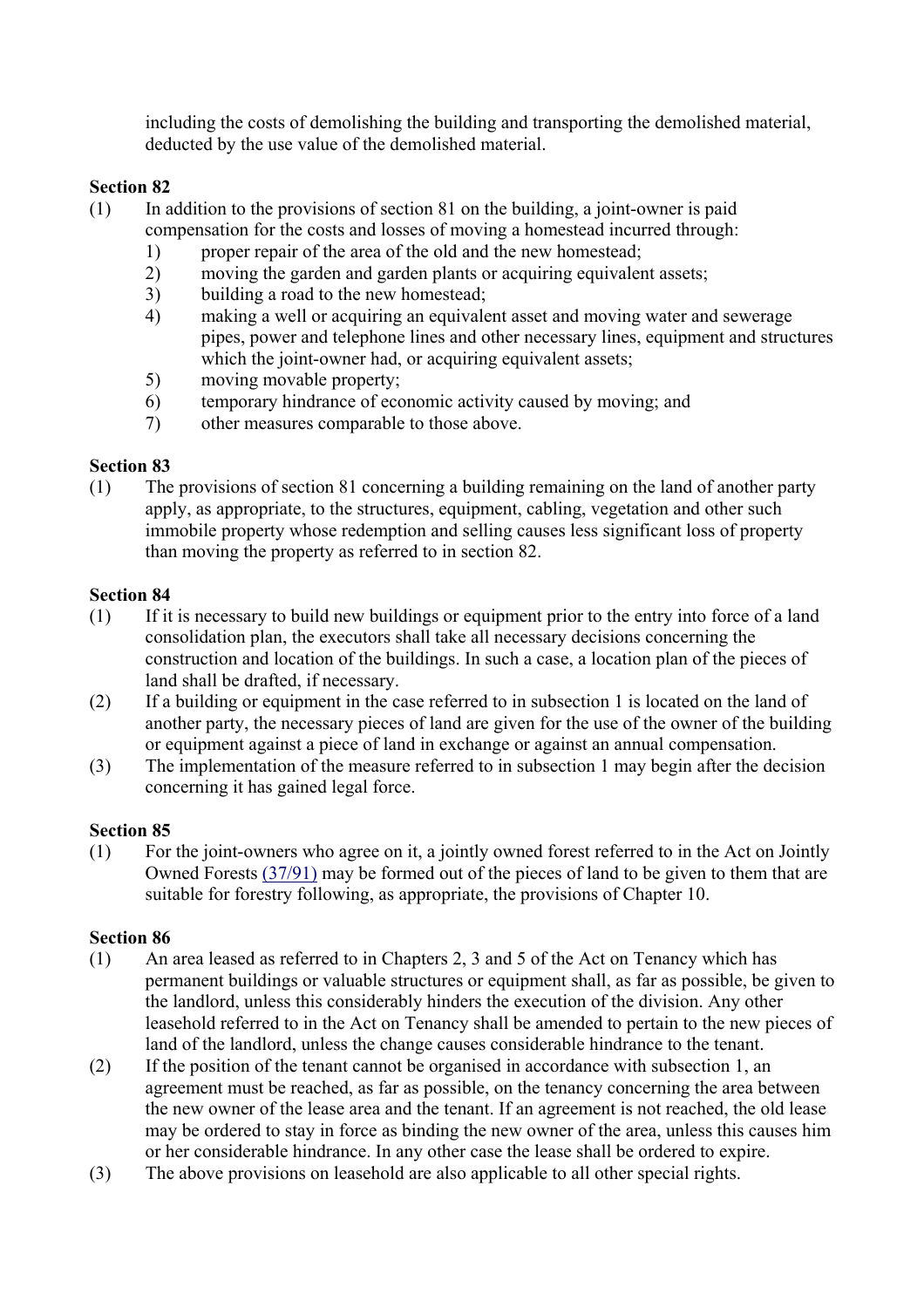(4) If the owner of the building which has been entirely or partly leased changes due to the division, the new owner has the right to give notice to end the lease within three months from the gaining of legal force of the land consolidation plan.

# **Section 87**

- (1) The tenant or the holder of the interest referred to in section 83(3) or a joint-owner to whom damage or hindrance is caused by the organisation or expiration of a right referred to in section 83 shall be paid compensation for the said damage or hindrance.
- (2) If the owner of the real estate accrues benefit through the organisation or expiration of a right, he or she shall take part in the compensation to be paid to the right holder according to the amount of the benefit he or she has received. Otherwise the provisions of section 93 apply to the payment of the compensation as referred to in subsection 1.

## **Section 88**

- (1) In the land consolidation, a land consolidation plan shall be drafted showing the following:
	- 1) the roads to be laid and drainage work to be carried out and the equipment for water supply, sewerage and irrigation to be built, including all appropriate plans;
	- 2) the real estates to be formed for the part-owners, joint property units and joint property unit shares, special benefits, easements and rights of way;
	- 3) the locations of the homesteads to be moved and the orders on the redemption of buildings and other organisation;
	- 4) the jointly owned forests to be formed;
	- 5) the scheduling for taking into possession of the pieces of land and other regulations concerning taking into possession;
	- 6) regulations on the organisation of the position of the holder of the leasehold and the holder of other special rights; and
	- 7) plans concerning other measures to be carried out in the land consolidation.
- (2) Based on the land consolidation plan, a preliminary proposal concerning the compensations shall be presented if this does not considerably delay the presentation of the land consolidation plan.

## **Section 89**

- (1) The land consolidation plan and its grounds shall be explained to the interested parties at the meeting and an opportunity to acquaint themselves with the plan and to raise objections to it shall be provided. A preliminary proposal for compensations shall also be presented in conjunction with the above stage of the meeting, if such a proposal has been made.
- (2) After all objections have been addressed, the executors shall come to an agreement concerning the ratification of the land consolidation plan.

## **Section 90**

(1) The land consolidation shall be carried out in accordance with the land consolidation plan. The network of roads, drainage, water supply, irrigation and sewerage may be supplemented to a minor extent and other minor revisions of the land consolidation plan may be made.

## **Section 91**

(1) When the land consolidation plan has gained legal force, the formed real estates shall be entered into the Real Estate Register, unless it is more expedient to enter them into the Real Estate Register subsequent to the closing of the cadastral procedure.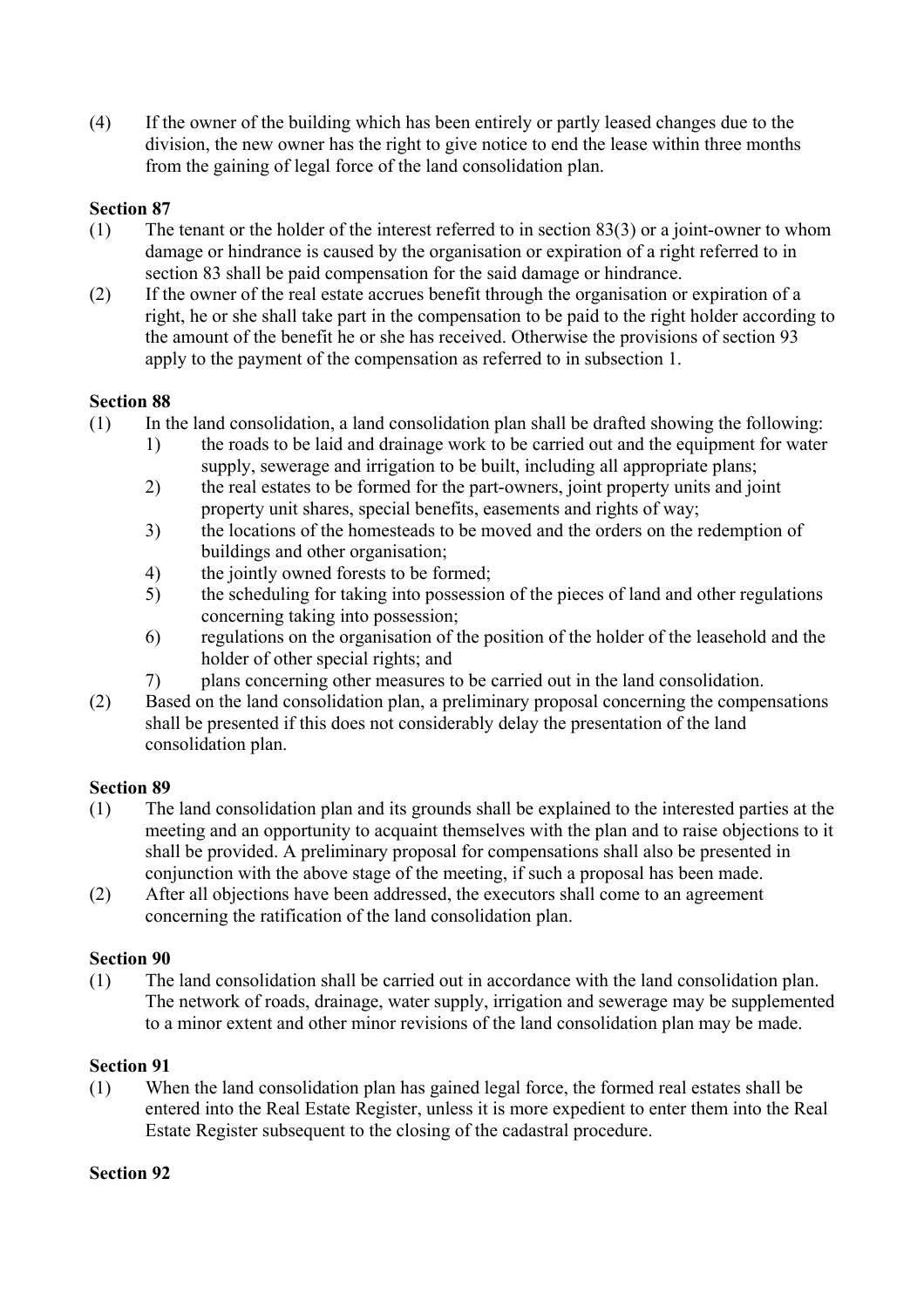(1) If the total value of the property to be divided does not divide between the joint-owners in accordance with the land consolidation plan, compensation shall be paid for the difference. Furthermore, compensations shall be paid for losses caused by other measures executed in connection with the division.

# **Section 93**

(1) The expenses of the projects referred to in sections 72-74 above, the loss of building referred to in section 81(2), the compensation for moving referred to in section 81(3) and the loss of property referred to in section 83 as well as the compensations and expenses referred to in sections 82 and 84 and section 87(2) are divided between the interested parties to be paid according to the benefit they have obtained from the procedure. If such benefit cannot be estimated, the expenses and compensations are divided according to other relevant grounds.

## **Section 94**

- (1) In the cadastral survey meeting, the majority of the joint-owners present may elect one or more representatives to take part in the pre-assessment of the matters to be handled in the cadastral procedure.
- (2) The representatives shall be heard when drafting the report referred to in section 70 when discussing the principles to be followed in drafting the land consolidation plan and the measures to be carried out and in all other important matters concerning the execution of the cadastral procedure, as needed.

#### **Section 95**

- (1) The provisions concerning a real estate apply to an unseparated parcel which has been received prior to making the decision on the land consolidation and which is located in the land consolidation area.
- (2) The unseparated parcel referred to in subsection 1 shall be formed into a real estate in connection with the land consolidation if the conditions for its subdivision exist. The provisions on subdivision apply to the formation of real estate.
- (3) In addition to the provisions on joint partitioning, in a partitioning executed in connection with land consolidation the share to be separated from the real estate may be amalgamated with the real estate owned by the joint-owner and belonging to the land consolidation. The provisions on the conditions for amalgamating real estates apply to the conditions of such an amalgamation. In land consolidation, real estates involved in the consolidation may also be amalgamated if the preconditions for amalgamation exist. (1188/1996)

## **Chapter 10 - Formation of jointly owned forest**

#### **Section 96**

(1) If the owners of the real estates are in agreement on the issue, a jointly owned forest such as referred to in the Act on Jointly Owned Forest may be formed out of such pieces of land that are to be used for forestry purposes which form a functional entity. With the consent of the owners, pieces of land may also be included into the jointly owned forest whose use for purposes other than forestry is not important and whose annexation to the jointly owned forest is necessary for achieving a functional property division.

#### **Section 97**

(1) The assessment of the pieces of land to be taken into the jointly owned forest shall be executed in the manner referred to in section 197(2). Each real estate shall have a share of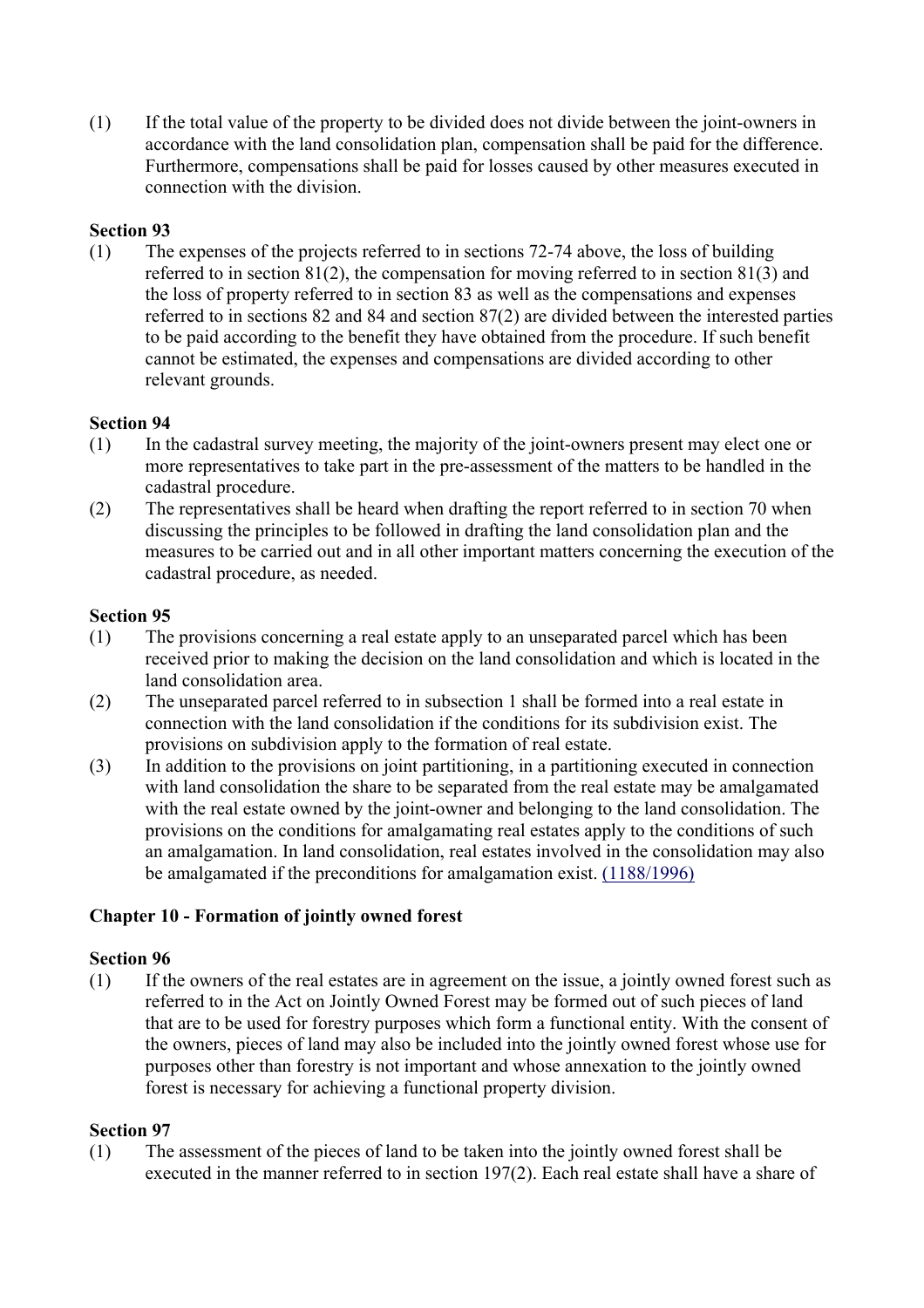the jointly owned forest (*interest in a jointly owned forest unit*) which corresponds to the share of the grading value of the pieces of land conveyed by the real estate out of the total grading value of all of the pieces of land of the jointly owned forest.

- (2) Compensation shall be paid for the difference if the value of the growing stock conveyed to the jointly owned forest by the joint-owner departs from the value of the growing stock of the interest in a jointly owned forest unit he or she has received. When estimating the value of the growing stock, the growing stock subject to felling rights or other rights entitling harvesting of the growing stock shall not be taken into consideration.
- (3) Compensation for the difference shall be paid if the value of the piece of land to be taken into the jointly owned forest, when used for a purpose other than forestry, departs from the forestry value of the pieces of land corresponding to the interest in a jointly owned forest unit received by the joint-owner.

## **Section 97a** (1188/1996)

- (1) Notwithstanding the provisions of section 97, a jointly owned forest may be formed based on an agreement between the interested real estate owners in such a way that the interest in a jointly owned forest unit pertaining to each participating real estate corresponds to the value of the area conveyed by the real estate when compared with the total value of the jointly owned forest.
- (2) If in an agreement concerning the amalgamation of jointly owned forests the groups of joint-owners agree on the sizes of the shares of the real estates and their calculation basis, the formation of the jointly owned forest shall be executed in accordance with the agreement, unless the agreement is in violation of the rights of any individual(s). (111/2003)

#### **Section 98**

- (1) A jointly owned forest shall be formed in a land consolidation or a cadastral procedure executed for that specific purpose. The procedure may be applied for by the party who is ready to convey land for the formation of a jointly owned forest.
- (2) A jointly owned forest may be formed in connection with the partitioning of an area of a real estate or a part of an area of a real estate if all joint-owners of the real estate to be partitioned are in agreement concerning its formation, or when the owner of the real estate concerned requests it. (111/2003)
- (3) If the joint-owners of a real estate agree on a division of a real estate owned in specified shares according to a division agreement in such a way that a jointly owned forest is formed out of the area of the real estate or out of a part of it, the measures necessary for it shall be carried out in the cadastral procedure to which the provisions for partitioning apply. The same applies when, at the request of the owner of the real estate, the area of the real estate or a part of the area of the real estate owned by him or her is formed through partitioning into two or more real estates which have a share in the jointly owned forest to be formed. (111/2003)

- (1) New pieces of land may be connected to an existing jointly owned forest by giving the party conveying the pieces of land a corresponding share of the jointly owned forest, if the owner of the pieces of land and the group of joint-owners of the jointly owned forest agree on it. The conditions and procedure of the annexation of land fall under the provisions concerning the formation of a jointly owned forest.
- (2) If the interested parties are in agreement concerning the sizes of the shares of the real estates or on their calculation basis with regard to formation of a jointly owned forest or annexation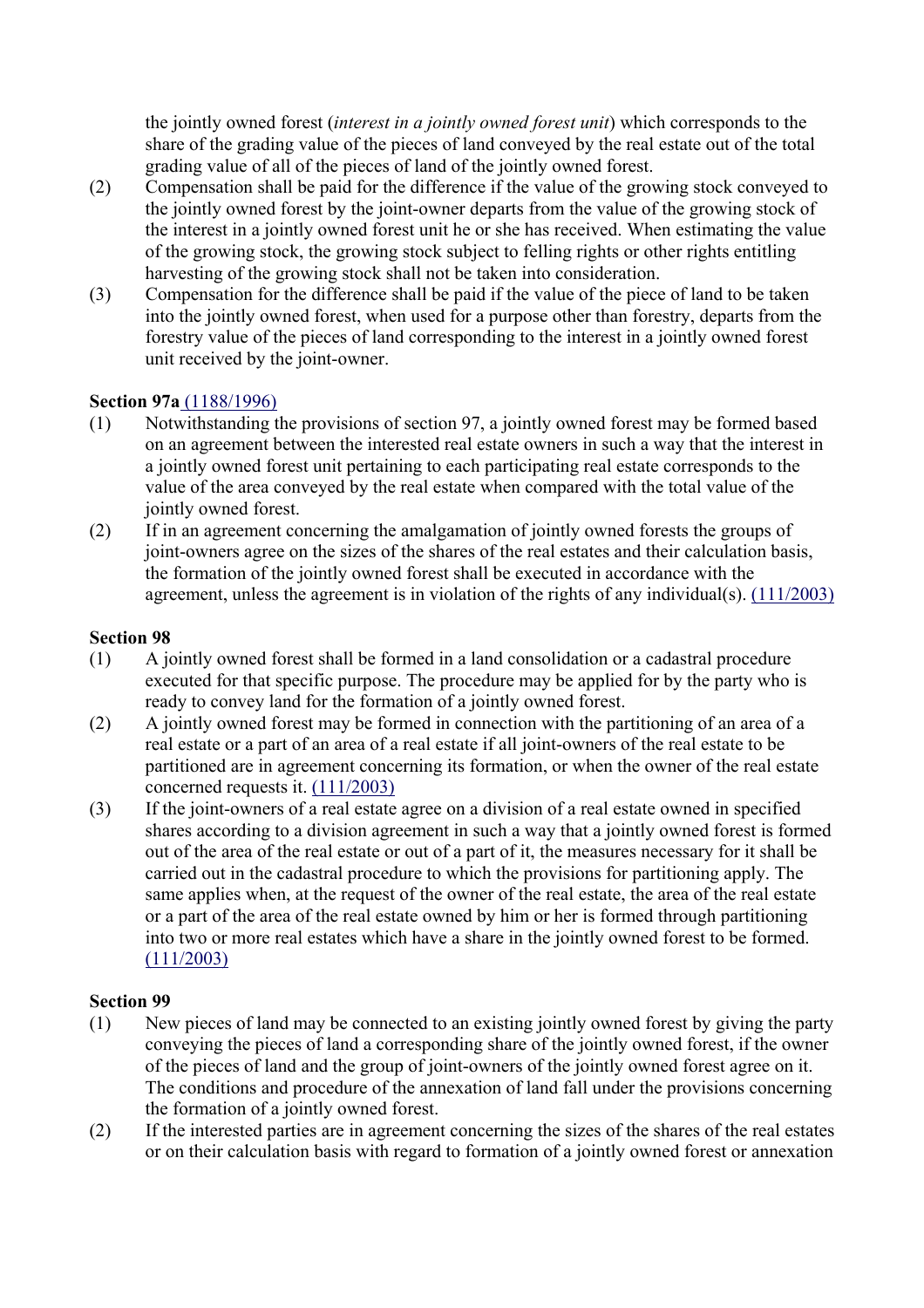to an existing jointly owned forest, the procedure shall be executed in accordance with the agreement, unless doing so is in violation of the rights of any individual(s). (111/2003)

# **Section 100**

- (1) The expenses incurred due to the cadastral procedure as referred to in this Chapter shall be paid from State funds.
- (2) When a jointly owned forest is formed by partitioning as referred to in section 98(2) or in a subdivision as referred to in section 98(3), the cadastral procedure fee incurred by the cadastral procedure is paid from State funds as far as it concerns the formation of a jointly owned forest. (111/2003)

# **Chapter 11 - Property definition**

## **Section 101**

- (1) A property definition is executed in order to settle a dispute or handle any ambiguity concerning the dimensions of a real estate or other register unit or property division. The property definition clarifies and resolves the following:
	- 1) any ambiguity concerning the place of the boundary and the boundary marker (*demarcation*);
	- 2) any ambiguity concerning which register unit an area belongs to;
	- 3) any ambiguity concerning the easement and the location of the easement;
	- 4) the real estate's share of a joint property unit or joint special benefit and the size of the share as well as the special benefit belonging to the real estate;
	- 5) the participating real estates of a joint property unit or a joint special benefit and the sizes of the shares belonging to them;
	- 6) the content of an unclear, lost or damaged cadastral document;
	- 7) any ambiguity caused by conflicting cadastral documents or cadastral maps; and
	- 8) any other ambiguity concerning the property division.
- (2) An area left or separated in a cadastral procedure as a public or joint property unit under legislation in force before 1 January 1917 for a broader purpose than that intended by the participating real estates, or a part of such an area which has not later on been formed into a real estate or a joint property unit and which is intended for use as an army training field or as a church, chapel, cemetery, parish school, poorhouse, crown storehouse, parish storehouse, hospital establishment or other such public purpose shall be formed into a real estate or joint property unit, and the owner of the area shall be clarified and resolved by property definition.

## **Section 102**

(1) If the property definition reveals that an error as referred to in section 278 has occurred, the real estate registration authority shall assign the matter to be handled by the central administration of the National Land Survey of Finland after the cadastral procedure has gained legal force.

- (1) Property definition is executed based on an application of the owner or part-owner of the register unit or of another person whose interest the property definition directly concerns.
- (2) A property definition necessary for the drafting and implementing of the plan is executed based on an application of the municipality. A demarcation for building, moving or repairing a boundary marker shall also be performed based on the application of the authority, community or other person due to whose measures the demarcation has become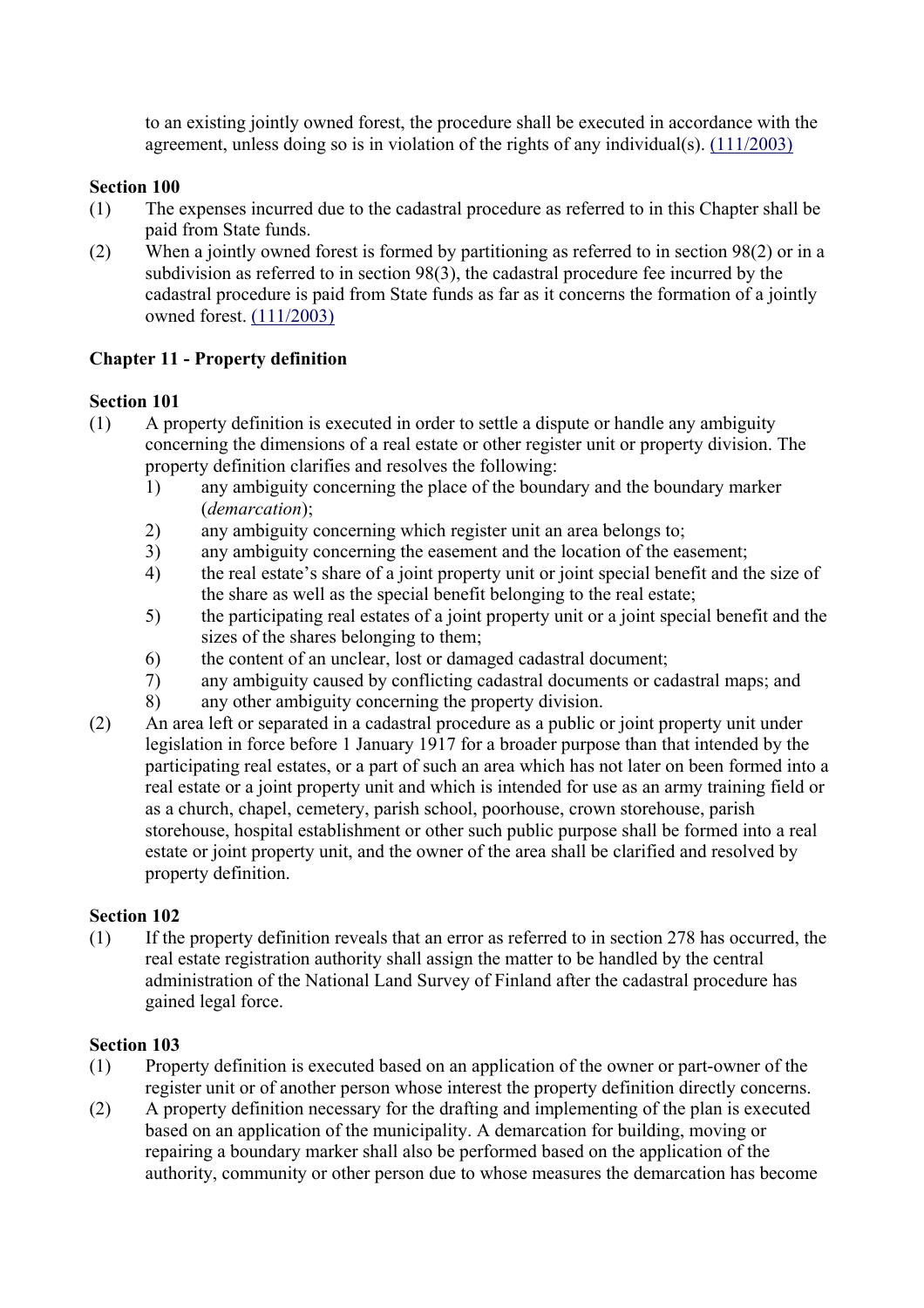necessary. A demarcation is executed without application in connection with another cadastral procedure if it is necessary for the execution of the cadastral procedure.

## *Subsection 3 has been repealed by Act 1188/1996.*

## **Section 104**

- (1) A boundary which earlier has been defined with legal force shall continue to be established to its former position. If the boundary has been defined differently in different cadastral procedures, the position of the boundary shall be defined in accordance with the last resolution with legal force.
- (2) If the boundary has not been defined with legal force, the conditions and grounds concerning the position of the boundary shall be clarified in a cadastral procedure and the boundary position shall be resolved based on them and other available reports on the matter.
- (3) If the position of the boundary cannot be defined in a completely reliable manner such as in a case as referred to in subsections 1 or 2 and if the owners of the real estates on both sides of the boundary who are present agree on a position of the boundary which is not in conflict with the available report on the boundary position, the boundary shall be established to the position agreed on by the interested parties.

## **Section 105**

(1) If a boundary of a water area located in the water of a village governed by water law has not been defined earlier, it shall be defined in compliance with the provisions of the relevant act containing regulations concerning water boundaries and the division of water areas.

#### **Section 106**

(1) When demarcation is executed in water areas between villages, detached lands shall be exchanged and the boundary straightened, if it is expedient to do so.

#### **Section 107** (1188/1996)

(1) When executing the demarcation of a boundary which has not been marked with boundary markers or coordinates, the boundary may be straightened in such a way that areas of insignificant value or surface areas are exchanged between register units or transferred from one register unit to another, if a suitable corresponding area is not found. Compensation is payable for the difference of the values of the area to be exchanged or for the area to be transferred.

## **Section 108**

- (1) If a boundary marker is at risk of being destroyed or if it causes hindrance, it may be moved to another place without changing the position of the boundary.
- (2) If the boundary marker is dilapidated or otherwise defective and there is no ambiguity or quarrel concerning the correct position of the boundary, the boundary marker may be repaired without defining the position of the boundary.
- (3) A new boundary marker may be erected without changing the location of the boundary if it is necessary for indicating the position of the boundary in the terrain.
- (4) The measures referred to in subsections 1-3 above are executed as demarcation.

#### **Section 109**

(1) The provisions of this Chapter on the position of the boundary and a boundary marker of a register unit apply, as appropriate, to the position of the boundary and the boundary marker of an easement area and any other boundary indicating a property division.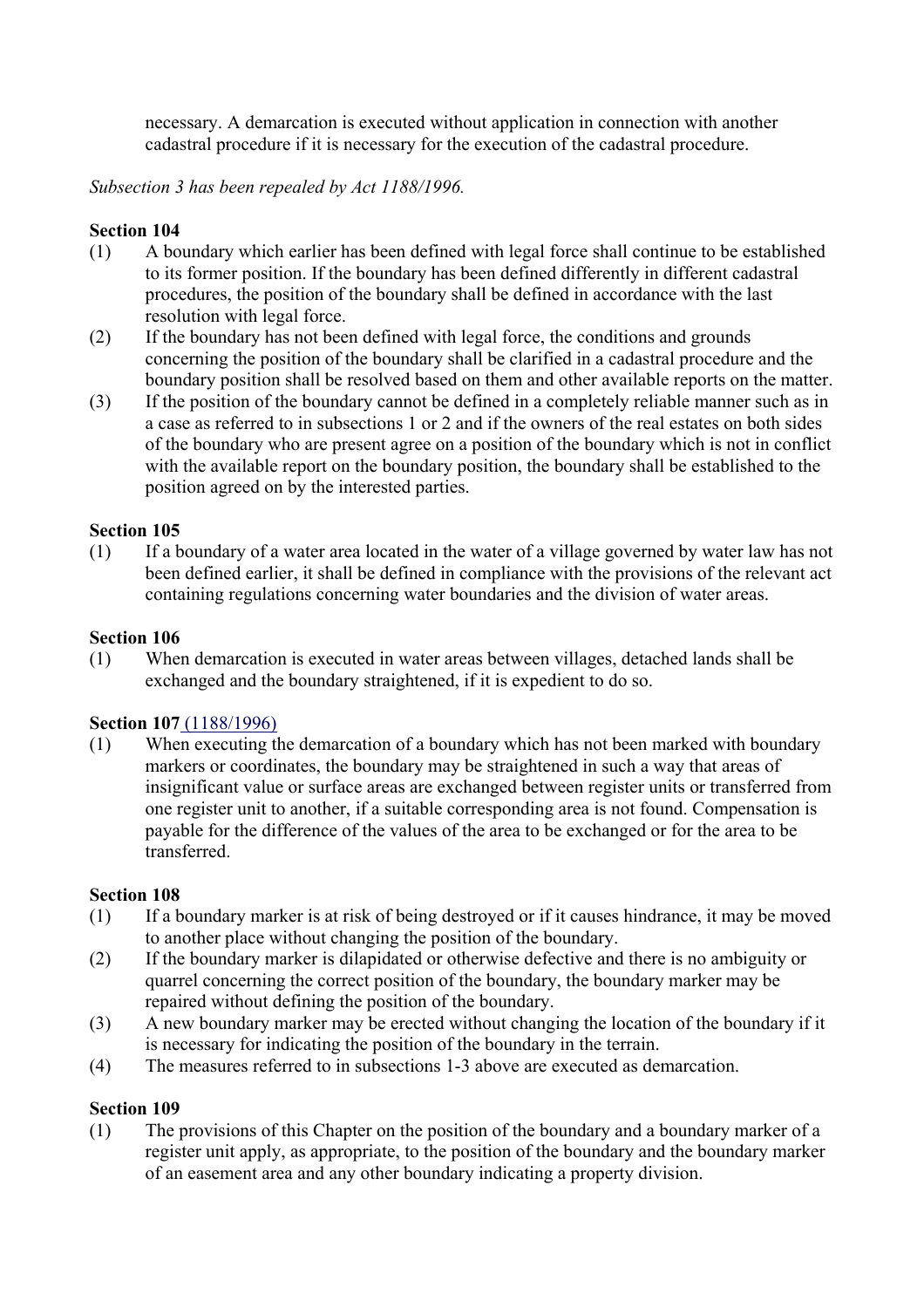- (1) The owner of the area referred to in section  $101(2)$  is the party for whom the area has been left or separated as public area or jointly owned area based on a report obtained from the cadastral document or other documents and who has begun to use the area according to its original purpose. If another party who has gained possession of the area has begun to use the area for the original or equivalent purpose, the owner is the party who tends to the task.
- (2) In cases other than that referred to in subsection 1, the owner of the area is the one who governs the area as owner. If no party governs the area as owner and the area has not been separated or left to be a joint property unit of the real estates, the municipality owns the area.
- (3) The provisions on an area laid down in this section also apply to a part of an area.

# **Section 111**

(1) An area as referred to in section 101(2) is formed into a real estate or connected to an existing real estate in compliance with the provisions of section 41. If the area is a joint property unit its boundaries are defined, if they are unclear, along with the real estates whose joint property unit the area constitutes as well as the sizes of the shares.

## **Section 112**

(1) When granting the title to the party who, in accordance with the property definition as referred to in section 101(2), constitutes the owner of the real estate or the area connected to the real estate formed in a cadastral procedure, an excerpt from the report drafted in the cadastral procedure shall be considered adequate documentation of his or her acquisition.

## **Chapter 12 - Urban land replotting**

## **Section 113** 322/1999)

(1) Urban land replotting may be executed if it can further the formation into real estate of areas assigned for different uses in the town plan or the balancing of the clearly unbalanced division of building right in an area in which the said plan has been ratified for the first time. A further condition for the execution of the replotting is that it is necessary due to imminent construction in the area. Urban land replotting may only be executed if the town plan concerned includes a plan provision according to which urban land replotting may be executed in order to implement the plan.

## **Section 114**

- (1) Urban land replotting may be applied for by the municipality or the owner of the area located in an area to be planned. The application must be presented before the town plan for the area has gained legal force. (322/1999)
- (2) The order for the execution of replotting may be given after the plan proposal has been made available for public inspection.

- (1) Urban land replotting is executed in the area which is covered by the plan as referred to in section 113 *(replotting area*). For a special reason, a part of the area of the plan may constitute the replotting area.
- (2) An area owned by the municipality may be included in the replotting area only if the municipality gives its consent to it or if the area concerned is insignificant, or if including the area in the replotting area is necessary in order to organise a block area.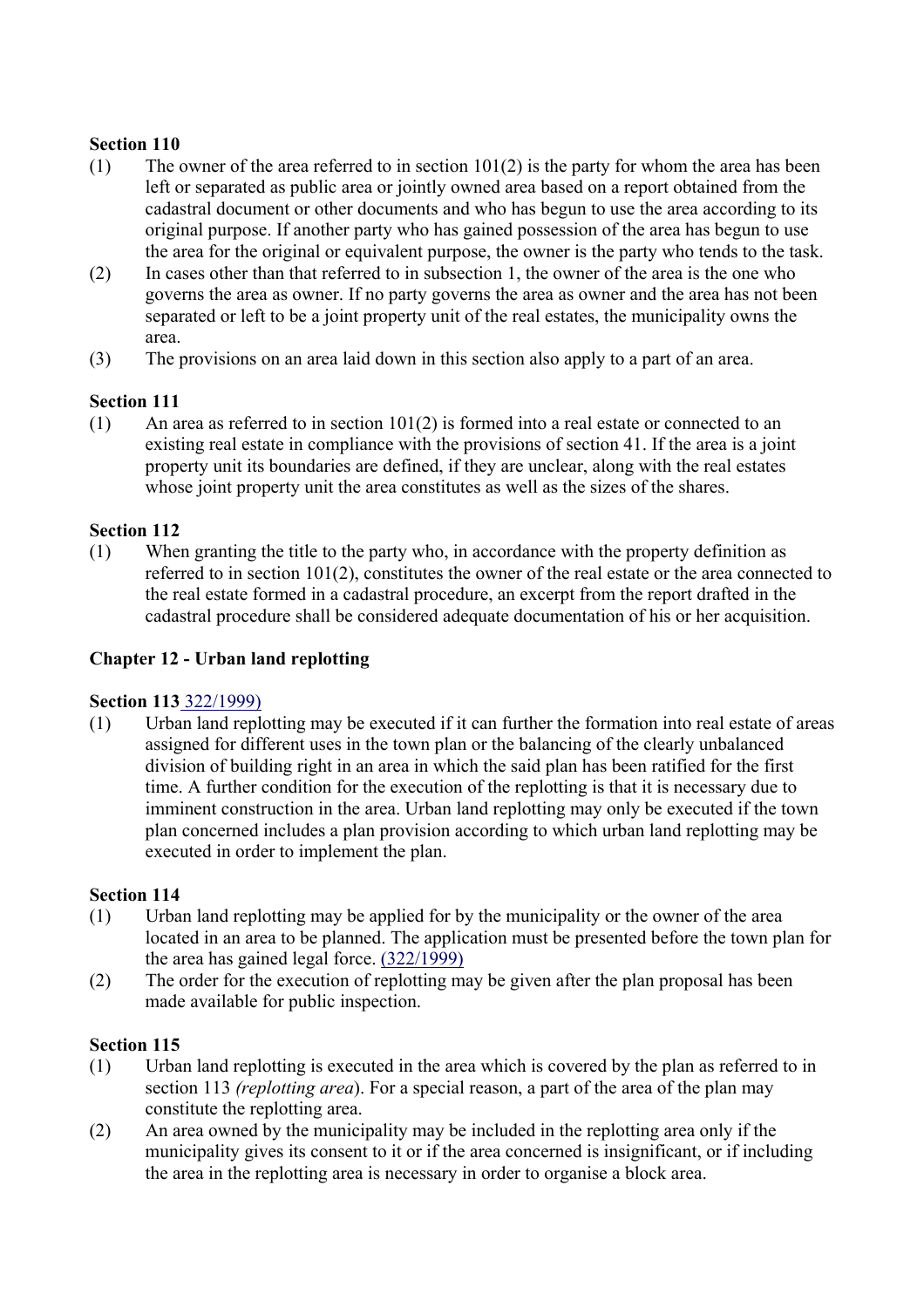- (1) Before a decision on the execution of the replotting is made, the executors must draft a report on the conditions of the replotting and the replotting area.
- (2) The executors shall decide on the execution of the replotting and the replotting area. Before taking the decision, the interested parties and the municipality shall be provided an opportunity to acquaint them with the report referred to in subsection 1 and to present their opinions concerning the commencement of the replotting and the area concerned.

#### **Section 117**

- (1) The pieces of land of a real estate or of an unseparated parcel conveyed or retained which is in the replotting area and which consists of only one plot or building site fitting the town plan may not be replotted or claimed without a special reason. (322/1999)
- (2) In the decision concerning the execution of the replotting, the real estates and other areas whose pieces of land are not replotted or claimed under subsection 1 are to be mentioned separately. The limitations laid down in section 177 do not apply to these real estates and areas.

#### **Section 118** (322/1999)

(1) In the urban land replotting, the public areas referred to in section 83 of the Land Use and Building Act which in the town plan are intended for the purposes of the municipality shall be separated first and in priority to other areas, as far as they are not already owned by the municipality.

#### **Section 119**

- (1) In urban land replotting, the basis of division is the value of the areas owned by the jointowner in the replotting area to which they belonged prior to drafting the plan.
- (2) The joint-owner is given a share of the areas belonging to the replotting area in accordance with the basis of division excluding the areas referred to in section 118. In this case the areas are estimated according to the value they possess subsequent to the confirmation of the plan. As far as an area cannot be given in accordance with the basis of division, compensation shall be paid for the difference.

#### **Section 120**

- (1) The areas are divided between the joint-owners in such a way that each joint-owner primarily receives his or her share from the areas he or she owns and the division facilitates the drafting of a subdivision plan or the formation of plots or building sites fitting the plan. If there is a binding subdivision plan in the area, the area may not be divided without special reason in such a way that the boundary of the area to be given to the joint-owner departs from the subdivision plan. (322/1999)
- (2) The joint-owner shall be given an area that departs from the basis of division as far as is necessary in order to divide the areas in a manner referred to in subsection 1. The jointowner is not obliged to receive an area that is more than 30 per cent over the value of the area due to him or her in accordance with the basis of division.

#### **Section 121**

(1) An area suitable for a plot or building site shall be given to a joint-owner whose share is so insignificant with respect to the basis of division that it does not correspond to any plot or building site fitting the plan if the joint-owner so demands, and if no such joint-owner who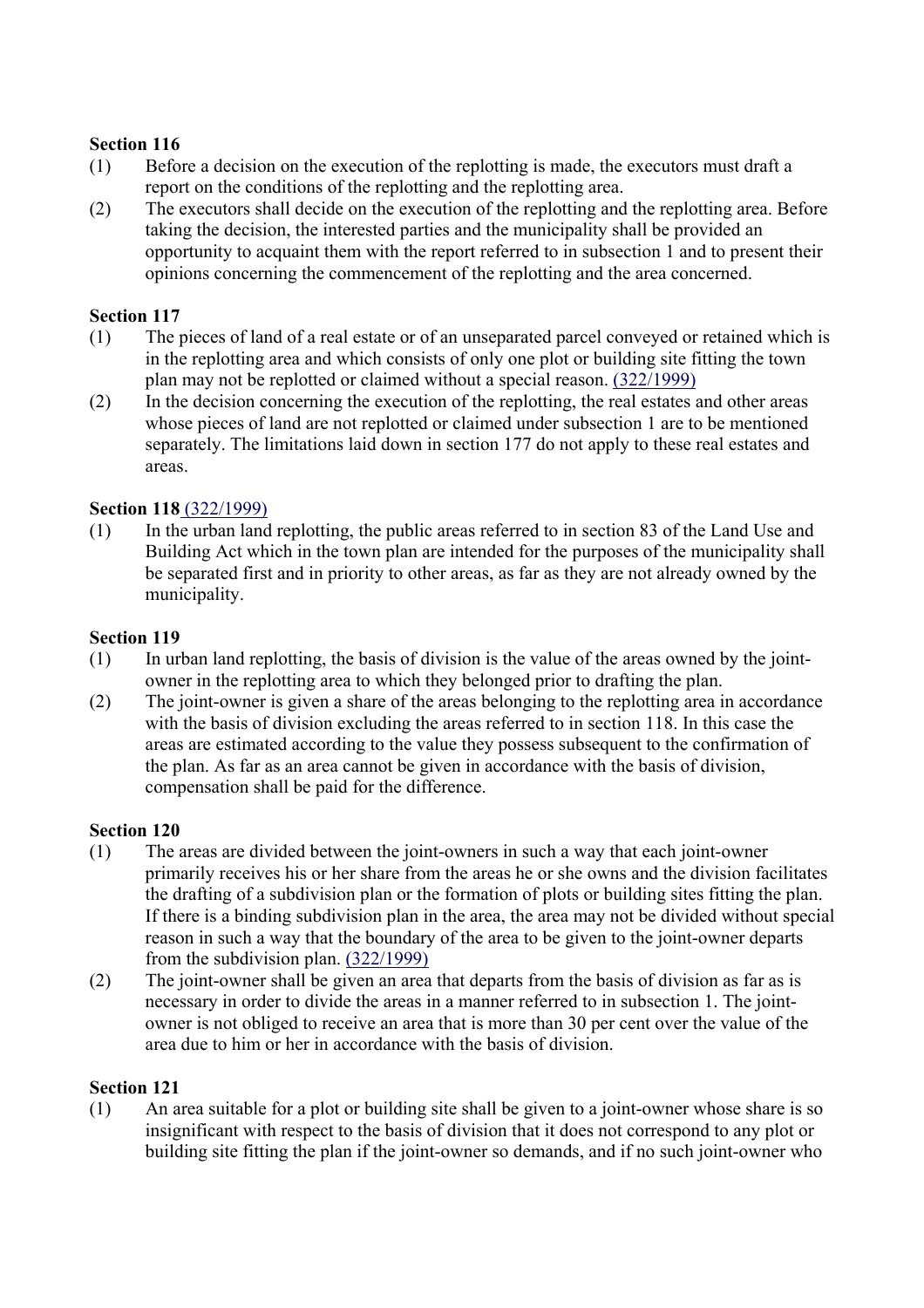has made a similar demand and whose share is greater than the share of the previously mentioned joint-owner's share is left without an equivalent area.

# **Section 122** (322/1999)

- (1) If the area to be organised cannot be divided by the measures referred to in sections 120(2) and 121 in a manner referred to in section 120(1), parts may be given from an area suitable as a plot or a building site in accordance with the town plan to several joint-owners owning an insignificant share if none of these desires to claim the entire area. If several joint-owners demand to claim the area, the joint-owner whose share is the largest in accordance with the basis of division has priority.
- (2) If none of the joint-owners referred to in subsection 1 have made a demand for redemption, the municipality may claim the entire area.
- (3) In a cadastral procedure, the municipality, municipal federation or State may claim the public area or plot of a public building as referred to in section 96 of the Land Use and Building Act assigned for its needs, as long as the area is not separated for the municipality under section 118 of this Act.

# **Section 123**

- (1) The number of street areas which the municipality is entitled to receive without compensation in accordance with the Land Use and Building Act is ordered in compliance with the provisions of the said Act. When making the calculation the entire replotting area is considered comparable to an area belonging to one landowner and the areas owned by the municipality are left out of the calculation. (322/1999)
- (2) For the areas referred to in section 118, excluding the areas owned by the municipality or areas to be transferred to the possession of the municipality without compensation as referred to in subsection 1 of this Act, the parties to the replotting are entitled to compensation by the municipality to be divided between the parties in accordance with the basis of division. For the determination of the compensation, the areas are estimated according to the value they possessed before making the decision to draft a plan, adding the increase in value which has occurred subsequent to the said moment due to general increases in price level or to other reasons not related to the planning for which the replotting is carried out.

## **Section 124**

- (1) If the owner of the location of a building changes in the replotting, the building shall be ordered to be claimed by the new owner of the area.
- (2) If the building is not suitable for the purpose laid out in accordance with the plan or if a building referred to in subsection 1 poorly suits the use requirements of the new owner, the building shall be estimated to have the value which it has, taking into consideration the purpose of the area in accordance with the plan and the realistic possibilities to use the building.
- (3) If the value estimated in compliance with subsection 2 is inferior to the value that the building had without the influence of the plan or the change of owner, the difference is building loss, for which the interested parties are accountable in compliance with section 130(2).

# **Section 125**

(1) The provisions of section 124 apply, as appropriate, to a structure, equipment, cabling, vegetation, garden and other such items classified as immovable property.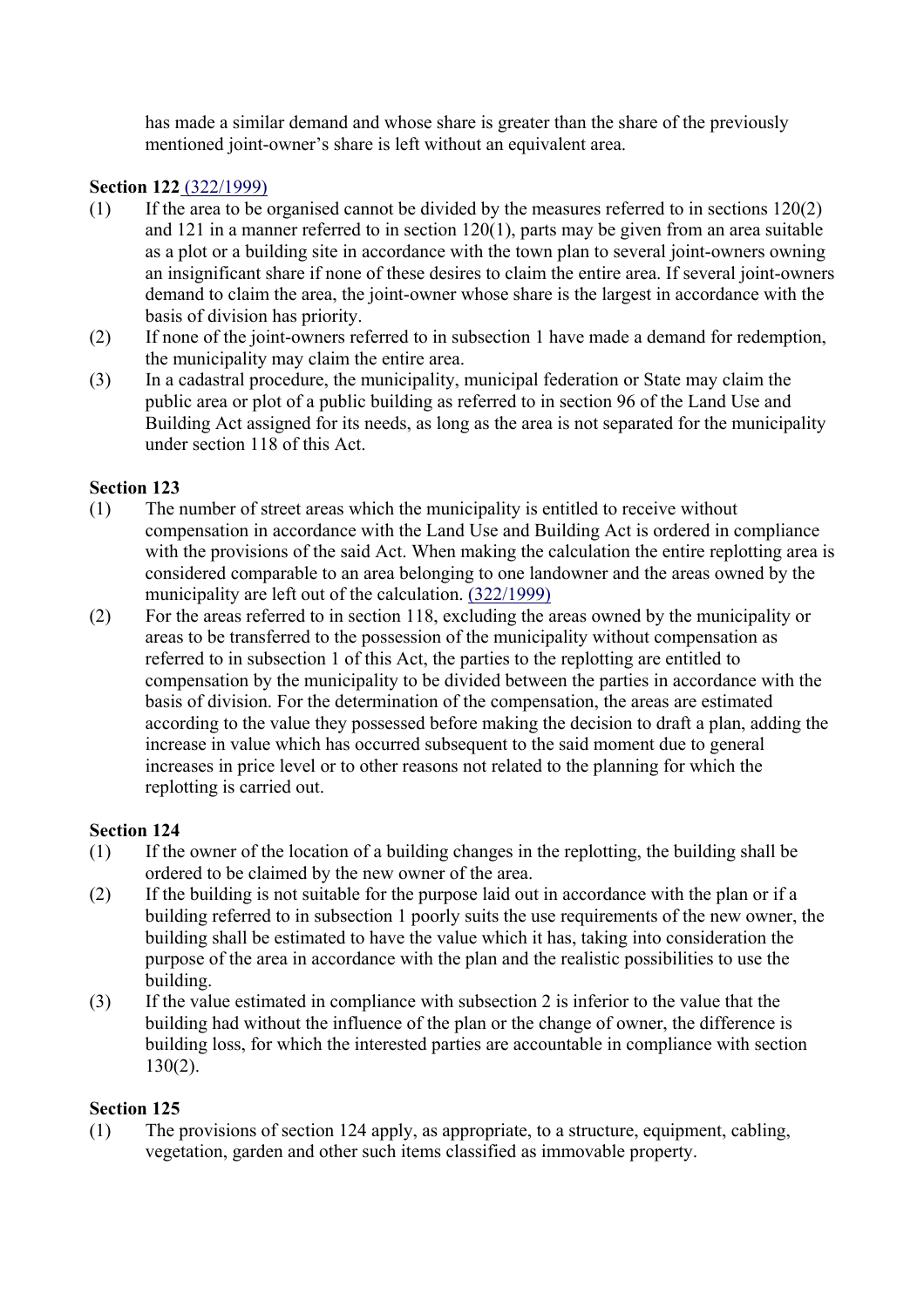(1) The provisions of sections 86 and 87 apply to organising the position of a leaseholder and holder of other special rights concerning the replotting area.

# **Section 127**

- (1) In urban land replotting a replotting plan is drafted showing:
	- 1) the areas to be separated for the municipality under section 118;
	- 2) the areas to be given to the shareholders and the areas to be claimed from the shareholders;
	- 3) the areas to be claimed for the municipality, municipal federation or State under section  $122(2)$  and  $(3)$ ;
	- 4) the easements, shares in joint property units and benefits of the real estates to be formed;
	- 5) the provisions regarding the redemption of the buildings;
	- 6) the provisions regarding organising the position of the leaseholder and holder of other special right;
	- 7) the time of taking into possession of the areas and other provisions regarding the taking into possession;
	- 8) the compensations to be paid due to the replotting; and
	- 9) other measures comparable to those above;

# **Section 128**

(1) The replotting plan and the grounds for the plan shall be explained to the interested parties during the meeting proceedings and an opportunity shall be provided for the interested parties to acquaint themselves with the plan and to raise any objections or make any claims concerning it. When all objections have been addressed, the replotting plan shall be confirmed.

## **Section 129**

- (1) When the replotting plan has been confirmed, the areas received by each shareholder and other interested parties are formed into either a single or several real estates. (322/1999)
- (2) A joint-property unit contained within a replotting area may be transferred to a real estate to be formed in compliance with the provisions for redemption of an area referred to in sections 60 and 61. If the transfer is not executed, the area received by the shareholders remains a jointly owned unit of real estates or is formed into a real estate based on the request of the shareholders.

*Subsection 3 is repealed by Act 322/1999.*

- (1) The expenses incurred through urban land replotting are divided between the shareholders and the municipality in proportion to the values of the areas they have received in the replotting. The expenses are subsequently divided between the shareholders in proportion to the benefit they have each obtained from the replotting.
- (2) The loss of property referred to in sections 124(3) and 125 and the compensations to be paid to the holder of leasehold and of other special right is divided between the shareholders in accordance with the basis referred to in subsection 1 as far as the measure upon which basis the compensation is paid is not beneficial to the owner of the real estate. However, the municipality is not obliged to take part in the payment of the said losses and compensations.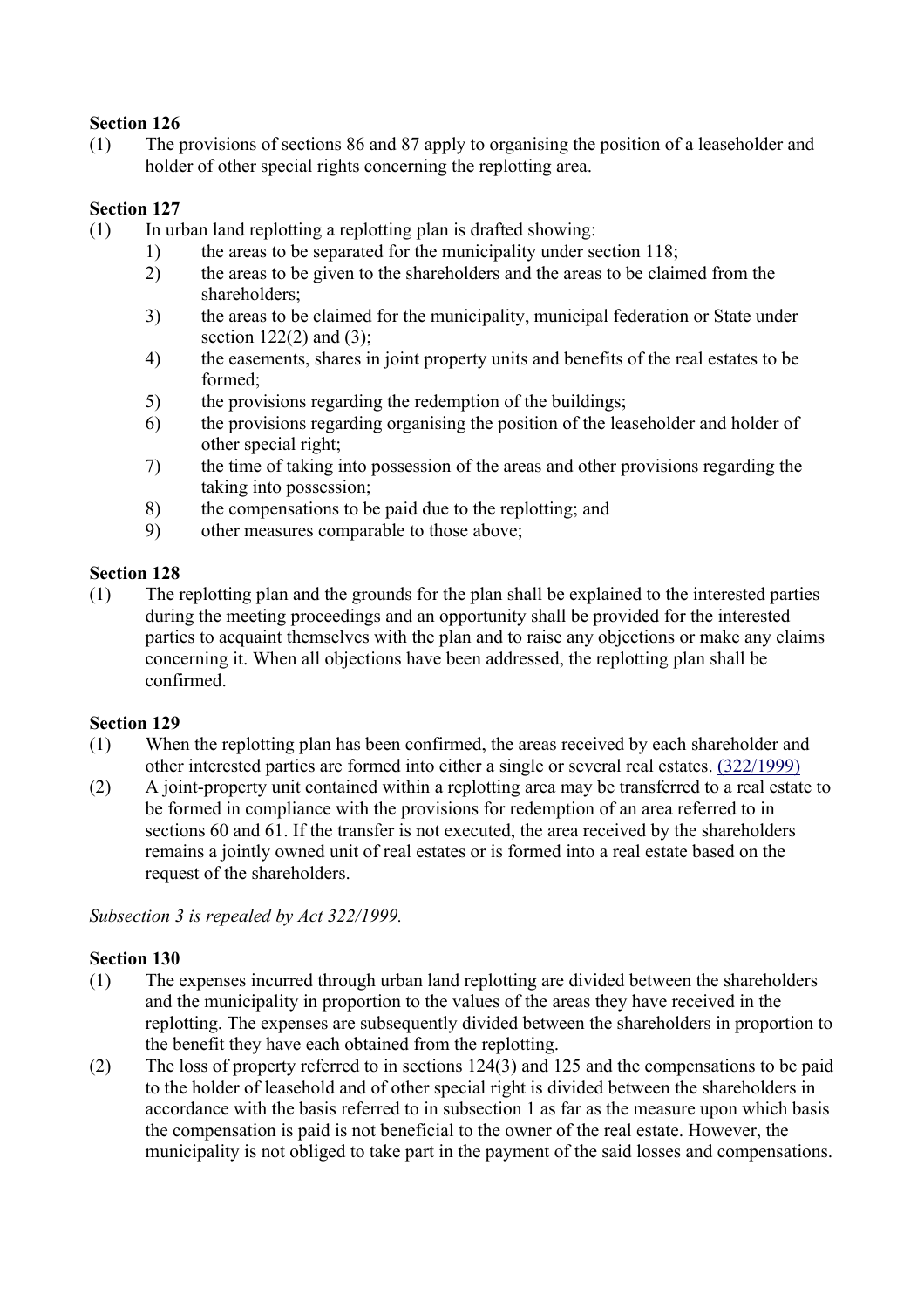# **Chapter 13 - Joint property units and special benefits**

# **Transferral of a share in a joint property unit and formation into a real estate unit**

# **Section 131**

- (1) A share conveyed from a real estate into a joint property unit or a specified share of such a share is transferred into the real estate of the recipient of the conveyance or is formed into a real estate, if the transferral is not possible. Similarly, a share in a joint property unit may be transferred into another real estate owned by the real estate owner based on his or her application. The above-mentioned measures are executed in a cadastral procedure to which the provisions for subdivision apply. (9.4.1998/273)
- (2) In the cadastral procedure referred to in subsection 1, a share is considered an unseparated parcel. The transferral of a share may also be executed even in cases in which the real estate from which the share is separated is located in a municipality other than that of the receiver property unit if the share transferral is deemed expedient.

## **Formation of a joint property unit and joining of an area to a joint property unit**

## **Section 132**

- (1) Based on an agreement of the interested parties, an area containing private pieces of land of one or several real estates may be formed into a joint property unit of the real estates if it is deemed necessary for the respective real estates. Based on an agreement of the owners, an area received by several real estate owners through conveyance as the joint possession thereof may be formed into a joint property unit of the real estates they own. (273/1998)
- (2) A joint property unit may not, however, be formed for the purpose of a jointly owned forest, road or main drainage canal or other conduit of water.
- (3) A joint property unit may not be formed in an area covered by a town plan. (322/1999)

## **Section 133** (688/2000)

- (1) An area for which the joint-owners of a joint property unit have received possession is joined into a joint property unit belonging to the joint-owners.
- (2) An area belonging to a real estate may be joined to a joint property unit by giving the real estate a share of the joint property unit corresponding to the area if the owner of the real estate and the joint-owners of the area are in agreement on it.
- (3) Joint property units whose joint-owners have agreed on the joining of the joint property units belonging to them are joined together by forming a new joint property unit out of them.

## **Section 134** (688/2000)

- (1) An area shall be separated to become a joint property unit and an area as referred to in section 133(1) joined to an existing joint property unit in a cadastral procedure to which the provisions for subdivision apply or in connection with another cadastral procedure.
- (2) An area shall be joined to a joint property unit and the joint property units joined together in cases referred to in section 133(2) and (3) in a cadastral procedure to be executed for such purpose. In order to determine the respective shares, the area to be joined and the joint property units are estimated in a cadastral procedure and the share of each real estate in the formed joint property unit determined at a level that corresponds in value to the area which previously belonged to the real estate or to the share of a joint property unit which previously belonged to the real estate.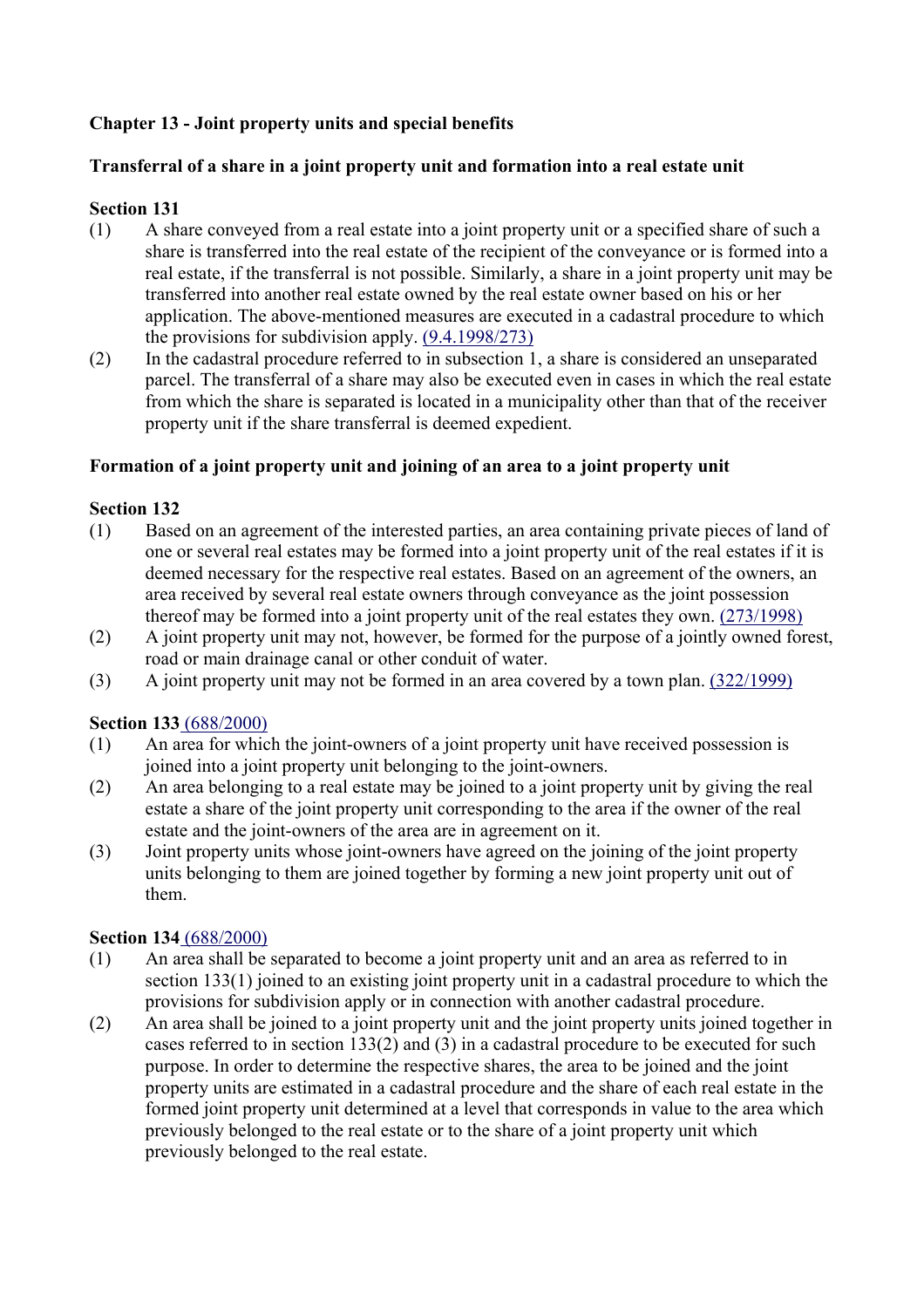(3) The joint property unit to be formed is to be principally of the same type, either a land area or water area. Further conditions for joining of the area into a joint property unit are that there are no mortgages on the real estate from which the area is taken and that the area to be joined is released from liability for the mortgages of the said real estate. A condition for release is that the holder of a lien gives his or her consent to it. The release may take place without the consent of the holder of the lien if the real estate from which the area is taken is clearly adequate to be liable for the mortgages pertaining to it subsequent to the annexation.

# **Section 135**

(1) In a partitioning, the water area of a real estate is separated to become a joint property of the real estates if no special reason for its division exists.

# **Section 136**

- (1) If it is deemed necessary in order to achieve a functional division and no considerable harm is caused by it to any joint-owner, the following may be separated as joint property without the consent of the interested parties in connection with partitioning and land consolidation:
	- 1) an area necessary for private car storage or for a boat harbour or dock;
	- 2) an area necessary for drawing water or for damming;
	- 3) an area necessary for quarrying rock, gravel, sand, clay, turf, or other soil; and
	- 4) a land area necessary for the use of a joint water area or fishing rights which constitute a joint special benefit.
- (2) An area may also be separated to become joint property in connection with land consolidation in other special cases.
- (3) A joint property unit may not, however, be formed if the need for which the area is to be formed can be equally well satisfied through establishment of an easement.

# **Division of a joint property unit**

## **Section 137**

- (1) A joint owner of a joint property unit other than a rapid or a jointly owned forest referred to in the Act on Jointly Owned Forests is entitled to have his or her share separated by division if the separation can take place without causing any significant harm to any joint-owner.
- (2) Further conditions for division of a jointly owned water area are that the separation of a share is necessary for special use purposes or that other significant reasons for separation exist.
- (3) If a share in a jointly owned land area cannot be separated and the share is not necessary for the use of the real estate of the joint-owner, the other joint-owners are obliged to claim the share when he or she so demands. When the share has been claimed, the joint property unit belongs to the remaining participating real estates in proportion to their earlier shares, unless the joint-owners agree otherwise. The joint-owners who have claimed the share shall pay compensation to the joint-owner demanding the claim for his or her loss.

## **Section 138**

(1) If a functional land location cannot be achieved by dividing the joint property unit alone and by executing land exchanges, pieces of land bordering the joint property unit may be included in the division to the extent that is necessary to achieve a functional land location. A precondition for inclusion of these pieces of land in the division is that no significant harm is caused to any individual(s) as a result.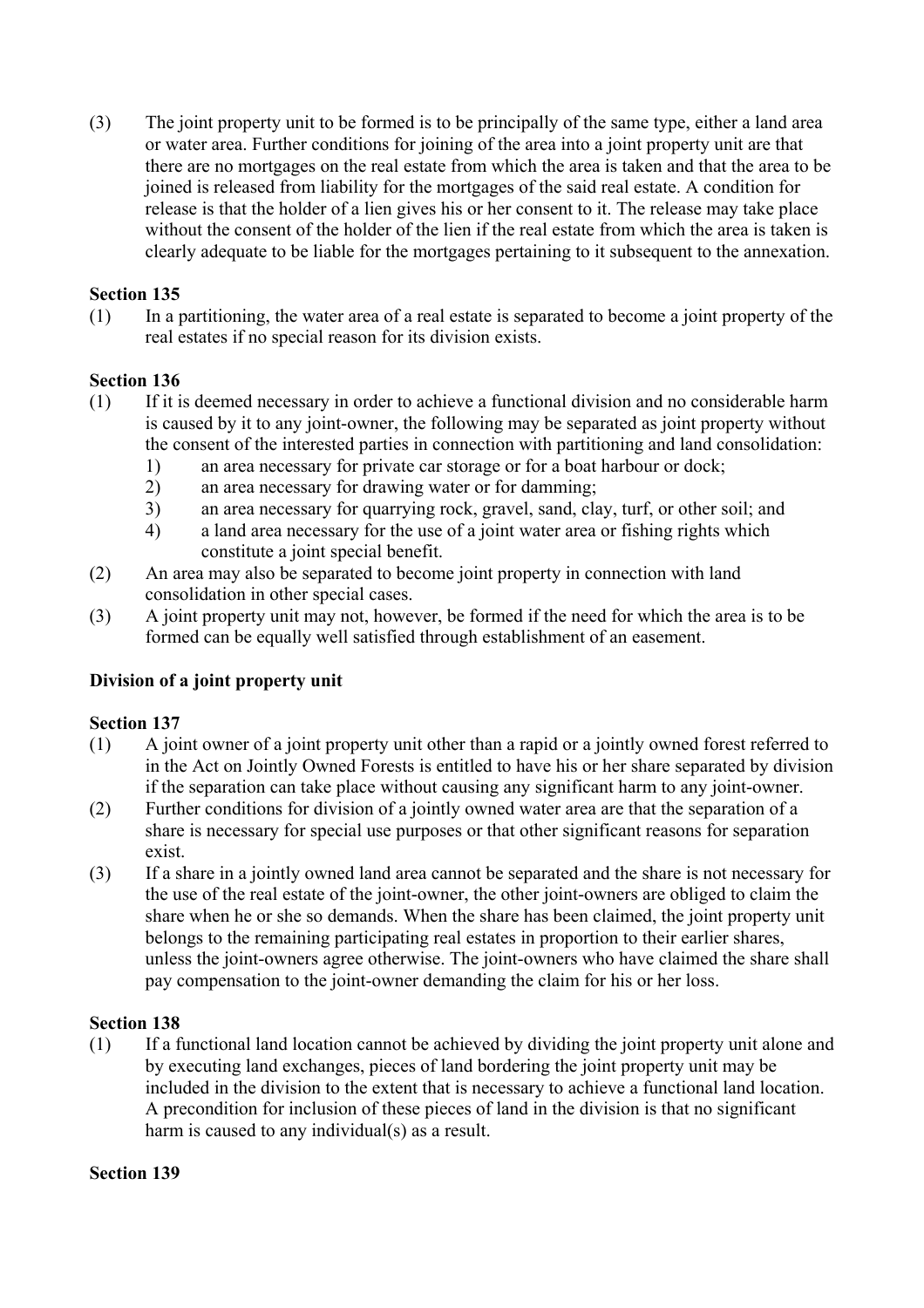- (1) The share of each real estate in the joint property unit is the basis of division in dividing a joint property unit. The size of the share is determined in accordance with the basis of division or other decision regarding the size of the share used in the cadastral procedure in which the area has been left or separated to become joint property. If the area has been left or become joint property without having been handled in a cadastral procedure, the sizes of the shares of the formed real estates are those provided in the legislation in force at the time of the cadastral procedure. In as far as the size has been later agreed on, ordered or otherwise provided for in the law, the share is determined in accordance with such agreement, decision or provision.
- (2) An amount equivalent to the usufruct of the pieces of land included in the division is given to the real estate from which pieces of land have been taken for the division of a joint property unit under section 138.

- (1) In the division of a water area, an area of rapids belonging to the water area shall be left as joint property. If the water power of the rapids is of less value than its use for fishing or other use, or if the rapids may be given to someone without causing harm to any of the joint-owners, the rapids area may be included in the division in connection with the rest of the water area.
- (2) If the right to the water power of the rapids has been legally separated before 1 March 1903 through means other than division, the rapids area is included in the division exclusive of its water power.
- (3) In the division of a water area, a special fishing site may be formed into a joint property unit if it is necessary for the realization of the division. Another water area may be formed as a joint property of the participating real estates based on an agreement of the interested parties present.

#### **Section 141**

- (1) If the jointly owned land area to be divided is located in such a way that the area or a part of the area can only be functionally used in connection with the pieces of land belonging privately to real estates, or if the land area to be divided is of insignificant value, the jointly owned area or a part of it may be claimed and joined as regional parts to those real estates on whose pieces of land the joint property unit borders as far as a satisfactory land location is not achieved by measures referred to in section 138. In special cases, some of a joint property unit may be ordered to be claimed by a participating real estate which does not border on the joint property unit. The provisions above for real estate apply also to jointly owned forest.
- (2) A joint property unit or part of it referred to in subsection 1 which is located in an area covered by a town plan and which the municipality would be entitled to claim without special permit under the Land Use and Building Act may be ordered to be claimed by the municipality in a division. (322/1999)
- (3) When a joint property unit is joined to a real estate or a jointly owned forest under subsection 1 or claimed by the municipality under subsection 2, the joint-owner of a joint property unit is entitled to compensation determined in accordance with the same basis as the share of his or her real estate in the joint property unit.

#### **Section 142**

(1) The executors shall decide on the conditions and the extent of the division of a joint property unit. They shall also decide in conjunction with these proceedings to what extent the division is to be executed as a division as referred to in section 137(1) and to what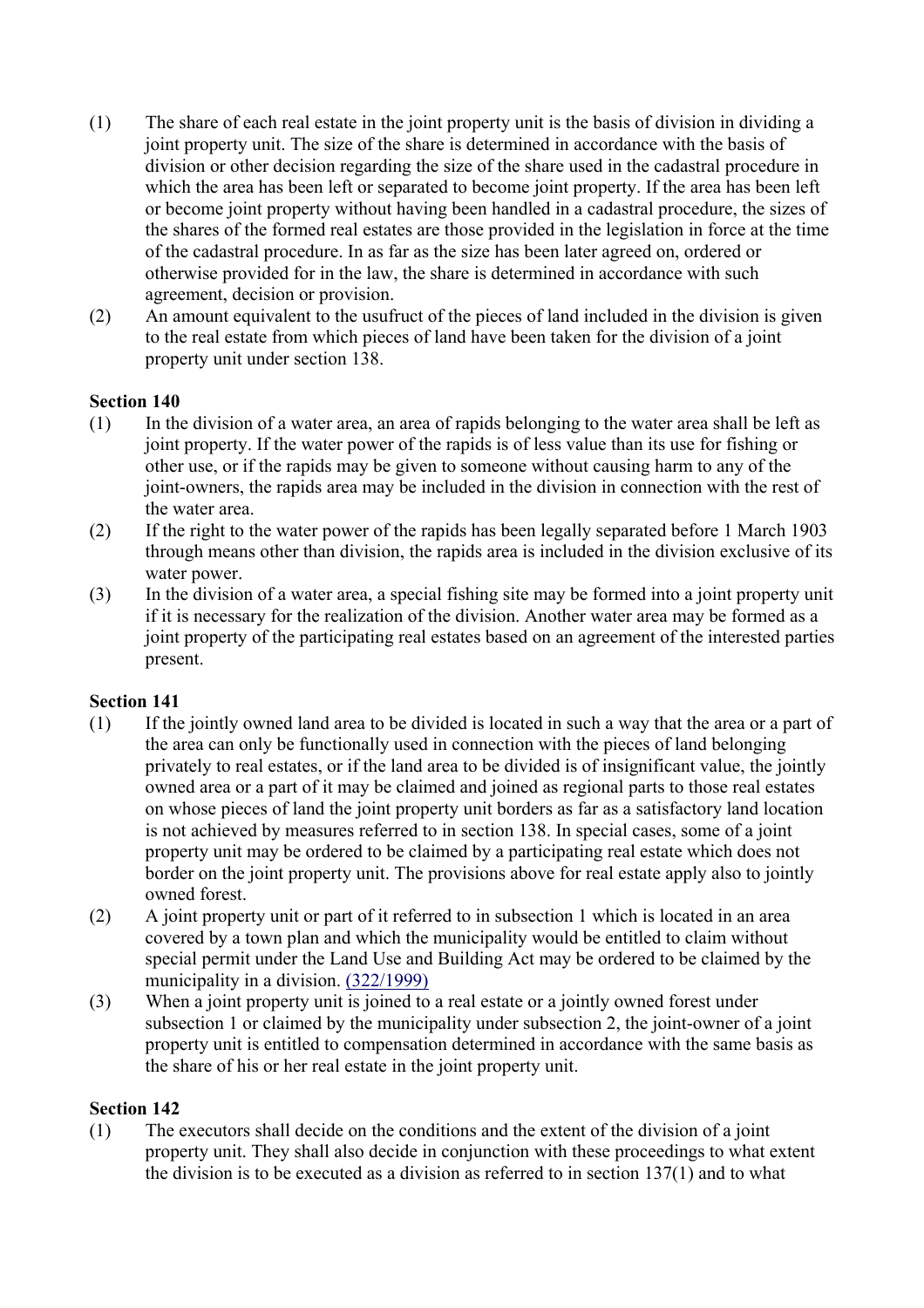extent to apply the redemption procedure referred to in section 141 and which shares are to be ordered to be claimed under section 137(3).

# **Section 143**

- (1) In the division of a joint property unit a partitioning plan is drafted presenting:
	- 1) the joining of the divided pieces of land to the real estates of the joint-owners or formation of them into separate real estates;
	- 2) the giving of pieces of land to real estates in cases referred to in section 139(2);
	- 3) the leaving or forming of areas as joint property;
	- 4) the claiming of areas and joining of them to real estates or to a jointly owned forest, or formation of them into a separate real estate;
	- 5) the claiming of the share referred to in section 137(3) and its division between the real estates;
	- 6) the easements to be established;
	- 7) the organisation of the position of a holder of a right as referred to in section 145 or expiration of rights;
	- 8) the compensations to be paid due to the division; and
	- 9) any other necessary measures comparable with those above;

# **Section 144**

- (1) The partitioning plan and its grounds shall be explained to the interested parties during the meeting and an opportunity shall be provided for the interested parties to acquaint themselves with the partitioning plan and to raise any objections to it. Once all objections have been handled, the executors shall decide on the confirmation of the partitioning plan.
- (2) If the partitioning plan has gained legal force, the entries due to it may be made in the Real Estate Register before the closing of the cadastral procedure.

## **Section 145**

(1) If the area to be divided is subject to leasehold or other special right, the provisions of sections 86 and 87 apply to the organising of the position of the holder of the right.

## **Section 146**

(1) The area received by the real estate is joined to the participating real estate or an area corresponding to the separated share is formed for a special reason into a separate real estate. The same applies to an area which is claimed by the municipality under section  $141(2)$ .

## **Section 147**

(1) An area or share of an area which in a division of a joint property unit is transferred from one real estate to another, or is formed into a separate real estate, is released from the liens encumbering it. The liens encumbering the receiving real estate also concern the area or share transferred to the real estate after the entry into force of the cadastral procedure.

## **Special benefits**

## **Section 148**

(1) If a special benefit such as the right to water power, fishing or quarrying concerning a specific area located in the area to be divided belongs to several real estates jointly, such a benefit remains valid in the division. The benefit may, however, be cancelled in compliance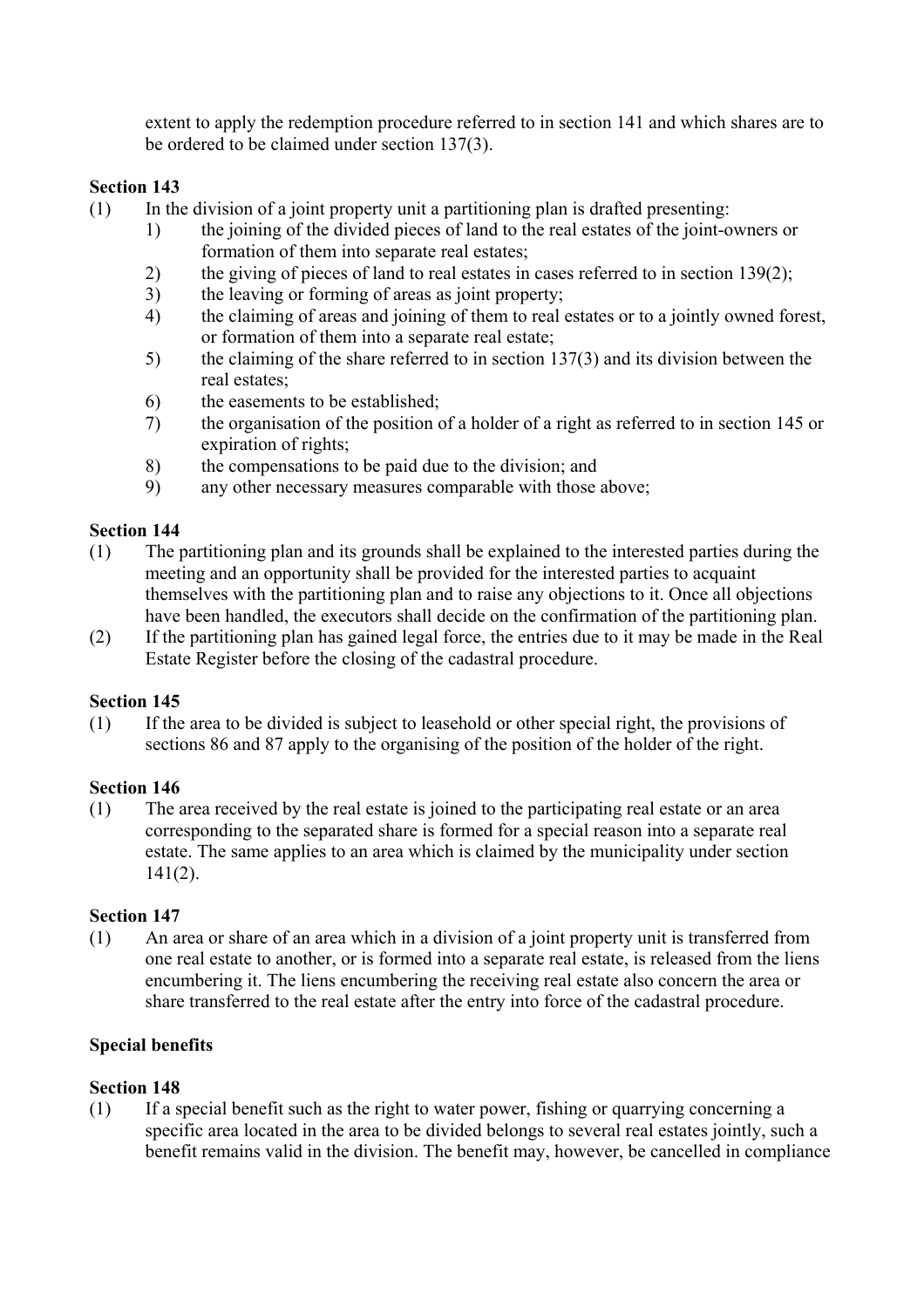with section 149. If the special benefit belongs only to the real estates involved in the division, it may be included in the division if there is a special reason for doing so.

- (2) The area which is the object of the benefit may be separated according to the division to become a joint property of the real estates entitled to the benefit if it is expedient to do so.
- (3) A special benefit directed at the area to be divided and belonging privately to a real estate remains valid. The benefit may, however, be cancelled in compliance with the provisions of section 149 or included in the division if the benefit belongs to a real estate involved in the division and if there is special cause to include the benefit in the division.

#### **Section 149**

- (1) A joint special benefit or a private special benefit concerning the area of the real estate or of another register unit may be cancelled on the basis of the demand of the owner of the encumbered register unit, if the benefit due to a change in circumstances has become insignificant in value to the real estates entitled to it or if the easement due to the use of the benefit has become unreasonably great in proportion to the benefit obtained from it. The cancellation is executed in a separate cadastral procedure or in connection with another cadastral procedure.
- (2) The owner of the encumbered register unit shall pay compensation for the loss due to the cancellation of the benefit.

#### **Miscellaneous provisions**

#### **Section 150**

- (1) The share of a jointly owned land area or of a joint special benefit belonging to a real estate to be partitioned or a special benefit belonging to it privately shall be given to one of the real estates formed in the partitioning if the division of the share or benefit between several real estates formed in the partitioning is not functional from the point of view of the use of the real estates, or if the interested parties do not agree on the division. The share of the real estate to be partitioned of a jointly owned water area shall be divided between the real estates in accordance with the basis of division followed in the cadastral procedure, unless the interested parties agree otherwise.
- (2) If the interested parties have so agreed, a share of the original property unit of the joint property unit or of a joint special benefit or a private special benefit of the original property unit shall be given to the subdivided real estate unit or the property unit formed out of the receiver property unit and the transferred unseparated parcel. Unless the interested parties have agreed otherwise, the share of the subdivided property unit or of the real estate formed out of the receiver property unit and the unseparated parcel transferred to it shall be ordered in proportion to the surface area of the subdivided property unit or the transferred unseparated parcel and the residual property unit or, for special reason, according to other reasonable grounds. (1188/1996)

#### **Section 150a** (322/1999)

(1) A public area does not have a share in joint property units or special benefits.

- (1) A share in a joint special benefit can be transferred into another real estate in compliance with the provisions for transferring a share of a joint property unit.
- (2) If the entire area of a real estate which has a share in a joint property unit or in a joint special benefit or a private special benefit is formed into a public area, a redemption unit, a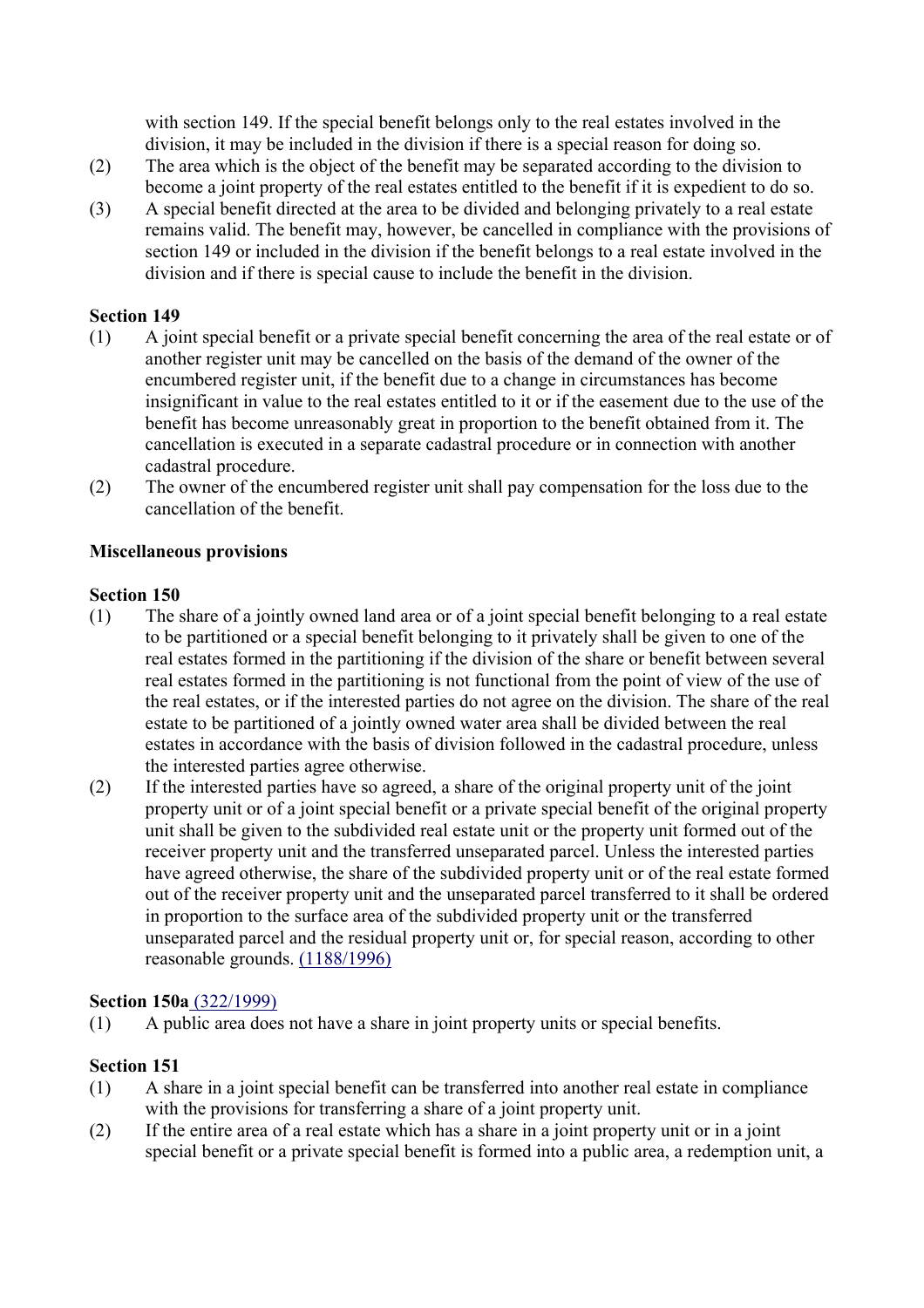road or an annexed area, or is joined to a jointly owned forest, the share or benefit belonging to the real estate forms a remaining real estate.

# **Section 152**

(1) In a cadastral procedure it must always be noted in which joint property units or joint special benefits the formed real estates have shares and the size of the share belonging to each real estate must be stated. If the amount of the original property unit of the real estate to be formed in a cadastral procedure has not been validly solved, the share of the original property unit's share of a joint property unit or special benefit that each real estate to be formed possesses must be noted in the cadastral procedure. The special benefits belonging privately to the formed real estates must also be noted in the cadastral procedure.

## **Section 153**

(1) The provisions of this Chapter apply to a jointly owned forest and a share in a jointly owned forest only if it is separately provided for. The provisions of section 152 apply, as appropriate, to a share in a jointly owned forest.

# **Chapter 14 - Easements**

#### **Section 154**

- (1) To benefit a real estate, a right as a *permanent easement* may be established in the area of another register unit:
	- 1) to take and conduct household water or to place and use the equipment and structures connected to it;
	- 2) to conduct water for the drainage of the land;
	- 3) to place and use the equipment and structures connected with sewage handling;
	- 4) to place and use the equipment and structures connected with telephone, electricity, gas, heating and other such cables and wiring;
	- 5) to use an area necessary for keeping private cars or as a boat harbour, dock, swimming place, timber storage bay, loading area or fishing area;
	- 6) to quarry rock, gravel, sand, clay, turf, or other equivalent soil;
	- 7) to establish and use structures necessary for civil defence;
	- 8) to establish and use a common heating plant or a waste collection site for the real estate; and
	- 9) to create an area necessary for transportation purposes in an area covered by town plan. (322/1999)
- (2) If the establishment of the right referred to in subsection 1 is not considered functional as a permanent easement due to an expected change in the circumstances or for other special reason, the said right may be established as a *fixed-term easement*. The cadastral procedure shall determine the date until which the fixed-term easement is in force. If necessary, the cadastral procedure may also determine the event which determines the expiry of the fixedterm easement before the end of the fixed term.
- (3) Separate provisions shall be issued for a building easement.

#### **Section 154a** (322/1999)

(1) To benefit a real estate in a shore plan area, a right to the use of a commonhold referred to in section 75 of the Land Use and Building Act shall be established in the area of another register unit as an easement for those real estates for whose use the area is intended in the plan. The same applies to the areas referred to in section 91(2) of the Land Use and Building Act.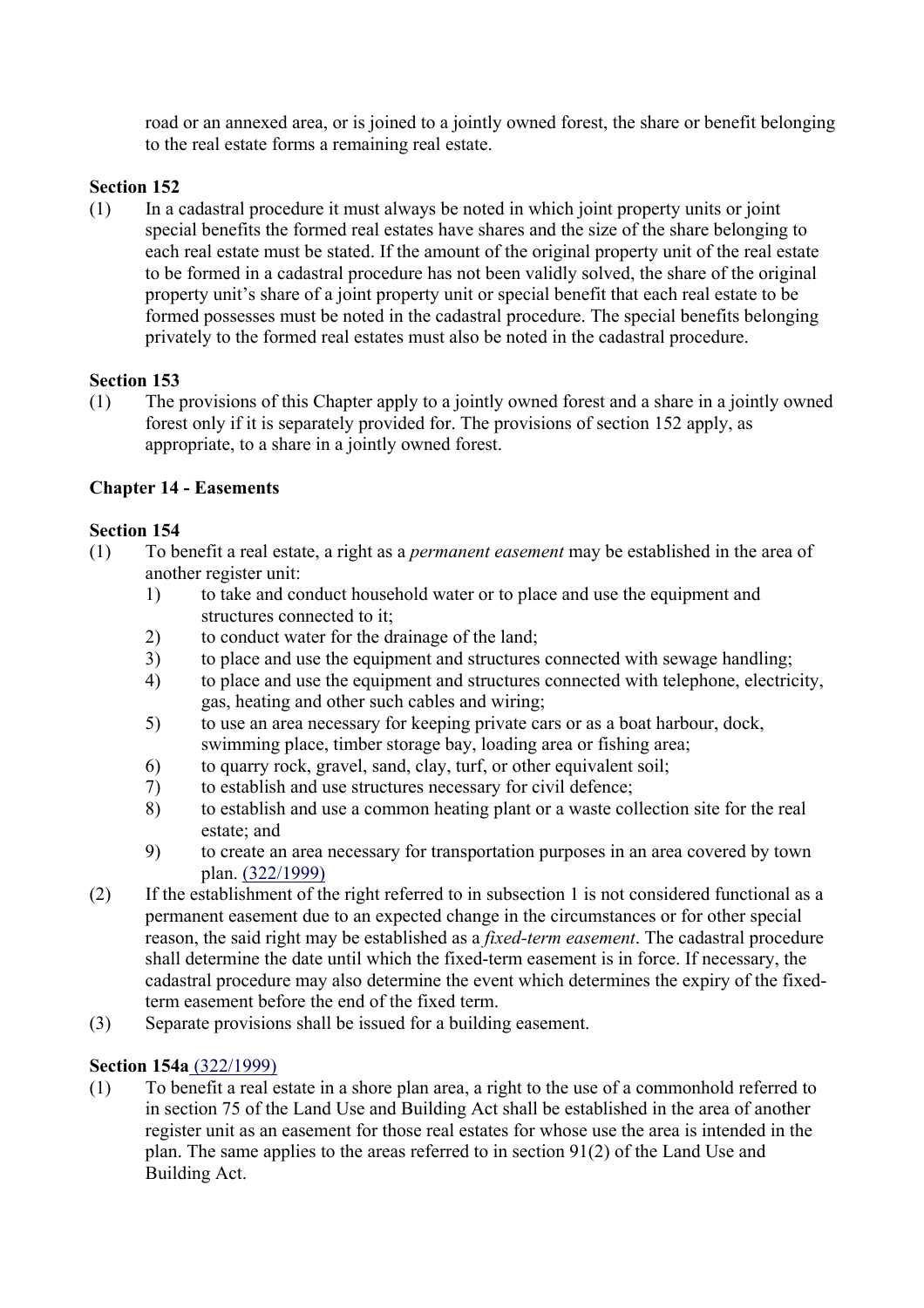#### **Section 155** (322/1999)

(1) The easement referred to in section 154(1)(1-4), (7) and (9) and the easement referred to in point 5 of the said subsection for the use of an area necessary for keeping cars may also be established for the municipality in an area covered by town plan.

#### **Section 156**

- (1) An easement may be established if the owners of the encumbered real estate and the dominant real estate or, when the easement may be established for the municipality, the municipality and the real estate owner agree on it and the easement is necessary for the real estate or municipality and does not cause considerable harm to the encumbered register unit or to the dominant tenement holding an earlier easement on the area. However, if the establishment of an easement is necessary for partitioning, division of a joint property unit, mandatory land exchange, area transferral, land consolidation or urban land replotting in a functional manner, the easement referred to in section  $154(1)(1-6)$  and (9) may be established without the consent of the interested parties in the area subject to the cadastral procedure.
- (2) In an area covered by a town plan, an easement referred to in section  $154(1)(1-3)$  and (9) and the easement referred to in point 5 necessary for keeping cars may be established without the consent of the owner of the encumbered register unit if the easement is important to the dominant real estate or municipality and no considerable harm is caused by it to the encumbered register unit or to the dominant tenement holding an earlier easement on the area. (322/1999)
- (3) In the cadastral procedure, each real estate and parcel shall be provided access to a street, building plan road, public road or such private road for which a private road maintenance association has been founded by establishing an easement referred to in section 154(1)(9) or by establishing a permanent or fixed-term right of way referred to in the Act on Private Roads (358/1962) or other right necessary for access to a road. The provisions of the Act on Private Roads apply to the conditions of establishing such a right. If the owner of the interested real estate so requests, the cadastral procedure shall decide on giving right of way also to the private road referred to above. (273/1998)

## **Section 157**

- (1) The establishment of an easement may not hinder the realisation of a town plan. In other respects the easement shall also be established in such a way that its purpose is achieved as economically as possible and that the easement or the use of it do not cause unnecessary harm to the environment and no greater damage or harm than is necessary is caused to any person. (322/1999)
- (2) An easement may not be established if the use of it is forbidden on the basis of other legislation. If the use of the easement requires permission from the authorities laid down in other legislation, the establishment of an easement does not replace such permission. The use of an easement referred to in section 154(1) does not require the consent of the owner referred to in Chapter 9(4)(3).

- (1) The cadastral procedure shall determine the area to which the established easement is to be directed, as well as the necessary conditions and limitations of the use of the easement.
- (2) If the use of the easement or right as referred to in section 156(3) requires the construction of a road or building, structure or equipment, or other repair work of the easement area, and the easement or right does not refer to a road formed by joint-owners through the right of a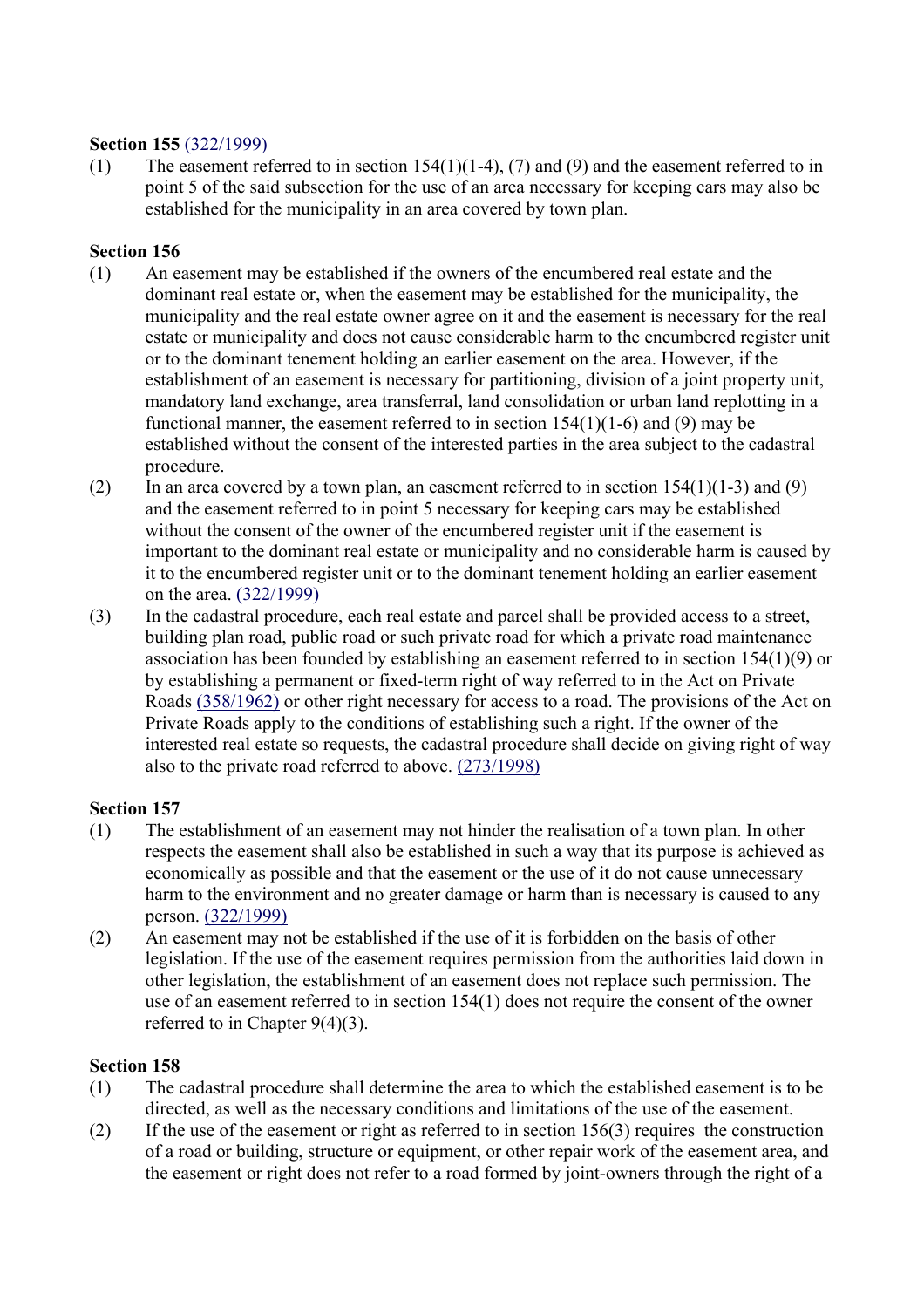private road maintenance association or belonging jointly to the joint-owners of a private road maintenance association, the cadastral procedure shall give necessary orders regarding the participation of the owners of the dominating real estates and the owner of the encumbered area concerning reparatory expenses if any of the interested parties so demands or if it is otherwise deemed necessary. If the interested parties do not agree on the division of reparatory expenses, the basis of division shall be the benefit obtained by each real estate. The benefit obtained by an easement for drainage purposes is determined in compliance with Chapter 6 of the Water Act. In this case, a joint irrigation unit, as referred to in the Water Act, may also be established. The provisions of this subsection concerning reparatory expenses also apply to the maintenance expenses of the easement area. The provisions of the Water Act for maintenance of a ditch apply to the maintenance of an easement established for drainage. (273/1998)

(3) If the easement has been established for the municipality, the provisions of subsection 2 for the owner of the dominant tenement apply to the municipality.

#### **Section 159**

- (1) A cadastral procedure in which real estates are formed, areas are exchanged or joined to a real estate shall determine the real estate to which the benefits of the earlier established easements or rights, as referred to in section 153(3), shall remain in force.
- (2) If the given easement or right is a requirement for a number of real estates formed in the cadastral procedure, it may be ordered to remain in force to the benefit of these as well, if the conditions for the establishment of an easement referred to in sections 156 and 157 prevail.
- (3) Any easement pertaining to the cadastral procedure area which is deemed unnecessary may be annulled in connection with the cadastral procedure.

## **Section 160** (322/1999)

(1) An easement established in a cadastral procedure may be moved to another place in the area of the encumbered register unit or new regulations regarding the limitation of the use of the easement may be given or changes may be made to the earlier regulations regarding the use of the easement if the interested parties are in agreement on it and the measure does not hinder the realization of the town plan. Such a measure may even be taken without the agreement of the interested parties if a hindrance caused by the easement due to a change of circumstances can be removed or alleviated and the measure does not cause considerable harm to the dominant real estates.

- (1) An easement established in a cadastral procedure may be cancelled if the circumstances have changed in such a way that the easement can no longer be established in compliance with sections 156 and 157 and the easement is not necessary to the dominant real estate or the municipality. A necessary easement may be annulled if unreasonable hindrance caused by the easement cannot be removed through the measures referred to in section 160 and if, instead of the cancelled easement, an equivalent easement may be established in another place in compliance with the conditions referred to in sections 156 and 157.
- (2) If an unreasonable hindrance caused by the easement cannot be removed through the measures referred to in subsection 1 and if an increase in encumbrance of the easement is caused by the change of use of the easement, those dominant tenements whose use has caused the increase in encumbrance shall compensate the owner of the encumbered register unit for the additional hindrance.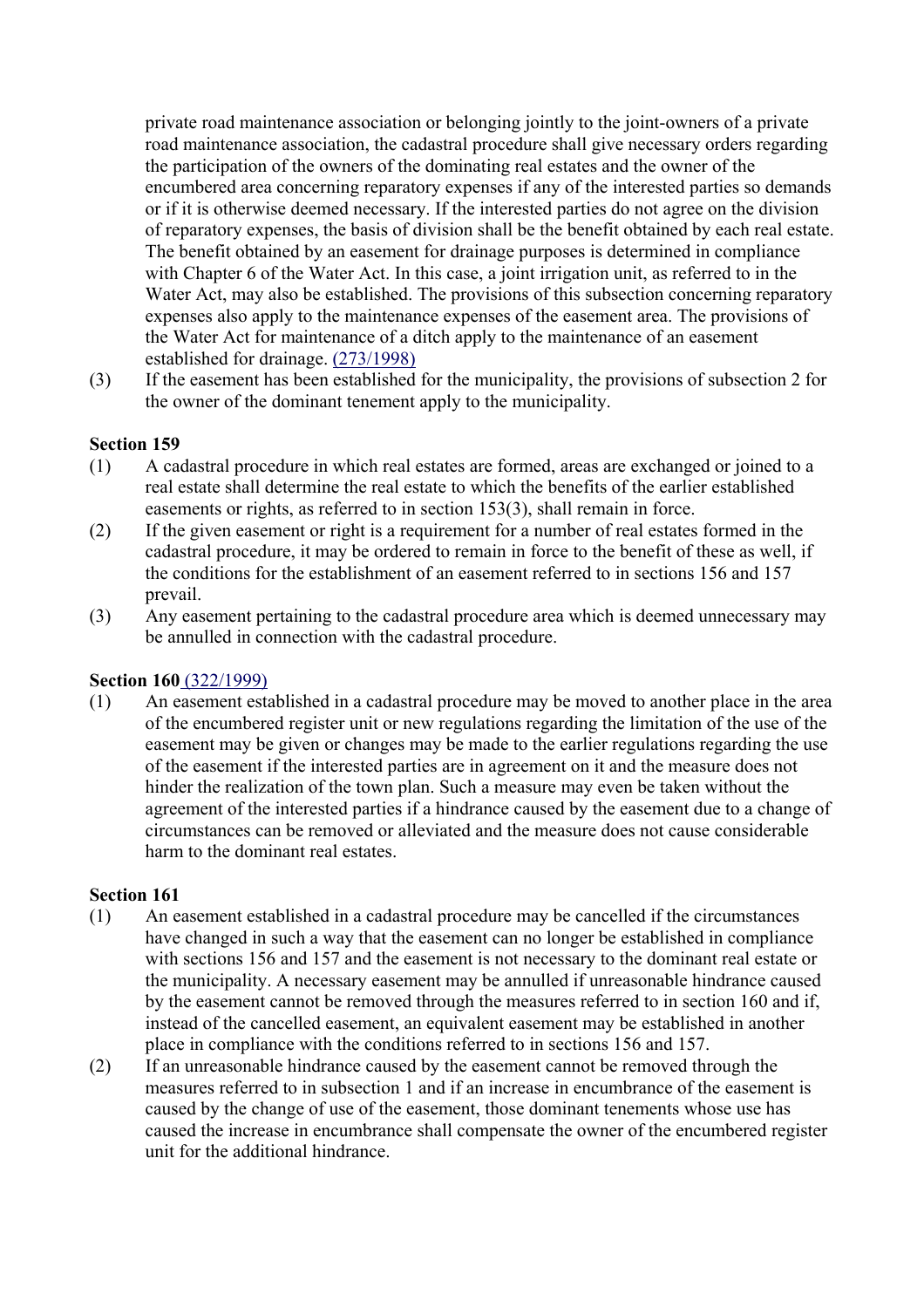(1) The owner and possessor of an encumbered register unit is entitled to receive compensation for the losses caused by the establishment of the easement from the party to whose benefit the easement is established. In a subdivision, the owner of the residual property unit is entitled to compensation concerning an easement or right established to the benefit of the subdivided real estate unit that is necessary for access to a road as referred to in section 156(3) only on special grounds. If the encumbrance is noticeably increased due to an order referred to in section 159(2), the owner of the encumbered register unit is entitled to receive compensation for the additional hindrance from the dominant tenements referred to in the said subsection.

## **Section 163**

(1) When a permanent right referred to in section 156(3) is established in a division between all participating real estates, the share of the grading value of the pieces of land needed for the right may be counted as the share of each joint-owner in accordance with the basis of division if it is deemed expedient, taking into consideration the benefit obtained from the establishment of the right by the joint-owners. In this case, no compensation is payable regarding the conveyance of an area for the establishment of a right.

## **Section 164**

(1) If the easement is deleted or transferred or its use is limited or the regulations regarding its use are changed, the dominant tenement is entitled to compensation for the losses caused by the measure from the party who benefits from the measure. The compensation is reduced in proportion to the benefit obtained from the measure by the recipient of the compensation. If there are several liable parties, they shall each participate in the payment of the compensation in proportion to the benefit they have obtained.

#### **Section 165** (322/1999)

- (1) The establishment, transferral or annulment of an easement as referred to in this Chapter or all other matters regarding an easement or right shall be handled in an easement survey or in connection with another cadastral procedure.
- (2) A matter regarding a right referred to in the Act on Private Roads as referred to in section 156(3) may be handled in an easement survey in an area covered by a town plan only if the matter regards the transferral, changing or annulment of such a right. In an area other than that referred to above, a right referred to in the Act on Private Roads as referred to in section 156(3) may be handled in an easement survey only if at the same time a cadastral procedure regarding an easement referred to in section 154(1) is concerned.

## **Section 166**

(1) An easement survey may be applied for by the owner of a register unit. A municipality may apply for an easement survey if an easement established or to be established to the benefit of the municipality is concerned. Annulment, transferral or other changing of an easement concerning a joint property unit may also be applied for by a joint-owner of a joint property unit.

#### **Section 167**

(1) The execution expenses of the easement survey shall be paid by the applicant. If the cadastral procedure also benefits another interested party, he or she shall participate in the expenses in proportion to the benefit obtained by him or her from the measure or based on some other reasonable grounds.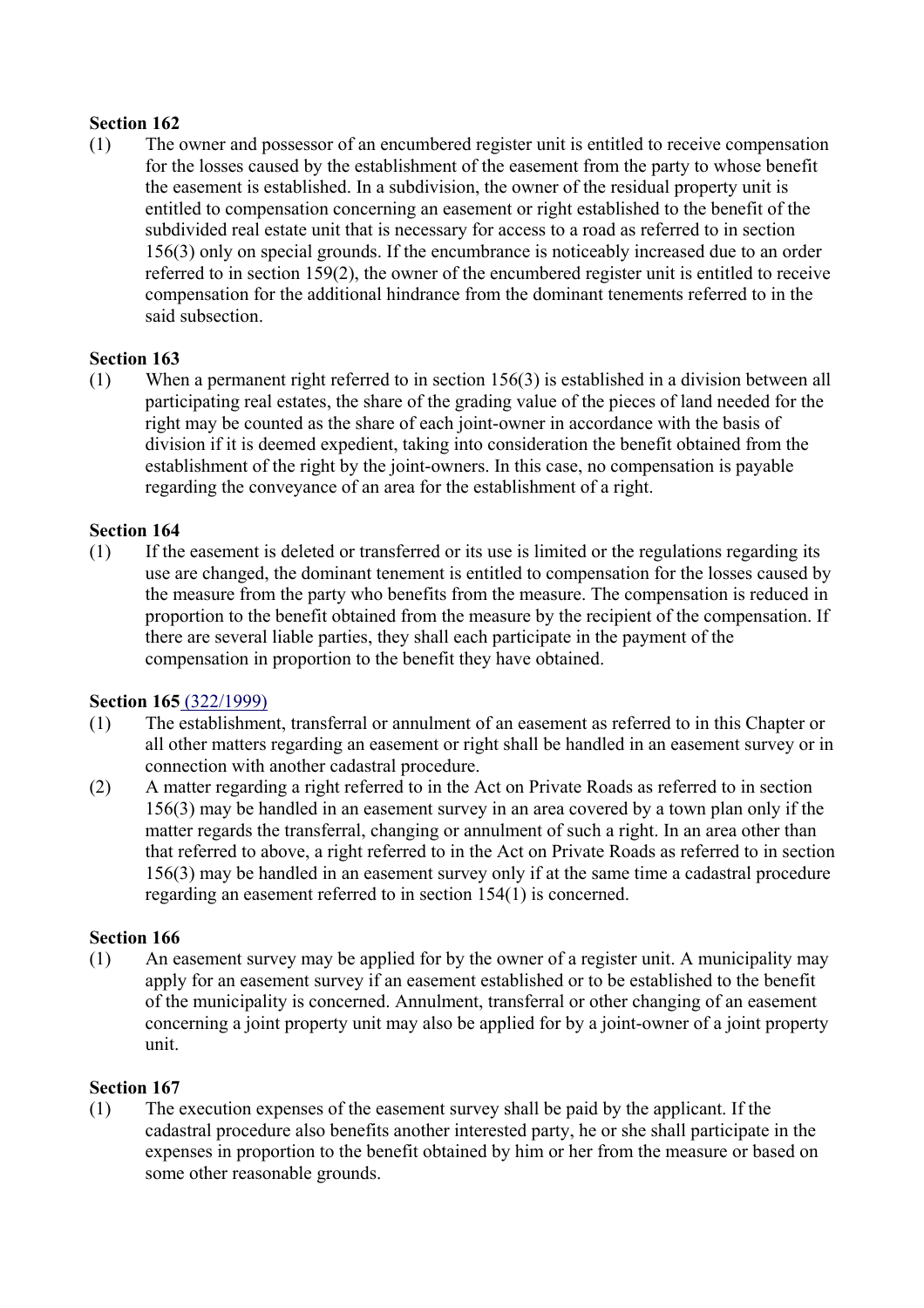(2) The provisions of subsection 1 for the payment of the execution expenses of an easement survey also apply, as appropriate, when the matter concerning the easement is handled in connection with another cadastral procedure.

# **Chapter 15 - Cadastral survey procedure**

# **Publication**

# **Section 168**

- (1) All interested parties are notified of the beginning of the procedure by means of a letter of summons.
- (2) If the cadastral procedure concerns a real estate or unseparated parcel owned jointly by many parties, the letter of summons shall be delivered separately to all joint-owners. If the cadastral procedure concerns a joint property unit and the cadastral procedure does not concern its division or a property definition referred to in section  $101(1)(2)$ , (4) or (5) or an equivalent measure, the letter of summons shall be delivered to the group of organized jointowners in compliance with section 26 of the Act on Joint Property and to the unorganized group of joint-owners in compliance with the service of summons procedure or by providing service of the letter of summons to at least one of the joint-owners and providing notification of the letter of summons in at least one newspaper distributed in the region. If the cadastral procedure concerns an area to which several real estates have an easement or a right as referred to in the Act on Private Roads and the matter does not concern annulment, transferral or changing of such a right, it is adequate that the letter of summons be delivered to one of the holders of such a right. The letter shall, however, be delivered to a private road maintenance association if the cadastral procedure application shows or it is otherwise known that the cadastral procedure concerns the road of a private road maintenance association. (688/2000)
- (3) If the cadastral procedure is based on an agreement signed between the joint-owners of a death estate, the letter of summons is delivered to the joint-owners of the estate. As far as another cadastral procedure is concerned, the letter of summons to the death estate may be delivered to that joint-owner of the death estate who tends to the administration of the estate. If the estate is administered jointly by several joint-owners of the estate, the letter of summons may be delivered to one of them. The letter of summons may also be delivered to that joint-owner of the estate who tends to the real estate belonging to the death estate which is the object of the cadastral procedure or to another party who tends to the property of the estate or to the party who otherwise is entitled to represent the death estate and use the right to be heard on behalf of the death estate. (273/1998)
- (4) Even in the case that the municipality is not an interested party in the cadastral procedure, the interested municipality is sent a letter of summons concerning any cadastral procedure which is executed in an area requiring planning, a shoreline area as referred to in section 72 of the Land Use and Building Act, in an area covered by a master plan or a town plan with legal consequence or in an area in which a building ban is in force for the drafting of a town plan. (322/1999)

## **Section 169**

(1) If the letter of summons cannot be sent to one of the interested parties because he or she or his or her address cannot be identified without difficulty, a notice of the beginning of the cadastral procedure shall be given by publishing the summons in one or two newspapers generally circulated in the region. Similarly, the summons shall be published in a newspaper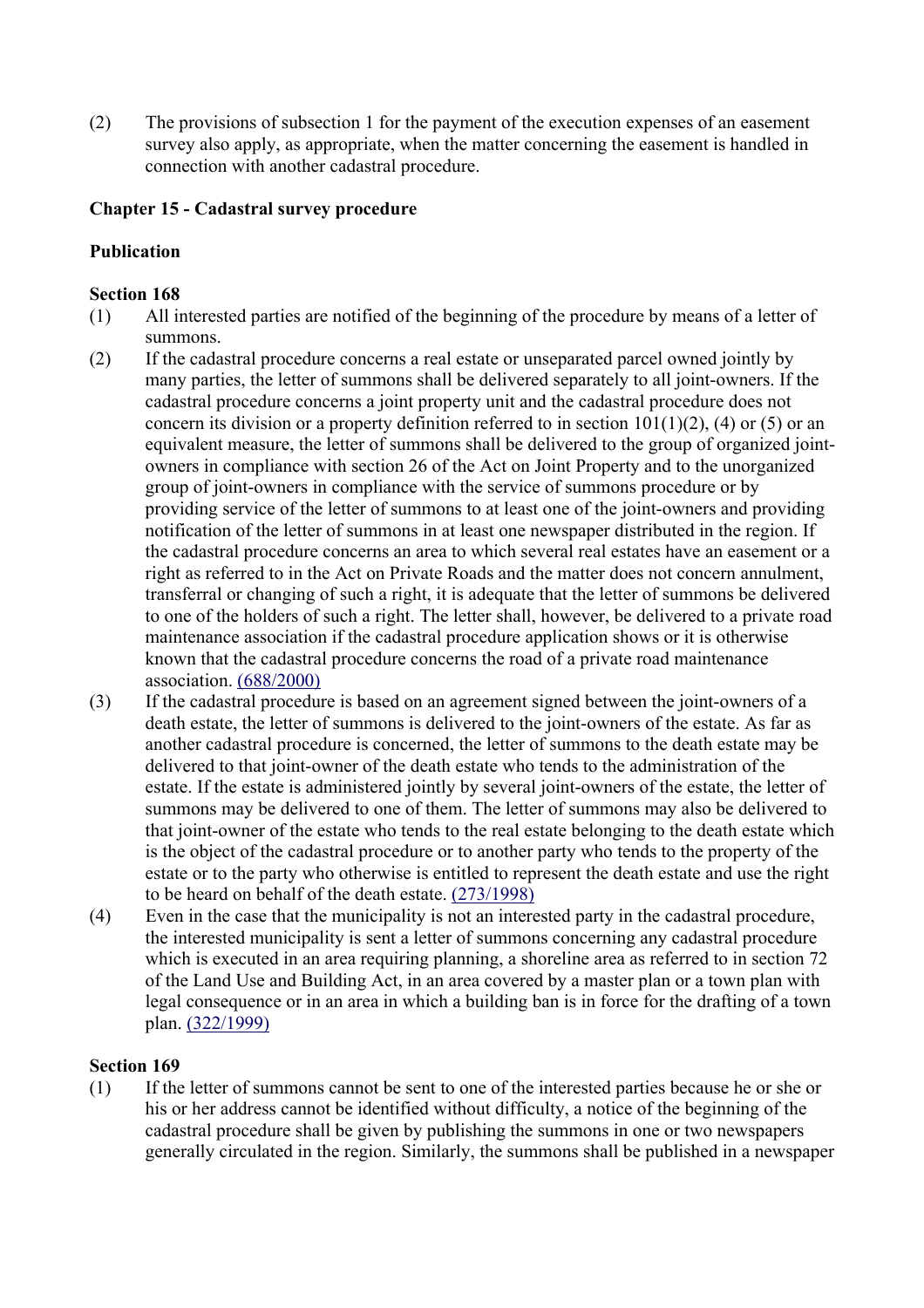when there is ambiguity concerning the identity of the interested parties in the cadastral procedure.

(2) Notice of the beginning of the cadastral procedure is considered to have been given when a letter of summons has been entered into the post to be delivered at least 10 days before the initial meeting or otherwise delivered to the interested parties, or has been handed over to the recipient against written evidence at least seven days before the initial meeting, or if the summons has been published in a newspaper at least 10 days before the initial meeting.

## **Section 170**

- (1) If notification of commencement of the cadastral procedure has been published in the manner referred to in sections 168 and 169, the absence of an interested party does not prevent the execution of the cadastral procedure.
- (2) The cadastral procedure may be executed without published notification in the manner referred to in sections 168 and 169 if all interested parties consent to it.
- (3) If during the cadastral procedure it becomes evident that some interested parties have not been informed of the beginning of the cadastral procedure, another meeting shall be held as part of the cadastral procedure at which the interested parties concerned are informed of the beginning of the cadastral procedure. The cadastral procedure may, however, be completed without another meeting if the interested party who had not been informed of the beginning of the cadastral procedure is present at the cadastral proceedings and does not demand a postponement of the proceedings or if he or she has notified in writing before the ending of the cadastral procedure that he or she does not consider another meeting to be necessary. The provisions of this subsection concerning the interested party also apply to the municipality when a cadastral procedure referred to in section 168(3) is concerned.

#### **Section 171**

(1) Notification of another meeting in a cadastral procedure shall be made in the cadastral survey meeting or in a manner which is in compliance with the provisions on the beginning of the cadastral procedure. The interested parties present at the meeting may, however, agree on another means of notifying of another meeting which the land surveyor considers adequate.

#### **Meetings and other cadastral survey procedures**

#### **Section 172**

(1) In order to handle and resolve matters raised in the cadastral procedure, one or more meetings shall be held, as needed, unless otherwise provided in section 178(2).

#### **Section 173**

(1) The cadastral procedure is considered to have begun when the land surveyor has begun the first meeting. Technical tasks connected with the cadastral procedure may be performed before the beginning of the cadastral procedure.

#### **Section 174**

(1) The executors shall ensure that all matters concerning the cadastral procedure are handled during the procedure.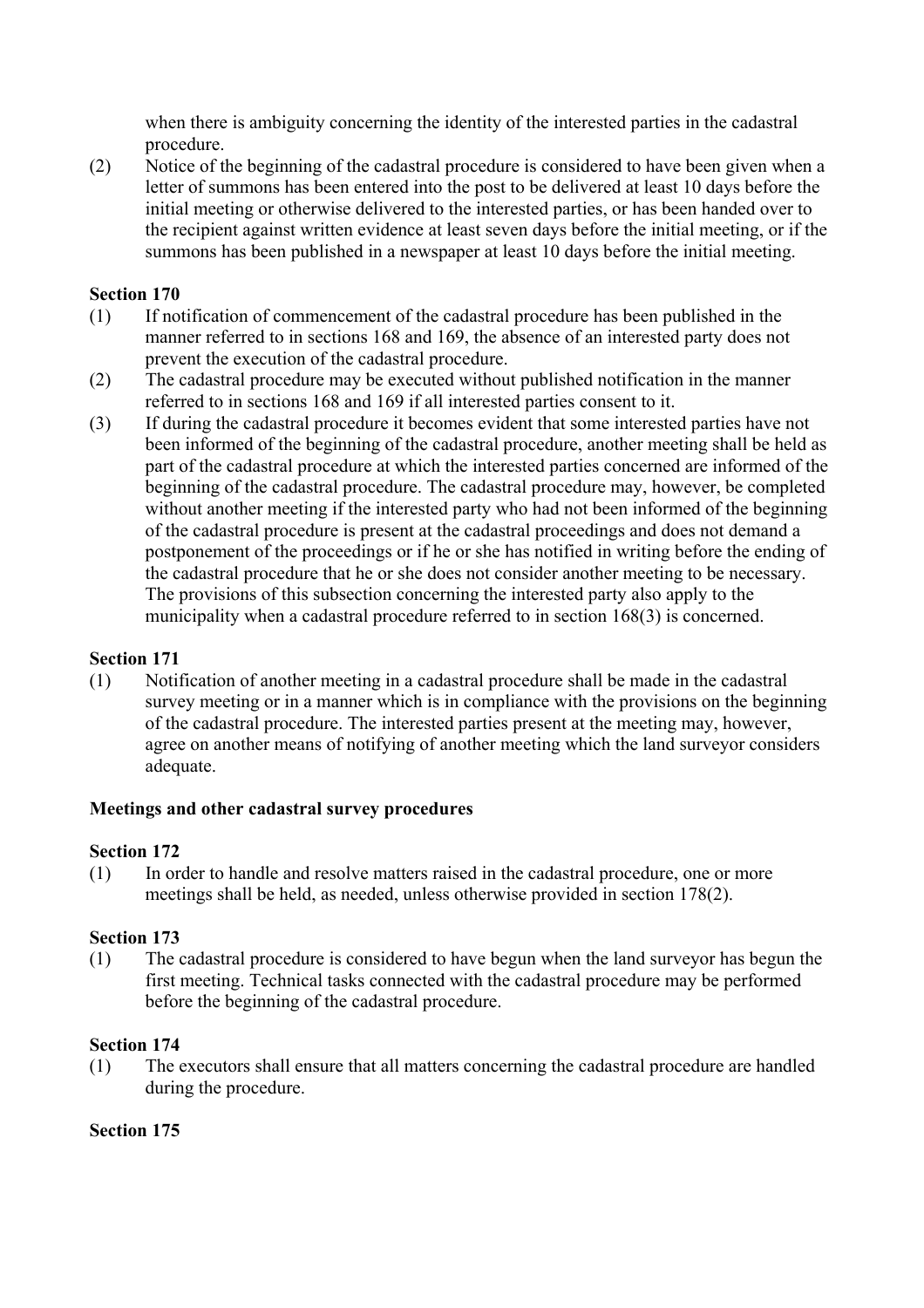- (1) The matters handled during the cadastral procedure shall be settled by decision of the executors. Matters concerning technical tasks are, however, settled by the land surveyor alone.
- (2) The provisions of subsection 1 do not apply to matters on which the interested parties have the right to agree and on which an agreement has been made.
- (3) If the executors are not unanimous on a decision, the matter shall be decided by a vote to which the provisions on a vote in a multimember court of the Code of Judicial Procedure apply.

- (1) Any agreement regarding a matter to be decided in a cadastral procedure which is made during the cadastral survey meeting shall be entered into the minutes. If the interested parties agree on a matter during the cadastral procedure but in a manner other than in the cadastral survey meeting, the agreement shall be made in writing. Such an agreement is valid even though a person to whom the agreement concerns has not signed it if he or she declares in a cadastral survey meeting after the making of the agreement that he or she accepts the agreement.
- (2) Any agreement between the interested parties regarding the cadastral survey procedure shall be made in the cadastral survey meeting and entered into the minutes.

#### **Section 177**

- (1) The maintenance of an area that constitutes an object in the cadastral procedure and whose ownership may change during the cadastral procedure may not be neglected. In the period between public notification of the beginning of the cadastral procedure and the taking of possession of the pieces of land in such an area, the execution of felling of growing stock or the removal of soil for sale or for transportation, the building of new buildings or the renovation of existing buildings or other such measures that change the value or purpose of the property may only be undertaken within the limits set by the executors or with special permission given by them. The limitations shall be set in such a way that they do not needlessly hinder the implementation of measures that are insignificant to the execution of the cadastral procedure. Permission to carry out the measure shall be granted if the measure does not considerably hinder the execution of the cadastral procedure or endanger the realization of the purpose of the cadastral procedure.
- (2) If all of the joint-owners of a real estate to be partitioned have agreed on the sale or transportation of timber or soil, subsection 1 does not apply to this part.
- (3) In cadastral procedures to which the provisions of subsection 1 apply, the land surveyor shall explain the said regulations and the limitations due to them. The executors shall give the necessary regulations concerning the limitations within which the measure may be carried out without special permission. The limitations set by the executors and their decision on the permission shall be followed regardless of appeal.

- (1) If an applicant cancels his or her application before the beginning of the cadastral procedure has been published, the cadastral procedure order shall be cancelled. The same applies if the applicant cancels his or her application in the period between the publishing of notification of the cadastral procedure and its commencement and if the information concerning their cancellation reaches all interested parties before the initial meeting.
- (2) If the applicant of the cadastral procedure renounces the application after the beginning of the cadastral procedure or after the technical tasks required by the cadastral procedure have been performed, the matter shall be handled in the cadastral survey meeting. The cadastral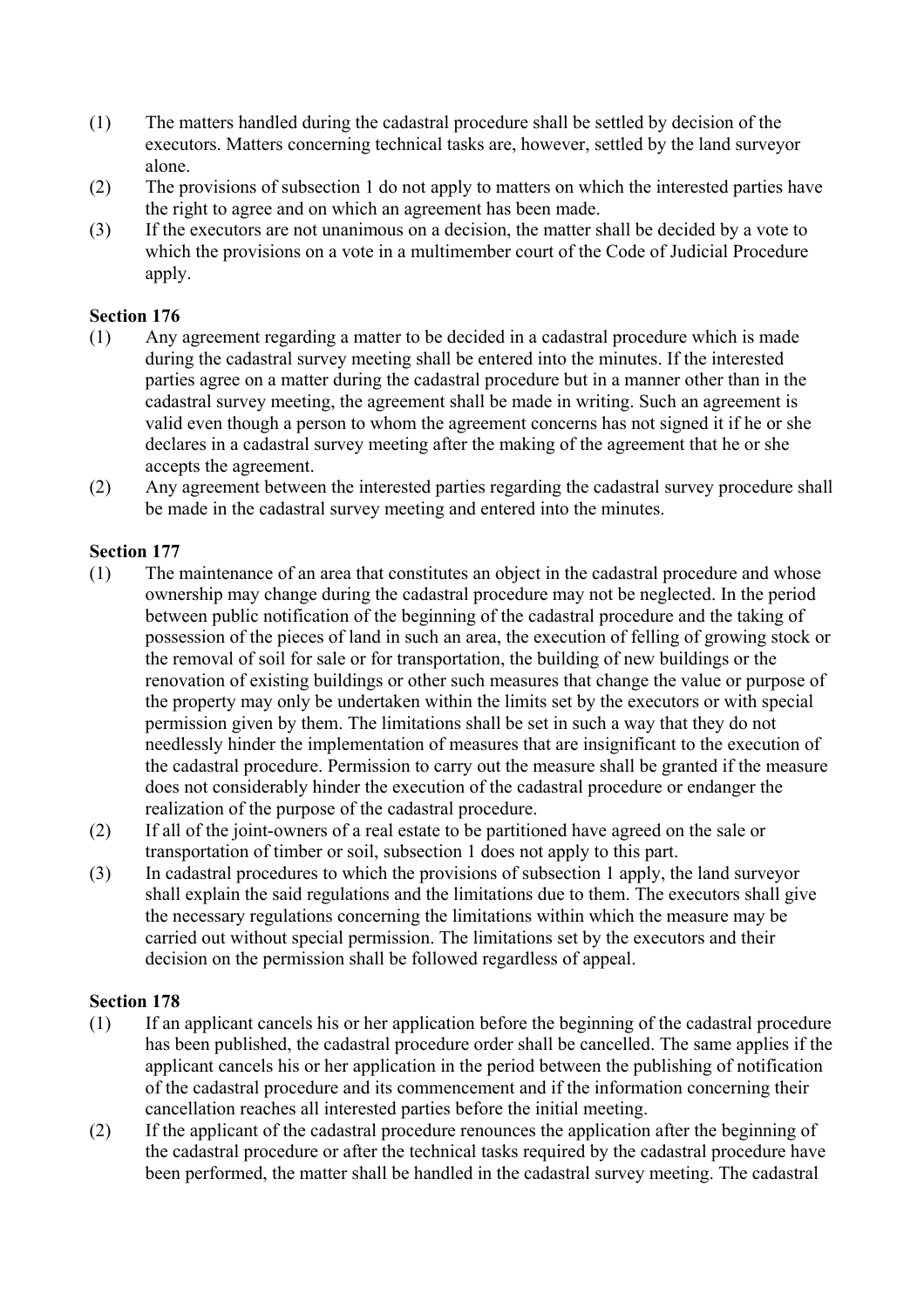procedure lapses if none of the interested parties present at the meeting and eligible to apply for a cadastral procedure demand its execution. The land surveyor may, however, decide on the lapsing of the cadastral procedure without calling a meeting if all interested parties give their consent and the holding of the meeting is not necessary due to handling of compensations or cadastral procedure fees.

(3) If commencement of partitioning has occurred in accordance with section 22(2) and the land surveyor notes that the execution of the partitioning is unnecessary because the unseparated parcel and real estate from which the unseparated parcel has been conveyed are in the possession of the same person and he or she has the title to the real estate, or if there is another similar reason for not executing the partitioning, the cadastral procedure lapses unless the owner of the unseparated parcel demands the execution of the partitioning. Otherwise, the provisions of subsection 2 apply to the lapsing. (273/1998)

## **Section 179**

- (1) If after the beginning of the cadastral procedure it appears that the cadastral procedure cannot be executed at all, the cadastral procedure shall be dismissed. Regardless of the dismissal of the cadastral procedure, a separate task or measure belonging to the cadastral procedure may be completed if the said task or measure is incomplete and the interested party requests its completion.
- (2) If subsequent to the commencement of the cadastral procedure an inadequacy in the conditions for execution of the cadastral procedure which may be remedied is revealed, the cadastral procedure shall be interrupted if any of the interested parties demands it or if interruption is otherwise deemed expedient.

#### **Section 180**

- (1) The responsibility of the land surveyor is to supply the assisting personnel required in the execution of the cadastral procedure and the necessary equipment and tools for marking the boundaries and for other work in the field.
- (2) The land surveyor may assign a task to an interested party. The interested party is entitled to receive compensation for expenses incurred due to the task and for the working time spent on implementing it. The compensation is paid to the interested party in accordance with section 208(1) or, if deemed more appropriate or necessary, the payments between the interested parties regarding compensation shall be determined in the cadastral procedure.

#### **Section 181**

- (1) If the type and extent of the cadastral procedure requires it, one or more agents shall be appointed. No person may be appointed an agent without his or her consent.
- (2) The duty of the agent is to assist the land surveyor in the carrying out of the responsibilities referred to in section 180(1) and to inform the interested parties of the notices of the executors, to see to the collection and forwarding of compensations and to carry out other similar tasks and given by the land surveyor.
- (3) The agent is entitled to receive commission for his or her duties, whose grounds shall be determined in the cadastral procedure.

#### **Section 182**

(1) For purposes of executing the cadastral procedure, the executors and their assistants are entitled full access to the area of the cadastral procedure and to the buildings of the interested parties, to open mapping lines and to mark the area. Any possible damage or harm shall be avoided when doing so. Trees and vegetation in the yard, garden or other equivalent area may not be damaged or felled without the consent of the owner or the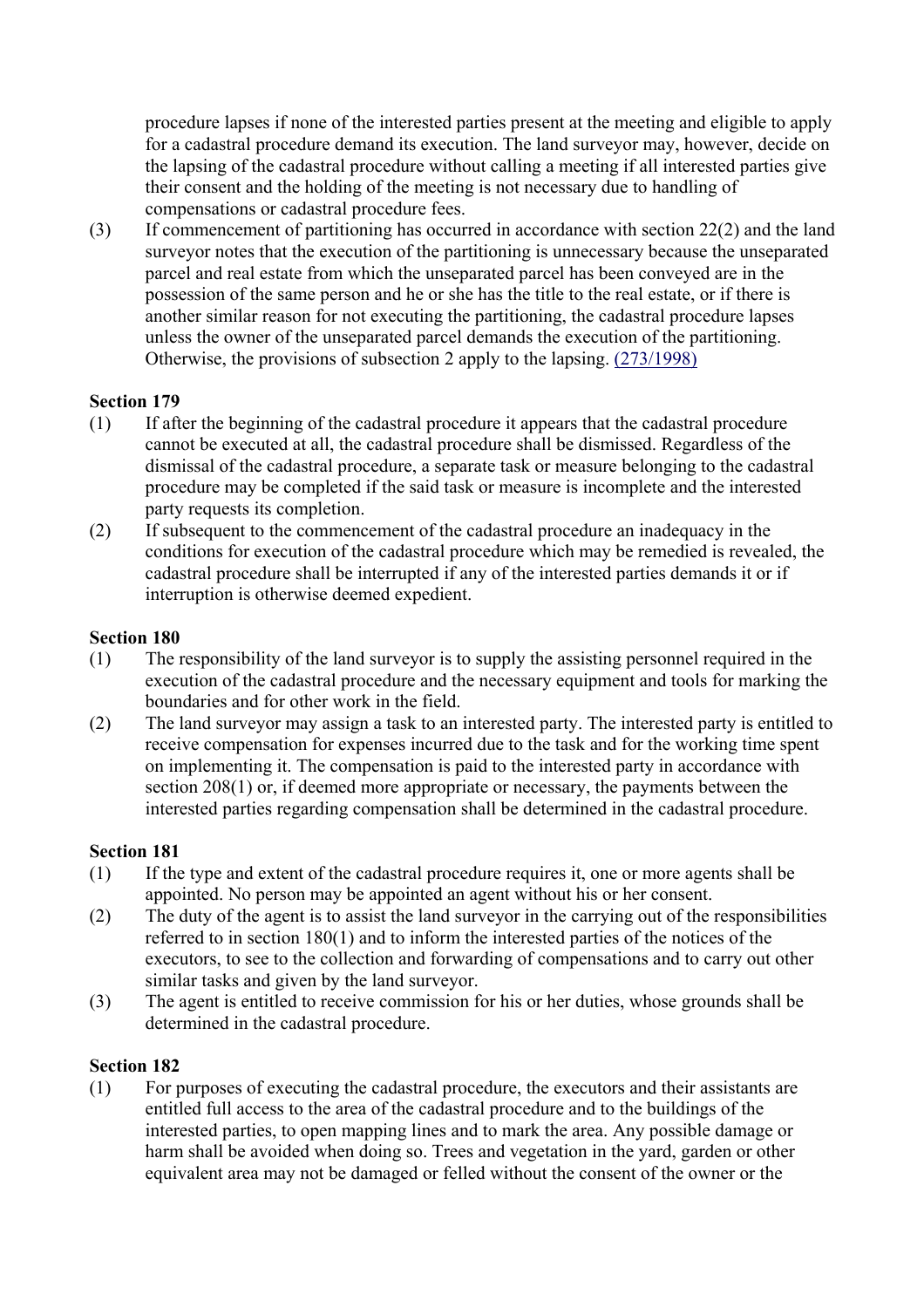possessor. Similarly, an interested party is entitled to move within the area of the cadastral procedure and to have access to a building owned by another interested party at a time set in the cadastral survey meeting, if it is deemed necessary in order to supervise his or her interests in the cadastral procedure. The measures referred to above may also be carried out outside the area of the cadastral procedure, if deemed necessary.

(2) If the measures referred to in subsection 1 cause considerable damage or harm to the property of an interested party during the cadastral procedure, compensation shall be paid upon demand. Compensation shall also be paid for any damage or harm caused to the property of another person.

#### **Section 183**

(1) If an agreement governed by private law exists regarding the area that the cadastral procedure concerns or its use prior to the commencement of the cadastral procedure, the cadastral procedure shall as far as possible be performed so that the agreement can be adhered to, unless the result of the cadastral procedure becomes inappropriate or adherence to the agreement offends the right of another interested party.

#### **Section 184**

(1) If before the beginning of the cadastral procedure a dispute is pending in a court of law whose settlement may influence the result of the cadastral procedure, the cadastral procedure may not be completed before the dispute is settled. If such a dispute arises after the beginning of the cadastral procedure, it shall be settled during the cadastral procedure.

#### **Section 185**

- (1) All new register unit boundaries shall be defined precisely and marked permanently in the terrain. The position of the boundary may, however, be left unmarked in the terrain in an area covered by a town plan, with the exception of shore plan areas as referred to in Chapter 10 of the Land Use and Building Act and for special reasons elsewhere if demarcation is not necessary for the clarity of property division and the owner of the real estate to be formed does not demand demarcation. Furthermore, clear natural boundaries may be left unmarked. If a water boundary cannot be appropriately marked with boundary markers it shall be marked on a map only. (322/1999)
- (2) The provisions of subsection 1 on boundary marking apply to an existing boundary of a register unit ordered in connection with a property definition or another cadastral procedure.
- (3) The boundary of an easement area shall be ordered and marked in the terrain in compliance with the provisions of subsections 1 and 2 on the boundary of a register unit, unless marking the area in the terrain is clearly unnecessary.

#### **Section 186**

- (1) If necessary, the moment of taking into possession of the pieces of land shall be ordered and orders shall be given concerning the harvesting of crop and growing stock and transportation of property in the area to be replaced. The provisions of subsection 1 above apply, as appropriate, to an area for which an easement or other usufruct has been established or a right which had been encumbering it has been repealed.
- (2) If the matter in question does not concern land consolidation or urban land replotting, the interested parties are entitled to agree on the matters referred to in subsection 1. Transferral and changing of property may not be begun before the property has been sorted for assessment.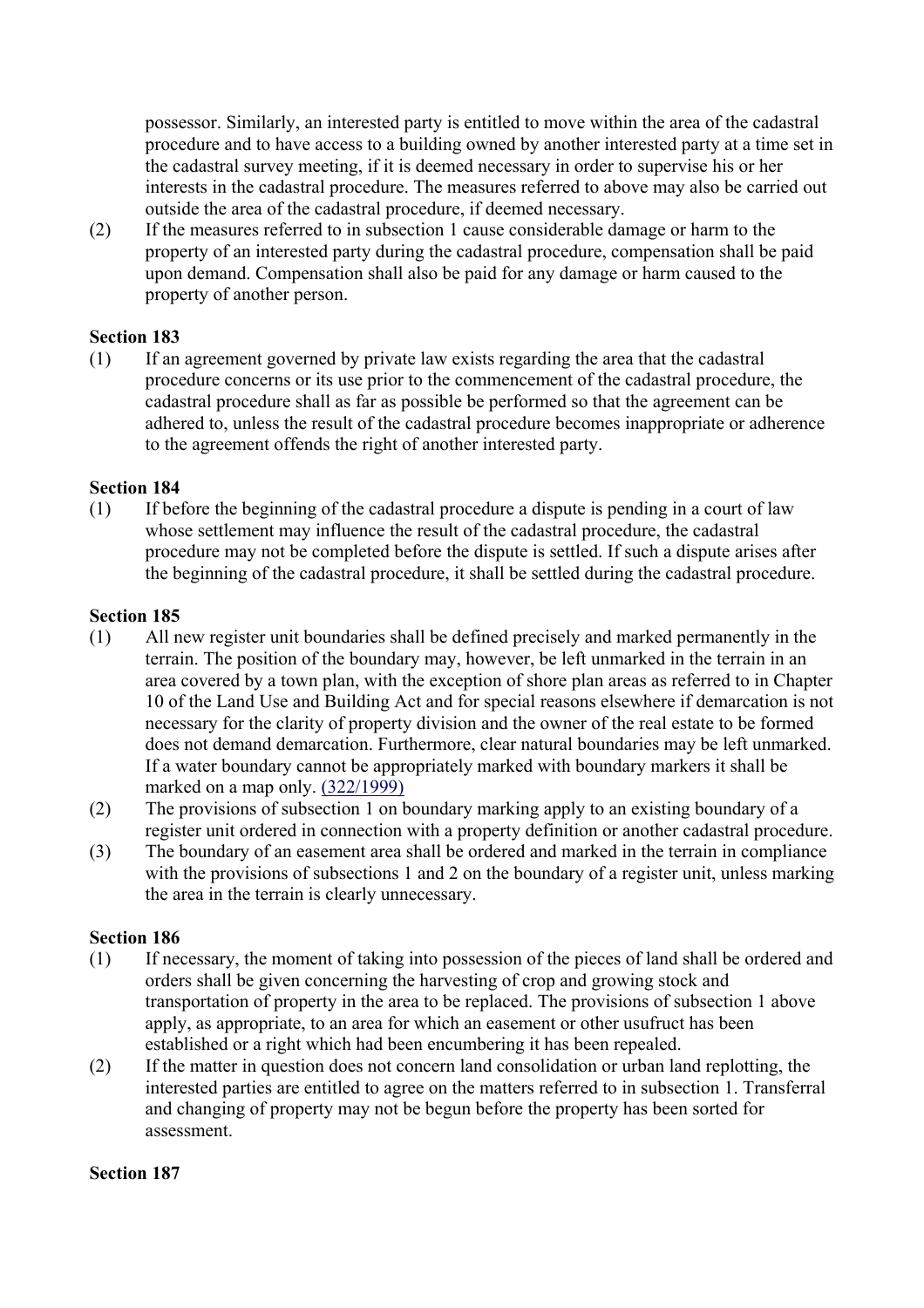(1) Minutes shall be kept of the cadastral procedure. The demands of the interested parties and the content of other statements, agreements, decisions of the executors and their grounds and other matters pertinent to the cadastral procedure shall be entered into the minutes if they are not included in the other documents of the cadastral procedure. The land surveyor shall sign the minutes and other documents drafted in the cadastral procedure.

#### **Section 188**

(1) A map shall be made of the area that the cadastral procedure concerns, unless doing so is unnecessary due to the type of cadastral procedure.

#### **Section 189**

(1) The decisions and agreements made in the cadastral procedure shall be presented to the interested parties present as the cadastral procedure progresses.

#### **Section 190**

- (1) When all matters belonging to the cadastral procedure have been handled, the land surveyor shall complete the cadastral procedure and inform the interested parties present of the right of appeal and of the appellate procedure. Similarly, the right of appeal and the appellate procedure shall be notified when a cadastral procedure makes a decision which can be appealed against during the cadastral proceedings.
- (2) Upon request, an interested party shall be given instructions for appeal immediately after the closing of the cadastral procedure or when the decision referred to in subsection 1 has been made.

#### **Section 191**

(1) The minutes and other documents regarding the cadastral procedure shall be made available to the interested parties within 14 days of the closing date of the cadastral procedure if an interested party so requests in the cadastral procedure or within the time limit from the request referred to above, if the request is presented after the closing of the cadastral procedure. If a decision as referred to in section 190(1) has been made in the cadastral procedure, the minutes and other documents concerning a decision which can be appealed against shall be made available to the interested parties within 14 days from the giving of the decision.

#### **Registration of a cadastral procedure**

- (1) When the cadastral procedure has gained legal force under section 284, entries concerning the cadastral procedure are made in the Real Estate Register. If all interested parties have informed their acceptance of the cadastral procedure, the entries in the Real Estate Register may be made before the expiration of the appeal period.
- (2) Before making the entries it shall be verified that the information to be entered based on the cadastral procedure fulfils the requirements for clarity and reliability of the Real Estate System and the provisions of the Real Estate Register Act.
- (3) If entries in the Real Estate Register cannot be made concerning the cadastral procedure because the information to be entered into the register does not fulfil the requirements referred to in subsection 2, the cadastral procedure shall be corrected.
- (4) A real estate or another register unit as well as the rights established for them in the cadastral procedure arise or expire when an entry of the cadastral procedure is made into the Real Estate Register, unless otherwise provided separately.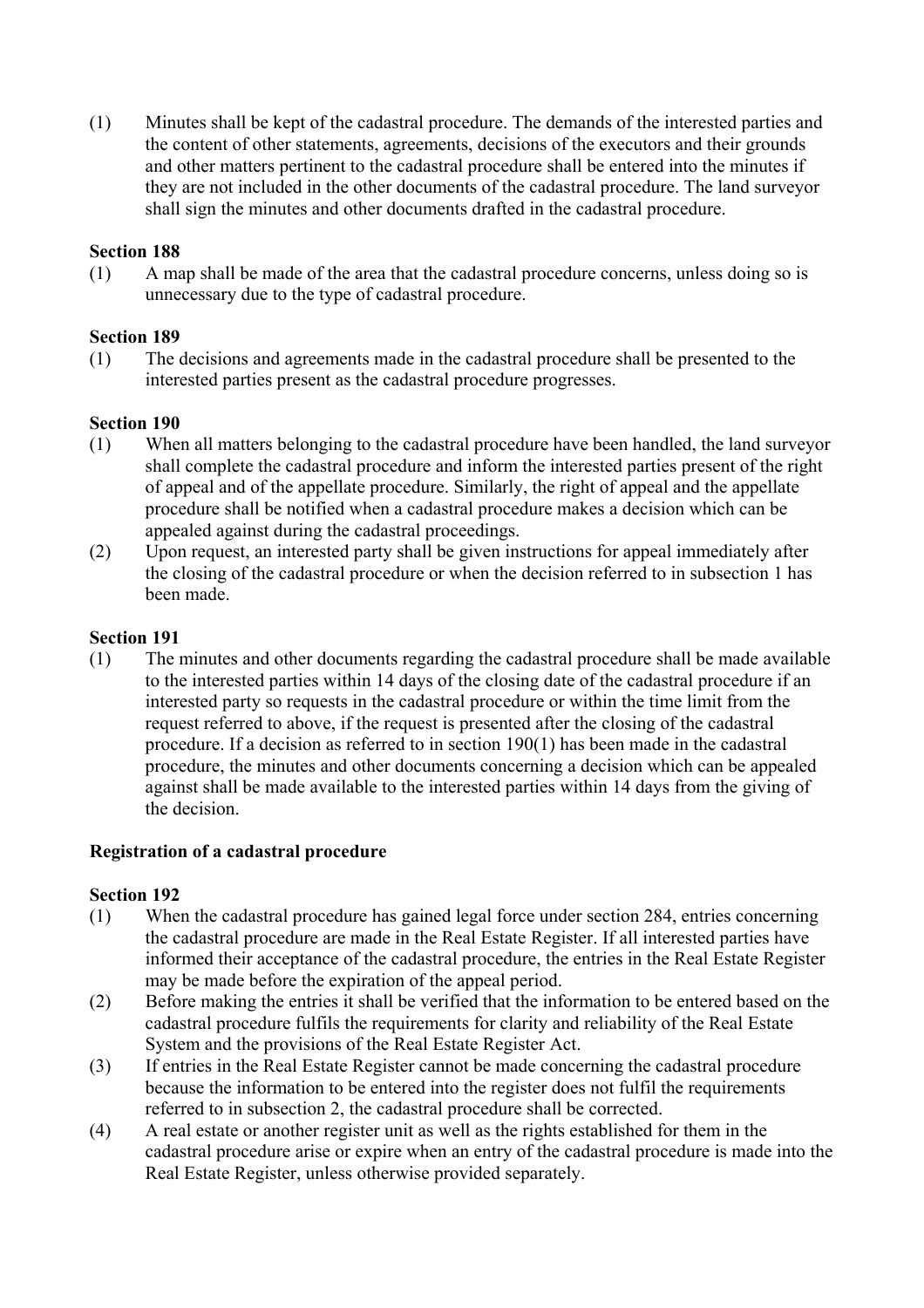(1) The provisions of section 192(2) and (3) apply, as appropriate, to the making of entries in the Real Estate Register during a cadastral procedure concerning partitioning, land consolidation or division of a joint property unit.

#### **Section 194**

(1) If a demarcation or a land exchange executed in connection with another cadastral procedure gains legal force during the cadastral procedure, it may be entered into the Real Estate Register immediately after gaining legal force.

#### **Assessment and other valuation**

#### **Section 195**

- (1) If it is deemed necessary to define the relative values of the pieces of land for the execution of the cadastral procedure, an assessment of the pieces of land shall be executed.
- (2) The different types of land shall be sorted for assessment purposes according to the purpose of the cadastral procedure and an assessed unit value given to each piece of land which indicates the value of the piece of land in proportion to the values of the other pieces of land.

#### **Section 196**

- (1) The assessed unit value is determined based on the market value or income value or sustainable productivity. The purpose and the possibilities of use of the piece of land, its type and location as well as other factors influencing the value of the piece of land are taken into consideration in determining the assessed unit value.
- (2) If pieces of land are assessed according to different grounds in the same cadastral procedure, the pieces of land assessed according to different grounds shall be compared with each other according to market value or income value.

## **Section 197**

- (1) If the use value of a piece of agricultural land is to be assessed on the basis of arable area or other such piece of land in agricultural use, the assessed unit value shall be determined based on sustainable productivity.
- (2) If the use of a piece of land in forestry is considered to be the assessment basis of a piece of land, the assessed unit value is determined based on sustainable productivity in such a way that the average growing stock corresponding to the type of forest in the region is included in the assessed unit value of the piece of land.
- (3) If the use of a water area for fishing is considered to be the assessment basis of a water area, the assessed unit value is determined based on sustainable productivity.

- (1) If the pieces of land to be assessed have a general special value when used for building, quarrying of soil, recreation or other such special use, the assessed unit value for the piece of land shall be determined based on the market value or income value.
- (2) If only a small part of the pieces of land to be assessed have special value and it is significant compared with the value of the pieces of land when used for agricultural or forestry or fishing, the pieces of land shall be assessed based on the use referred to in section 197, unless the interested parties agree otherwise. When the assessed unit value of the piece of land has been determined without considering the special value of the piece of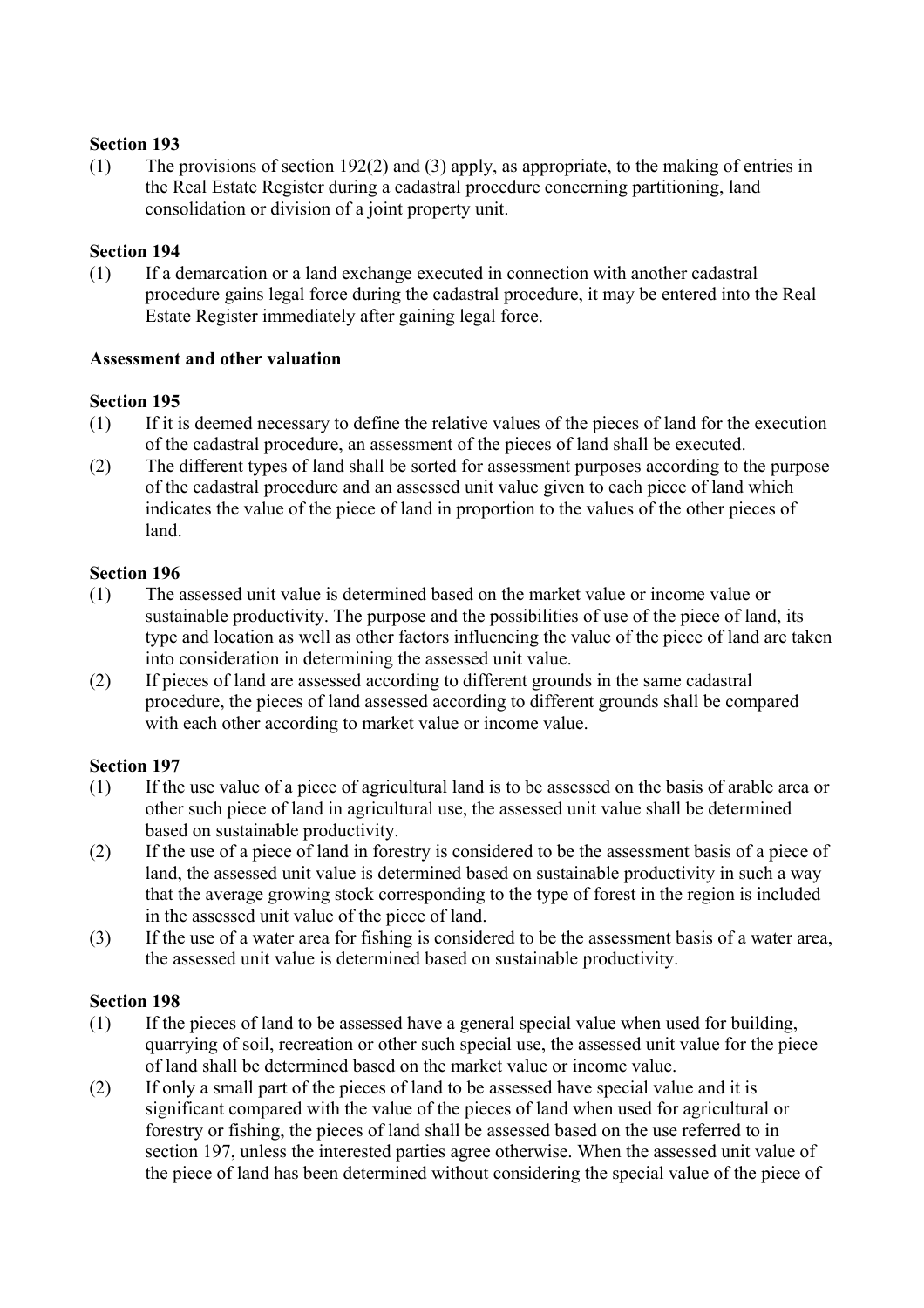land, the difference between the special value and the value used in the assessment shall be compensated with money.

## **Compensations**

#### **Section 199**

(1) Before ending the cadastral procedure, the final accounts of the compensations to be paid between the interested parties shall be made.

#### **Section 200**

- (1) Unless otherwise provided in sections 81 and 124, the property which is claimed in a cadastral procedure or for which compensation is otherwise paid is assessed based on the market value (*market value method*). If the market value does not correspond to the full loss of the conveyor, the property to be compensated for is assessed based on the income value (*income value method*) or the expenses invested in the property (*expenses value method).*
- (2) When valuating the compensation to be paid for damage or harm, all economic losses are taken into consideration.
- (3) The redemption price and compensation is determined based on the price level counted from the time when the decision is given and based on the condition of the property at the moment of taking into possession.

#### **Section 201**

- (1) Unless otherwise provided in this Act, the compensations shall be examined and decided on even though compensation has not been demanded.
- (2) The interested parties present to whom the compensation in settlement applies may agree on the amount and other matters concerning the compensation. The agreement may not violate the right of any party.

#### **Section 202**

(1) The party who benefits from the measure on which the determination of the compensation is based shall answer for the compensation as a debtor. If there are several beneficiaries and no specific provisions for the division of the compensation are laid down in this Act, the compensation is divided to be paid by the beneficiaries in proportion to the benefit they have obtained by the measure or based on other reasonable grounds.

- (1) The compensation shall be paid within three months of the closing date of the cadastral procedure. On special grounds, the executors may decide on a longer payment period not exceeding three years.
- (2) The compensations to be paid based on a land consolidation may be ordered to be paid before the ending of the cadastral procedure, if it is deemed important to one or some of the joint-owners and reasonable from the point of view of the debtor.
- (3) If the payment period of the compensation has been ordered to be longer than three months from the closing date of the cadastral procedure or from the starting date of the payment period determined on the basis of subsection 2, an annual interest of six per cent shall be paid on the compensation, calculated from the date when three months have lapsed from the beginning of the payment period. If the compensation is not paid within the time limit, an annual interest in accordance with the interest rate referred to in section 4(3) of the Interest Act shall be paid on the unpaid compensation. (1188/1996)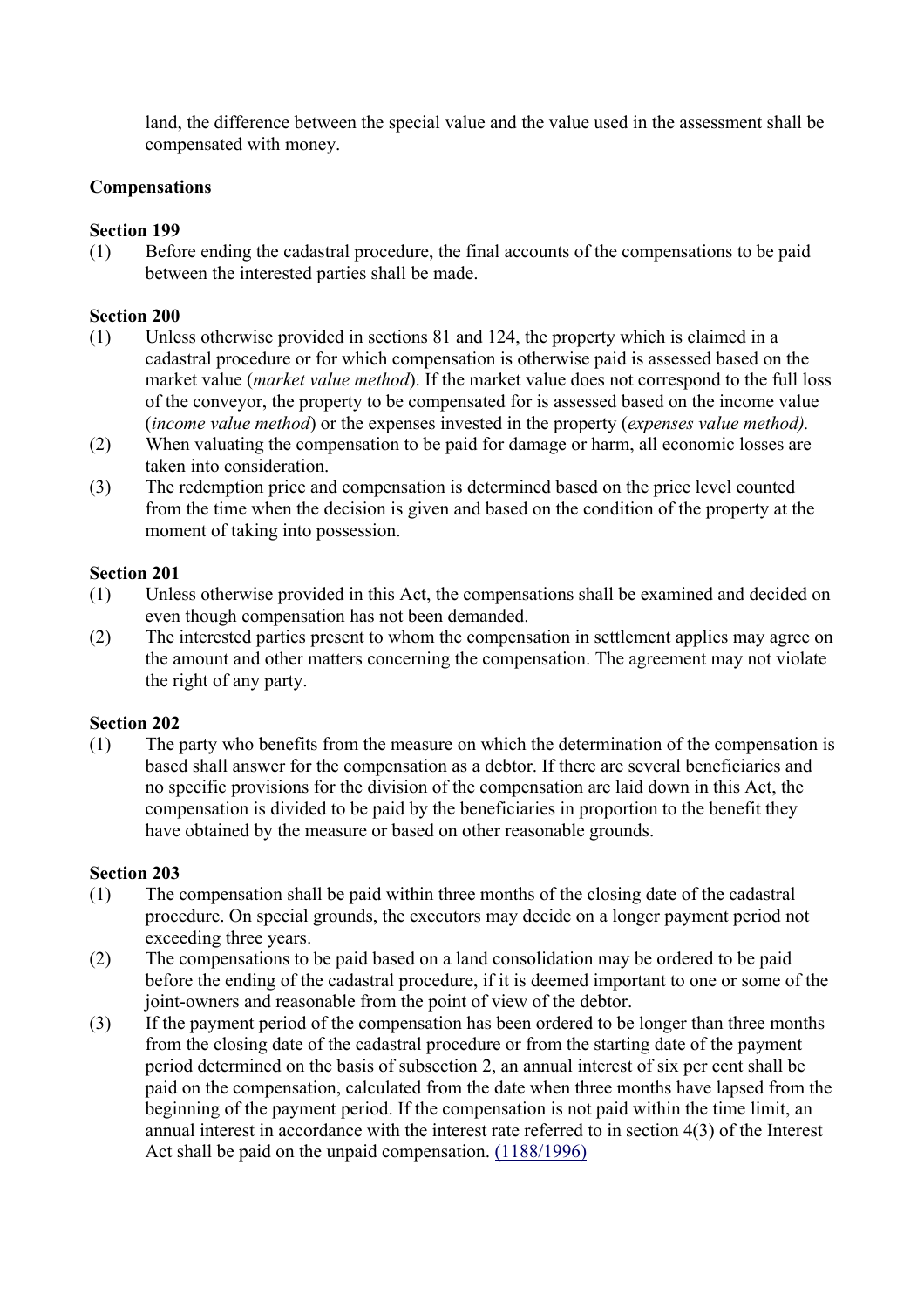(4) If the amount of the compensation is decreased after it has been paid, the excess amount with the interest paid on it shall be returned to the payer and an annual interest of six per cent on the capital to be returned shall be paid counting from the payment date of the entire compensation.

# **Section 204**

- (1) The real estate for which the payment has been ordered to be paid constitutes collateral for the unpaid compensation and the interest to be paid on it in compliance with the provisions of Chapter 20 of the Land Code. The land surveyor shall notify the registration authorities concerning the lien referred to above.
- (2) The executors may order restrictions on the use and sale of the growing stock of the real estate even for the period after the taking into possession of the piece of land if it is deemed necessary to ensure payment of the compensation for the real estate.

## **Section 205**

- (1) The compensation to the real estate belongs to the real estate.
- (2) If sizeable compensation has been ordered to be paid by the owner of a real estate due to the transferral of an area or a share, land exchange, departing from partitioning, redemption of land or a building or other such measure and the value of the real estate has been decreased to such an extent due to the aforementioned measure that the right of a holder of a lien concerning the real estate is compromised, the compensation with interest due to be paid to the owner shall be ordered to be deposited with the State Provincial Office. The holder of a lien has the same right to the deposited compensation as he or she has to the real estate. If the owner of the real estate cannot prove that all holders of a lien have given their permission to withdraw the compensation, the State Provincial Office shall divide the assets in compliance with the provisions of the Recovery Act for dividing a sale price of immovable property.

## **Section 206**

- (1) If the group of joint-owners of a joint property unit has organized itself in the manner provided for in the Joint Property Act, the compensation concerning a joint property unit shall be paid to the group of joint-owners.
- (2) If the group of joint-owners has not organized itself, the compensation to be paid to the joint-owners shall be divided between the joint-owners, or if the compensation is insignificant compared to the expenses of sorting out the shareholding proportions of the joint-property unit, the compensation shall be deposited with the State Provincial Office. If the deposited compensation is not withdrawn within 14 days, the State Provincial Office shall deposit the sum of the compensation in a bank on an account to be opened for this purpose.
- (3) The deposited compensation shall be paid to the group of joint-owners after the group of joint-owners has organized itself or decided in its meeting on the withdrawal and use of the compensation and has appointed an agent to carry out the task. Until the compensation has been paid to the group of joint-owners, the State Provincial Office shall pay the share of the amount of compensation belonging to a joint-owner of an unorganized group of jointowners if the joint-owner presents a reliable account of the size of his or her share.

# **Chapter 16 - Cadastral procedure fees**

## **Section 207**

(1) The cadastral procedure fee includes the cadastral procedure cost and cadastral survey fee.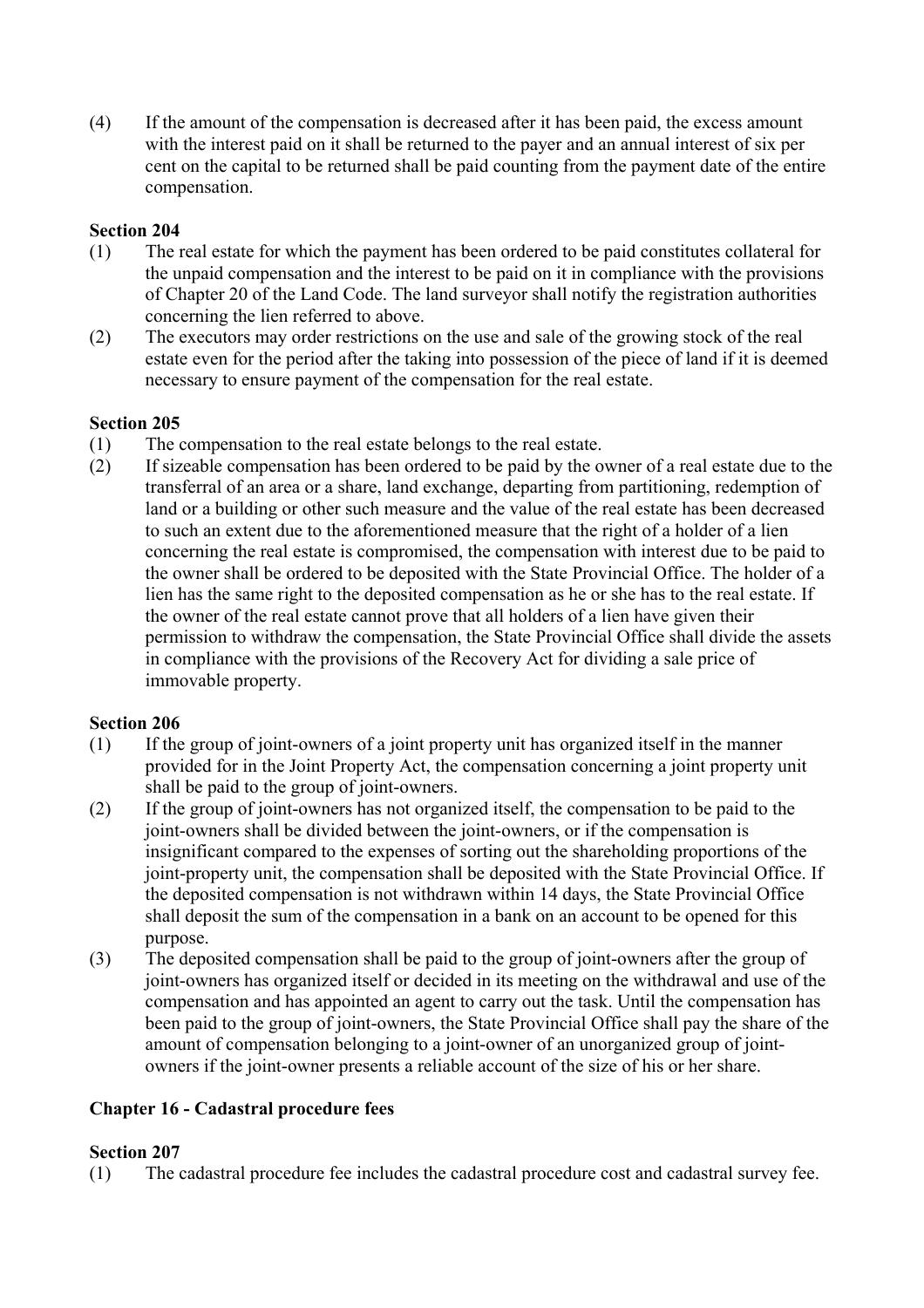- (2) The cadastral procedure costs are:
	- 1) costs and fees incurred due to implementation of the duties referred to in section180;
	- 2) compensations referred to in section 182(2);
	- 3) commissions and compensations to be paid to the trustees, executors and experts; and
	- 4) other costs and compensations due to the execution of the cadastral procedure which are not part of the cadastral survey fee or which do not constitute legal costs or other fees.
- (3) Further provisions are issued regarding the cadastral survey fee.

- (1) The executors shall decide on the payment of cadastral procedure costs and, unless otherwise provided for in section 180, they shall be paid in advance from State funds or, if the land surveyor is a cadastral surveyor, from the funds of the municipality as they accrue.
- (2) The cadastral procedure costs paid in advance from State or municipal funds shall be collected back to the State or municipality in connection with the collection of the cadastral survey fee in compliance with the provisions on the collection of the cadastral survey fee.

# **Section 209**

- (1) The cadastral procedure costs are divided between the interested parties to be paid according to the benefit they have obtained from the cadastral procedure, unless otherwise provided in this Act or unless the interested parties agree otherwise on the division.
- (2) The cadastral procedure costs of a cadastral procedure concerning the formation of a public area are paid by the municipality. (322/1999)

# **Section 210**

- (1) When a cadastral procedure order is cancelled or the cadastral procedure lapses, the applicant shall pay the cadastral procedure costs.
- (2) If the cadastral procedure is dismissed, the applicant shall pay the cadastral procedure costs. On special and reasonable grounds, an interested party other than the applicant may also be ordered to contribute to the cadastral procedure costs.

# **Section 211**

- (1) If the cadastral procedure has been applied for without due grounds, the applicant shall pay the cadastral procedure costs. In this case the applicant shall also pay to another interested party the necessary legal fees caused by the cadastral procedure either entirely or in part, if this is deemed reasonable.
- (2) If the interested party has deliberately caused clearly unjustified cadastral procedure costs, he of she alone shall pay them. In this case the interested party shall also pay any extra legal fees he or she has deliberately caused to another interested party.

- (1) The cadastral procedure costs of a land consolidation which has been ordered without application shall be paid exclusively out of State funds.
- (2) The cadastral procedure costs for a property definition and other cadastral procedures which allow removal of a defect from the Real Estate Register or the property division, or enable correction of an error in the Real Estate System or in other ways further the reliability and clarity of the Real Estate System shall be paid in accordance with further provisions to be given by Government decree from State funds if the keeper of the Real Estate Register is the land survey office, or from municipal funds if the keeper of the Real Estate Register is a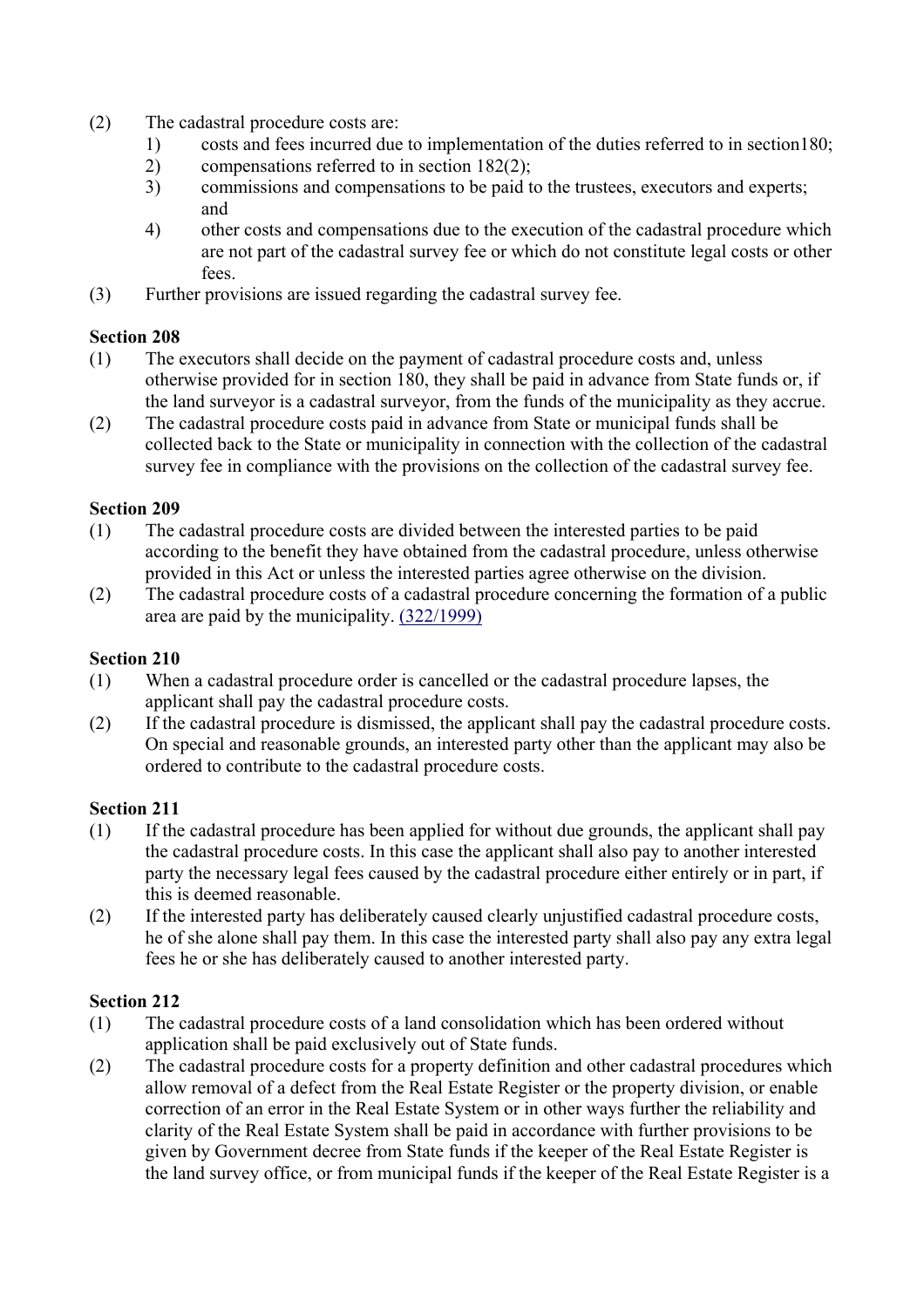municipal authority, either entirely or in part, as far as the execution of the cadastral procedure has been demanded by public interest. This matter shall be decided on by the executors. However, cadastral procedure costs incurred due to the cadastral procedure referred to in section 283 shall be paid entirely from State or municipal funds. (322/1999)

(3) The cadastral procedure costs for a cadastral procedure as referred to in section 103(2) shall be paid by the instigator of the cadastral procedure.

#### **Section 213**

- (1) In a cadastral procedure for which the cadastral survey fee is paid in part or entirely from State or municipal funds, the equivalent cadastral procedure costs are also paid from State or municipal funds.
- (2) In a cadastral procedure for which no cadastral survey fee is collected, the cadastral procedure costs are paid conclusively from State funds or, if the land surveyor is the cadastral surveyor, from municipal funds. If the cadastral survey fee is collected at a reduced price in a case other than that referred to in section 5 of the Act on Cadastral Survey Fees (558/1995), the cadastral procedure costs paid from State or municipal funds are left uncollected from the interested parties in the same proportion. (1188/1996)

## **Chapter 17 – Amalgamation of real estates**

- (1) Real estates may be amalgamated if:
	- 1) the real estates belong to the same owner or owners in such a way that the share of each joint-owner in each real estate is equal and the party requesting the amalgamation has a title to the real estates to be amalgamated when the acquisition concerning the real estate must be registered by law; (273/1998)
	- 2) the real estates are owned with the same rights;
	- 3) the real estates are located in the same municipality;
	- 4) the real estates are of the same type;
	- 5) the real estates belong to or have been intended to belong to the same unit of use;
	- 6) the amalgamation does not cause impractical land location and nor compromise the clarity of the Real Estate System;
	- 7) the real estate to be amalgamated has not been foreclosed and does not belong to a bankrupt estate and none of the real estates are subject to precautionary measures; and
	- 8) no mortgages are held on the real estates, or only joint mortgages of the same amount and priority concerning the real estates are held, or in addition to these, mortgages held of an inferior priority to the joint mortgages only pertain to one of the real estates.
- (2) If there are different mortgages concerning the real estates to be amalgamated, the amalgamation may be executed notwithstanding the provisions of subsection 1(8), if:
	- 1) the value of the real estate to be amalgamated considering all the special rights concerning it clearly exceeds the amount of all registered mortgages of the real estates to be amalgamated; or
	- 2) there is an agreement between the holders of a lien and the holders of registered special rights regarding the priority of the registered mortgages and other registrations of the real estates to be amalgamated concerning the real estate to be formed through amalgamation.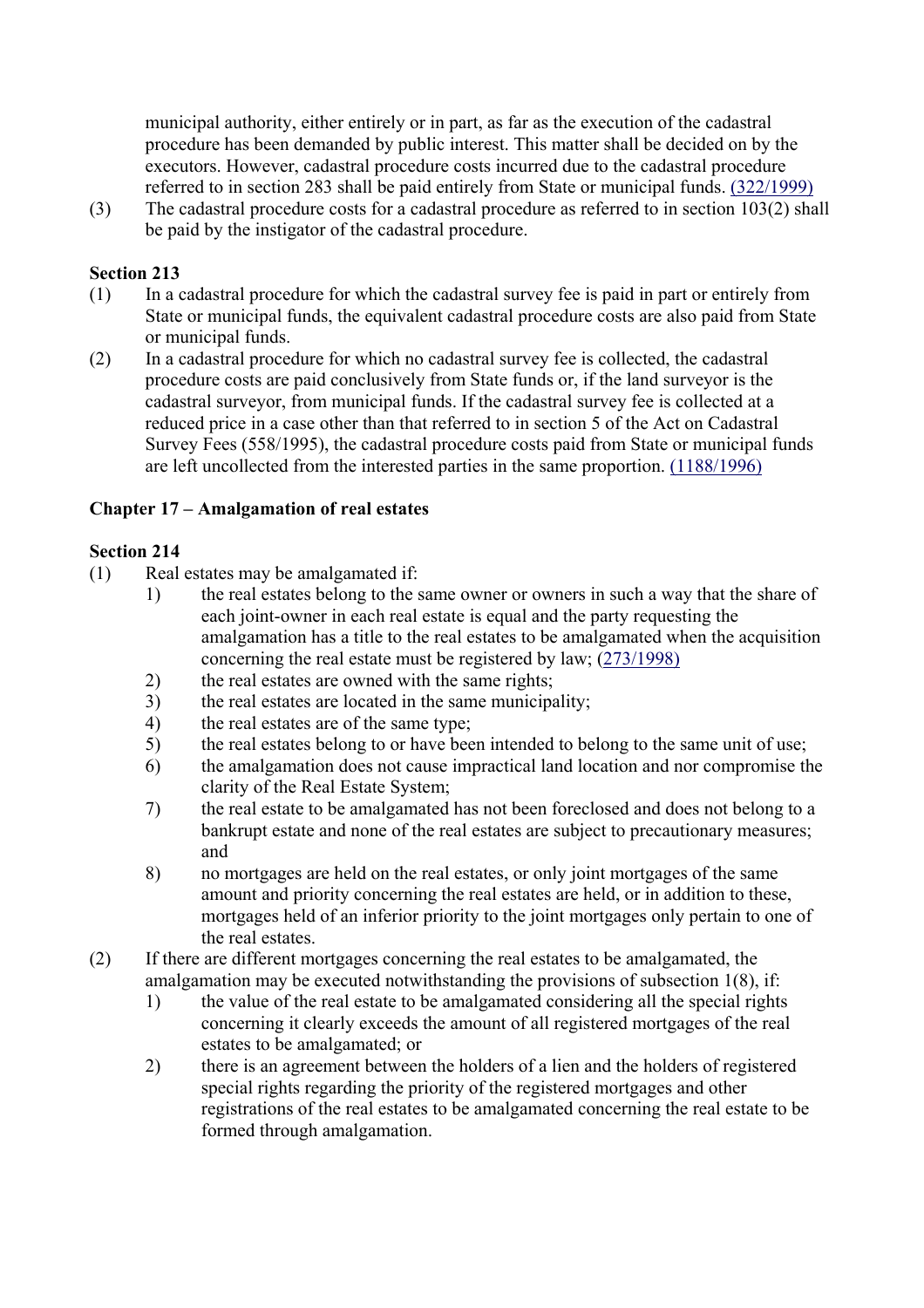(3) The provisions of subsection 1(8) also apply to registered special rights concerning the real estates to be amalgamated. Before deciding on the matter referred to in subsection 2(1), all the holders of a lien shall be reserved a possibility to express their opinion on the matter.

# **Section 215**

- (1) The provisions of section 214(1)(4) do not prevent the amalgamation of another real estate to a plot.
- (2) A real estate of another type may be amalgamated with a public area, redemption and expropriation unit, State forest land or conservation area, if there are no mortgages on it and it has no share in a jointly owned forest. A real estate to be amalgamated to a public area may not have a share in any other joint property unit nor a right to a special benefit. (1188/1996)

## **Section 216**

- (1) The amalgamation of real estates is executed by the keeper of the Real Estate Register based on the application of the owner of the real estates to be amalgamated.
- (2) The keeper of the Real Estate Register may execute the amalgamation of real estates even without an application, if the owner gives his or her consent to it.

## **Section 217**

- (1) The real estate to be formed by amalgamation is entered into the Real Estate Register when the decision on the amalgamation has gained legal force. The real estate is considered to have been formed when the real estate has been entered into the Real Estate Register.
- (2) Notwithstanding the provisions of subsection 1, the real estate to be formed by amalgamation may be entered into the Real Estate Register before the expiration of the appeal period if the decision concerning the amalgamation has been given according to an application under section 214(1) or under the said legal provision and under an agreement referred to in section 214(2)(2), or if all of the interested parties have informed their acceptance of the decision. (273/1998)
- (3) The keeper of the Real Estate Register shall inform without delay the legal registration authority about the decision concerning amalgamation. All changes due to the amalgamation shall be made in Register of Titles and Mortgages after the real estate formed by amalgamation has been entered into the Real Estate Register.

# **Section 218**

- (1) After the amalgamation, the registered mortgages and other registrations of the real estates to be amalgamated are directed at the real estate formed by amalgamation but are not, however, directed at an unseparated parcel conveyed by the real estate to be amalgamated to which no mortgage or registration concerning the real estate to be amalgamated was directed before the amalgamation. In the case referred to in section 214(2)(1) above, the mortgages and other registrations are directed at the real estate to be amalgamated with the same priority and in the case referred to in paragraph 2, in the priority laid down in an agreement. (273/1998)
- (2) The amalgamation does not affect leasehold or any other special right directed at the real estate to be amalgamated.
- (3) The mutual easements of the real estates to be amalgamated expire.

*Chapter 18 has been repealed by Act 322/1999.*

## **Chapter 19 - Appeal**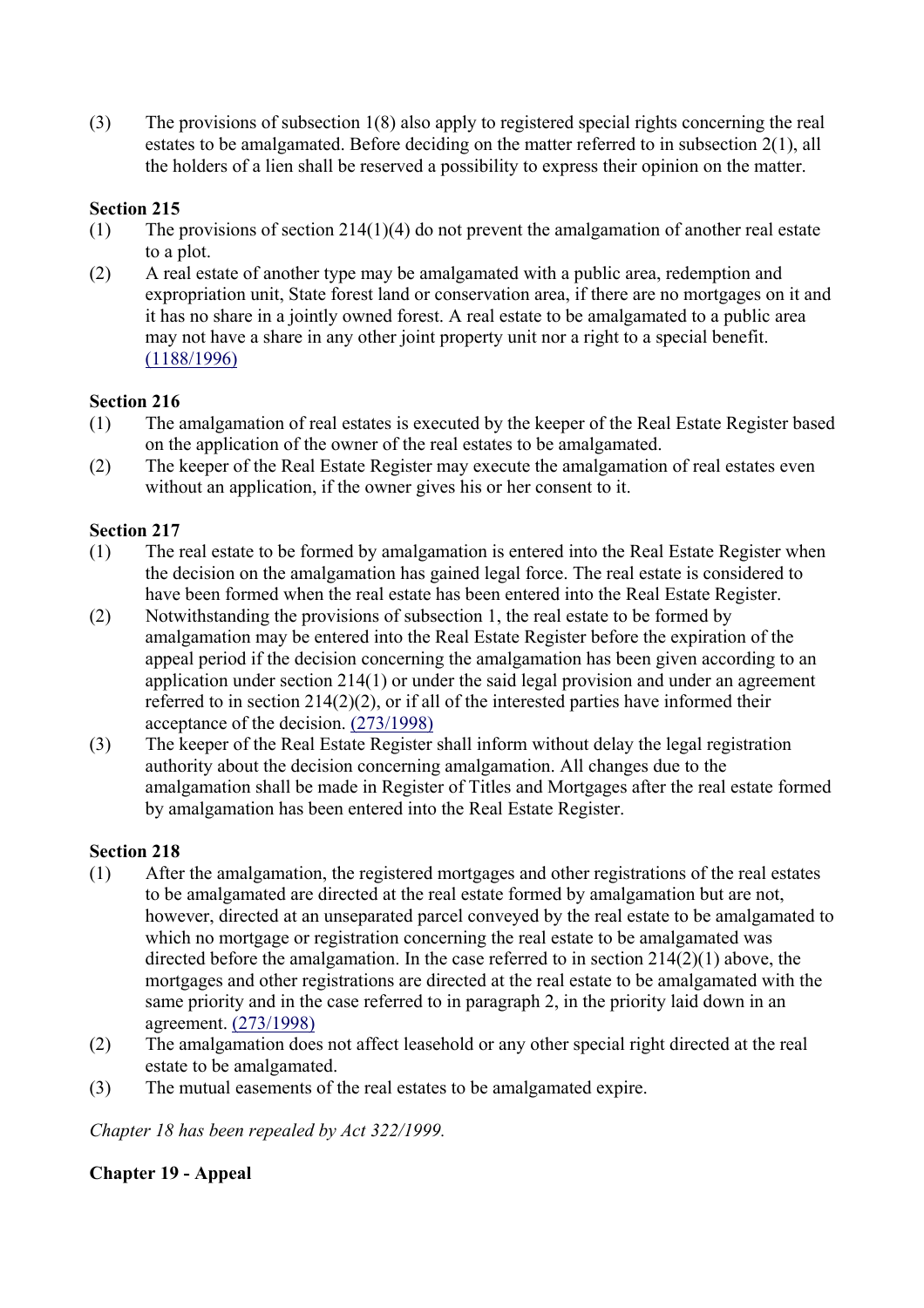- (1) A decision given in the cadastral procedure may be appealed to the Land Court by an interested party, unless the appeal is prohibited by law.
- (2) In addition to the provisions of subsection 1, the municipality may appeal to the Land Court a decision on a cadastral procedure executed in an area referred to in section 163(3) which concerns matters referred to in sections 32, 33, 34, 35, 36 or 53.

#### **Section 232**

- (1) An appeal can be made during the cadastral procedure concerning:
	- 1) the right to be an interested party in a cadastral procedure;
	- 2) the rejection of an objection on the grounds of prejudice;
	- 3) the limitations concerning the carrying out of measures or use of areas referred to in section 177;
	- 4) the interruption of a cadastral procedure;
	- 5) the conditions of a land consolidation or the extent of the land consolidation;
	- 6) the projects referred to in sections 72-74 or matters referred to in section 84;
	- 7) a land consolidation plan where a separate appeal has not been allowed on a matter included in the plan;
	- 8) the conditions for the execution and urban land replotting and the extent of the replotting area;
	- 9) a decision referred to in section 142 concerning the division of a joint property area;
	- 10) a rejection of a demand for the dismissal of a partitioning, as well as a division plan in the case referred to in section 52(2);
	- 10a) a decision on whether a partitioning is to be executed as a joint partitioning in compliance with section 48, unless the decision is based on an agreement of the joint-owners; (273/1998)
	- 11) a division plan of a joint property area when part of the division is executed in the manner referred to in section 137(1);
	- 12) the payment of compensation in the case referred to in section 203(2); or
	- 13) a decision on whether partitioning is to be executed in compliance with section 50(1) or (2), unless the decision is based on an agreement of the interested parties. (1188/1996)
- (2) During the cadastral procedure a decision concerning a demarcation or land exchange executed in connection with partitioning, division of a joint property area, land consolidation or urban land replotting, or the rejection of a demand concerning their execution may be appealed separately, if the land surveyor considers allowing the appeal during the cadastral procedure to be expedient. The same applies to decisions concerning the division plan of a partitioning when the partitioning is executed in compliance with section 50(2) and a decision given in a dispute referred to in section 184. (273/1998)
- (3) When a decision of the executors under subsections 1 or 2 has been appealed, no such measure may be taken in the cadastral procedure which may be influenced by the decision to be given on the appeal. Based on the land surveyor's proposal, the Land Court may, however, decide before giving the decision on the appeal that the cadastral procedure may be continued, including such measures.
- (4) If a decision given in the cadastral procedure need not be appealed during the cadastral procedure in compliance with the provisions of this section, the completed cadastral procedure shall be appealed.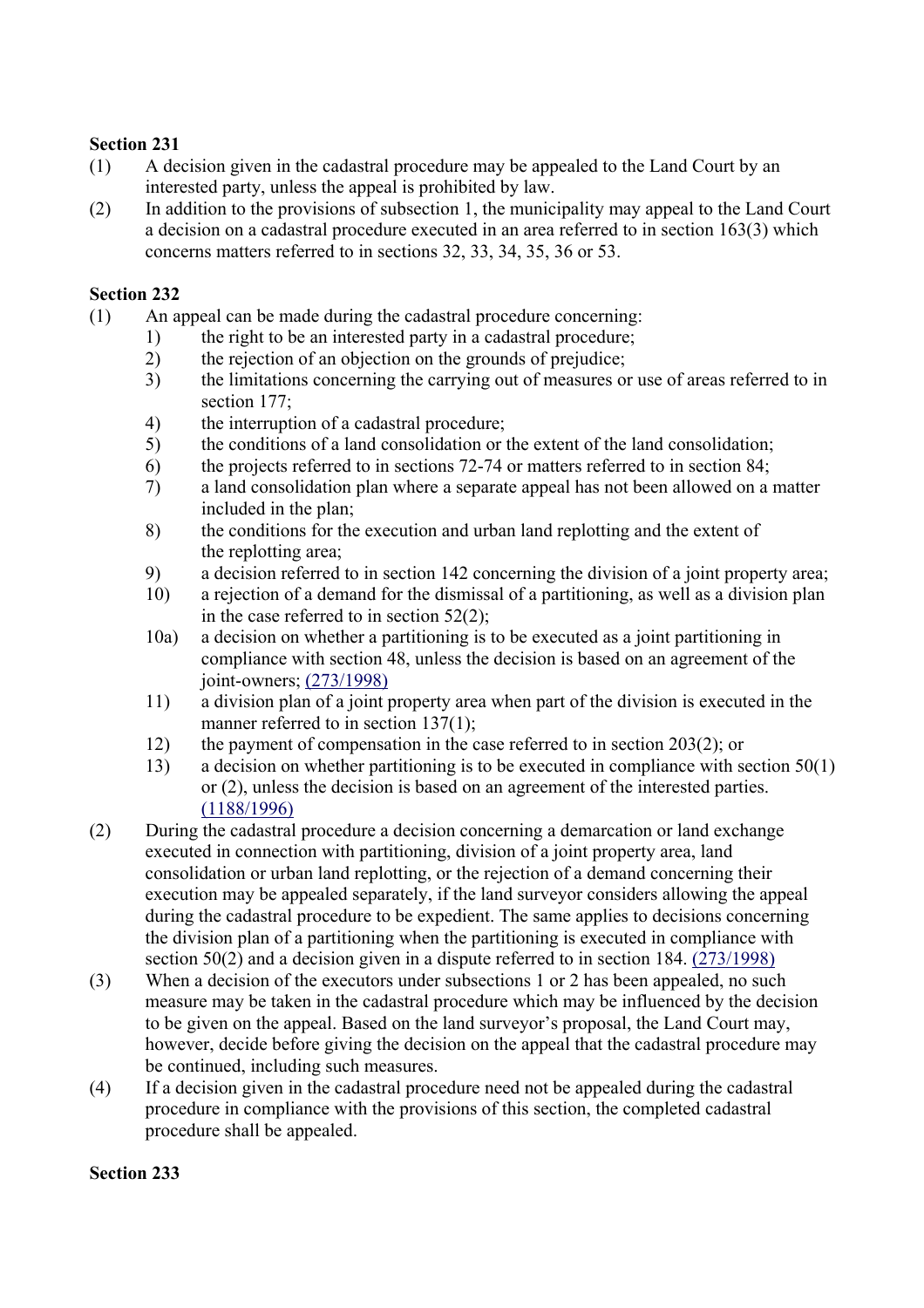- (1) Written instructions for appeal are given for a cadastral procedure and a decision which may be appealed separately under section 232.
- (2) The instructions for appeal shall state the Land Court to which an appeal is to be lodged as well as the appeal period and the expiration of the appeal period. Furthermore, the regulations concerning the lodging of an appeal as well as the content and appendices of the petition of appeal shall be explained.
- (3) If the instructions for appeal are erroneous and the error is not clearly detectable, the appeal has been made correctly if the interested party has followed either the instructions for appeal or the provisions on the matter.

- (1) The deadline for submitting the appeal is 30 days from the date when the cadastral procedure was completed or the decision referred to in section 232 was given.
- (2) The appeal documents are submitted to the land survey office of the National Land Survey of Finland. The appeal documents concerning a cadastral procedure based on the cadastral procedure order of the keeper of the Real Estate Register of the municipality are, however, submitted to the keeper of the Real Estate Register of the municipality.

# **Section 235**

- (1) If an interested party cannot lodge the appeal within the deadline due to a legal impediment or other acceptable reason, the Land Court may set a new deadline for lodging the appeal based on a petition.
- (2) The new deadline is petitioned for by written application addressed to the Land Court and submitted within the expiration of the appeal period in accordance with section 234(2) to the land survey office or to the keeper of the Real Estate Register of the municipality to which a report of the grounds of the application are appended. The provisions for the documents of appeal apply to this case, as appropriate. (273/1998)

# **Section 236**

- (1) The documents of appeal addressed to the relevant Land Court shall state: (1180/.2000)
	- 1) the cadastral procedure or decision that the appeal refers to;
	- 2) which points of the cadastral procedure or decision given in it are being appealed;
	- 3) what changes are demanded to be made;
	- 4) the grounds on which the appeal is made;
	- 5) the evidence intended to be shown and what is intended to be proven by them; (1180/.2000)
	- 6) the demand concerning the compensation of legal fees if the appellant considers it reasonable; and (1180/.2000)
	- 7) a possible request with grounds to have the matter settled without executing a main hearing. (1180/2000)
- (2) The documents of appeal are appended with the documents to which the appeal refers to and which are not included in the documents of the cadastral procedure or decision subject to the appeal.

# **Section 237**

(1) The documents of appeal shall state the name and contact information of the appellant and his or her legal representative, agent or assistant and the postal address to which summons, requests and notices concerning the matter may be sent. The contact information of a witness or another person to be heard shall also be stated in an appropriate manner. (1180/2000)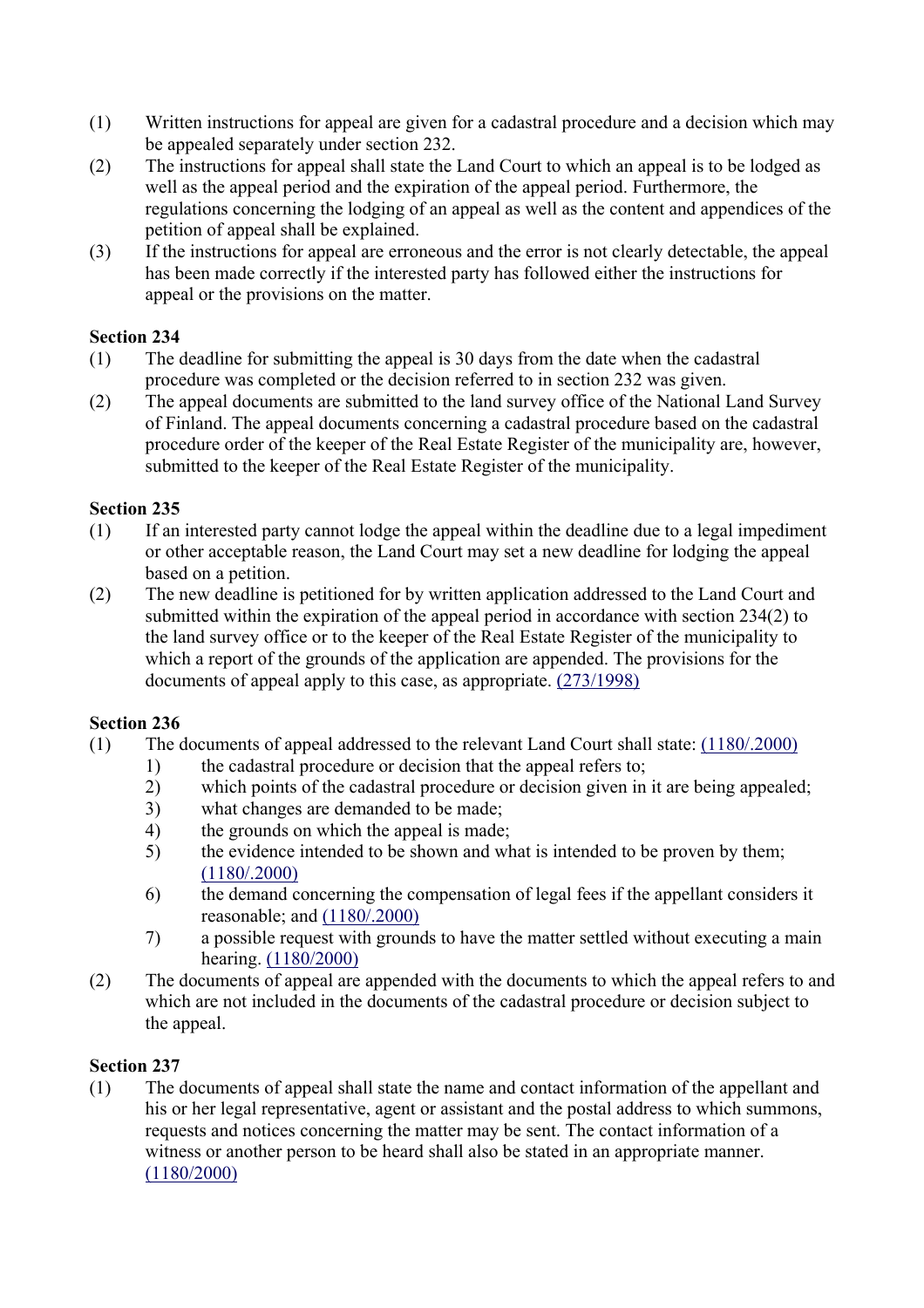(2) The documents of appeal shall be signed by the appellant or if he or she has not drafted them him or herself, by the person who has drafted them. The profession and domicile of the person who has drafted the documents shall be given in the documents of appeal.

# **Section 238**

- (1) A judgment or decision of the Land Court concerning a matter referred to in this Act may be appealed to the Supreme Court if the Supreme Court grants permission to appeal under Chapter 30(3) of the Code of Judicial Procedure.
- (2) A judgment or decision of the Land Court is enforced in accordance with the provisions for the enforcement of a legally final judgment. A pending cadastral procedure may be continued even though a permission to appeal has been applied for concerning the judgment or decision under subsection 1. The Supreme Court may, however, decide before the final decision in the matter that the judgment or decision may not be enforced for the time being or that the enforcement that has already begun may not be continued.

## **Section 239** (1180/2000)

(1) The documents of appeal, including the application for permission and the appeal, are to be delivered together with the judgment or decision of the Land Court submitted under section 234(2) to the land survey office or to the keeper of the Real Estate Register of the municipality not later than the sixtieth day after the decision of the Land Court has been pronounced or given. If several parties are appealing against the decision of the Land Court, only one copy of the decision of the Land Court must be appended to the documents of appeal.

## **Section 240**

(1) If an interested party who intends to appeal against the judgment or decision of the Land Court presents a legal impediment or other weighty reason within the appeal period due to which he or she cannot submit the appeal within the prescribed time, the Land Court shall set another deadline for it based on a petition. The decision on postponement of the deadline shall be appended to the documents of appeal.

## **Section 241**

- (1) The land survey office shall send the documents of appeal submitted to it to the Supreme Court after the deadline provided for the appeal. At the same time, the cadastral documents shall be sent to the Supreme Court for inspection. If the appeal has clearly been submitted too late, the documents of appeal shall be sent without the cadastral documents.
- (2) The Supreme Court may request the land surveyor to submit to the Supreme Court his or her written statement concerning the matter in hand if the Supreme Court considers it necessary.
- (3) Unless otherwise provided in this Act or in another Act with provisions on the Supreme Court, the provisions of Chapter 30 of the Code of Judicial Procedure concerning an appeal of a matter which the Supreme Court handles as the second instance apply to the appeal, as appropriate.

## **Chapter 20 - Land Court**

## **Section 241a** (1180/2000)

(1) The District Courts of Hämeenlinna, Kuopio, Mikkeli, Oulu, Rovaniemi, Turku, Vaasa and Vantaa function as Land Courts in the composition provided for in this Act. Further provisions on the judicial district of the courts are given by Government decree.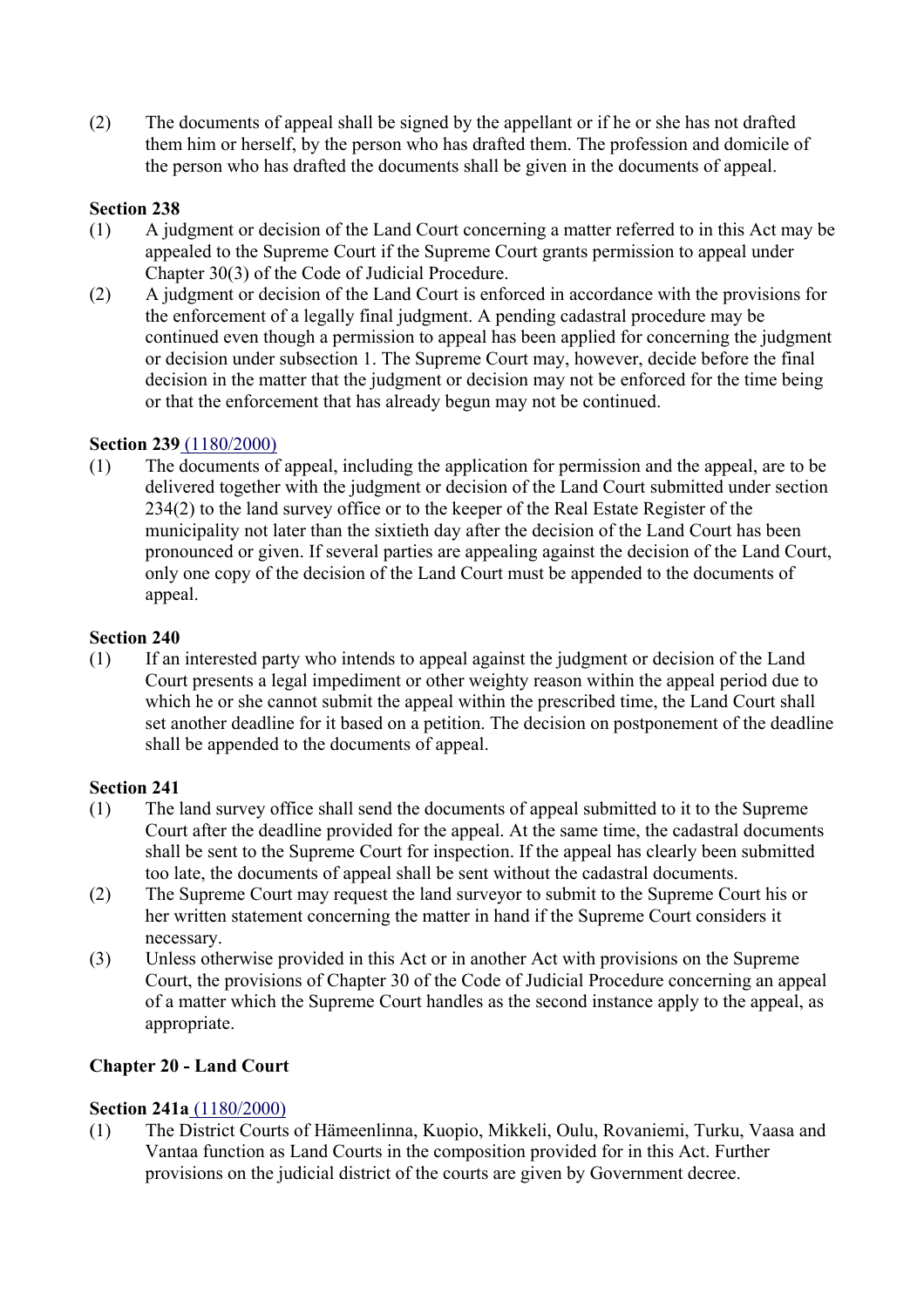- (1) The Land Court decides on the appeals to be processed as set down in the law and appeals for nullification in similar matters.
- (2) Jurisdiction lies with the Land Court in whose judicial district the area concerned in the matter is located. If the area belongs to the judicial district of two or more Land Courts or if the matter concerns a boundary which at the same time constitutes the boundary between the judicial districts of two or more Land Courts, the matter shall be decided by the Land Court in whose judicial district the place of administration of the authority whose cadastral procedure or decision is being appealed is located.

*Subsection 3 has been repealed by Act 1180/2000.*

#### **Section 243** (1180/2000)

- (1) The Chairman of the Land Court shall be a legally trained member of the District Court, and the other members shall include the Land Court Surveyor and two lay members of the court. If a lay member is prevented from attending after the beginning of the main hearing, a quorum of the Land Court is constituted with one lay member. The Land Court may also include another legally trained member of the court if it is considered justified due to the extent of the case or other special grounds. The Land Court may include an additional Land Court Surveyor on the same grounds.
- (2) Only the Chairman constitutes a quorum in the Land Court:
	- 1) when the matter concerns a measure referred to in sections 232(3), 235 or 254-258 or other measure intended for the preparation of proceedings, or a matter referred to in sections 7(2), 240 or 264(1) or (3) or 275(2);
	- 2) when the Land Court is hearing an appeal against a decision of the executors in which a challenge on the grounds of prejudice of an executor has been dismissed or if the appeal concerns a decision on amalgamation of real estates or a decision under the Real Estate Register Act given by the keeper of the Real Estate Register or a decision on rectification referred to in section 277(2); and
	- 3) when a matter is decided under section 259(3) without holding the main hearing on the basis of written trial documents.
- (3) When necessary, the Land Court Surveyor shall take part in the preparation of the matters referred to in subsection 2.

*Sections 244-246 have been repealed by Act 1180/2000.*

*Section 247 has been repealed by Act 212/2000.*

*Sections 248-253 have been repealed by Act 1180/2000.*

## **Chapter 21 - Hearing the matter in the Land Court**

#### **Section 254**

(1) If the appeal is defective, the Land Court shall request the appellant to correct the defect by a given deadline if the correction is necessary in order to continue the legal proceedings. At the same time the appellant shall be notified of the manner in which the documents of appeal are defective and informed that the appeal may be left unprocessed if the appellant does not comply with the request.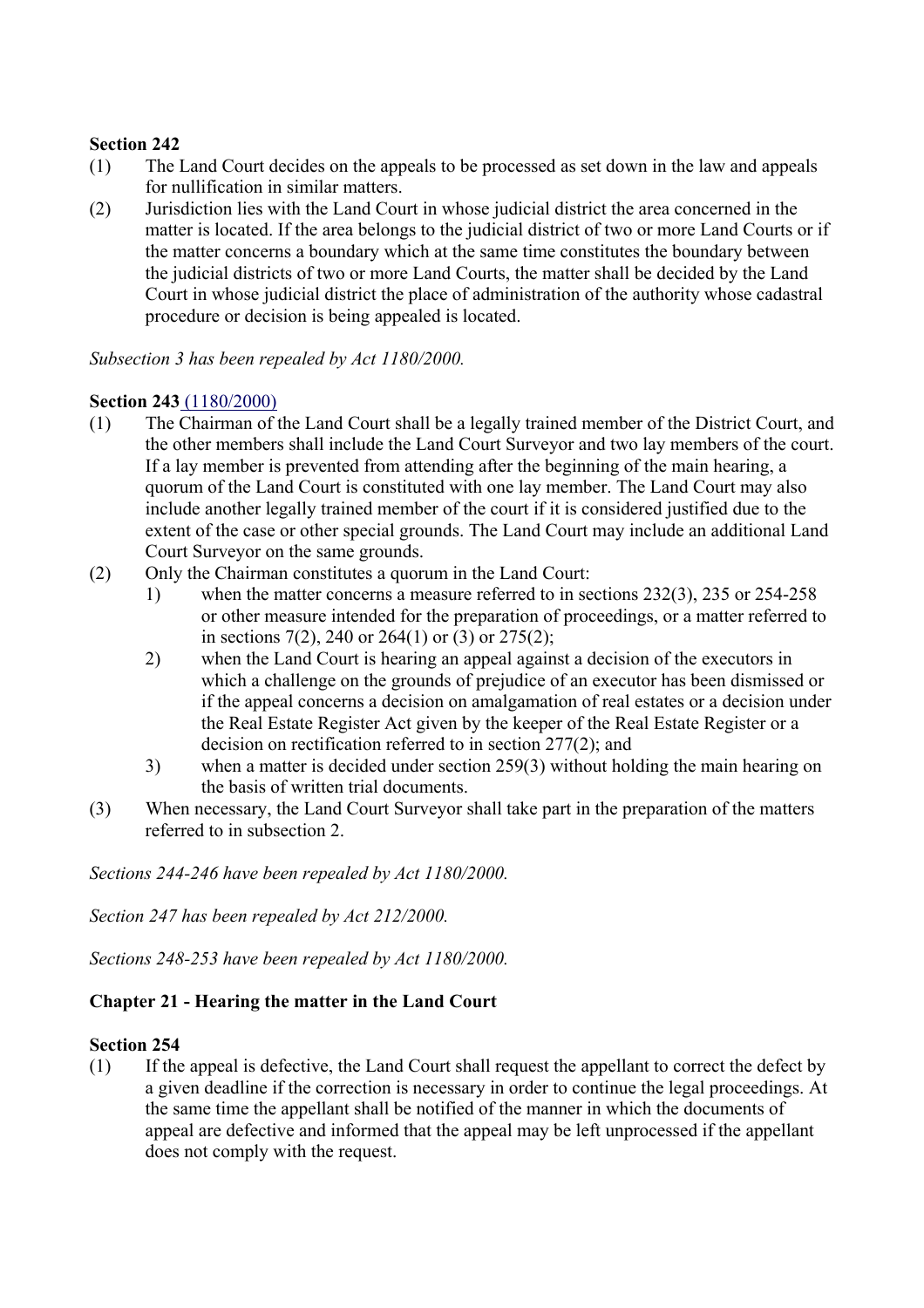(2) On special grounds, a renewed opportunity to correct the defect may be reserved for an interested party whose appeal is defective even after the correction.

# **Section 255**

- (1) The Land Court shall dismiss the appeal immediately if:
	- 1) the appellant fails to comply with the request put to him or her, as referred to in section 254;
	- 2) the documents of appeal are still defective to the extent that they are not fit as grounds for legal proceedings even after being corrected;
	- 3) the appeal does not belong to cases to be processed in the Land Court;
	- 4) the appeal has been made too late; or
	- 5) other grounds for legal proceedings are missing.
- (2) A decision on the dismissal of an appeal shall be served on the land survey office, the cadastral surveyor or the private road maintenance association and in the matter of appeal, if the cadastral procedure is pending, also on the land surveyor to be presented at the cadastral survey meeting to the other interested parties on whom the decision is considered to have been served at that moment. (1180/2000)
- (3) If a separate appeal has been made lodged the decision of the executors on a challenge on the grounds of prejudice, the Land Court shall decide the matter without delay and the decision shall be served on the interested parties in compliance with the provisions of subsection 2.

## **Section 256** (1180/2000)

- (1) If the appeal has not been dismissed under section 255, the Land Court shall request the interested party of a cadastral procedure whose right the appeal concerns to present a reply to the appeal, unless it is clearly considered unnecessary from the point of view of making the decision or of holding the main hearing; at the same time, if necessary, the Land Court shall rule the matters which the reply must especially address.
- (2) In connection with the request, the documents of appeal and the documents connected to it shall be served.
- (3) If the interested parties referred to in subsection 1 are joint-owners of a real estate or jointowners of a joint property unit, for their part the provisions of section 260(2) apply to the request.
- (4) In the reply the interested party shall state:
	- 1) the matter which the given reply concerns;
	- 2) whether he or she admits the appeal or opposes it;
	- 3) his or her understanding of the grounds of the demands of the appellant and matters which he or she desires to refer to:
	- 4) the evidence intended to be displayed and what is intended to be demonstrated by them;
	- 5) a claim concerning the compensation of legal expenses if he or she considers it reasonable; and
	- 6) a possible request or consent with grounds to settle the matter without holding the main hearing.
- (5) The reply is requested to be given in writing to the Land Court by the deadline given by it or orally in a hearing under penalty of possible investigation into the matter even if no reply is given. The provisions of sections 235, 236(2) as well as 237 and 254 on appeal and documents of appeal also apply, as appropriate, to a written reply.
- (6) The reply and the appended documents shall be served on the appellant and on such other interested party whom the reply concerns.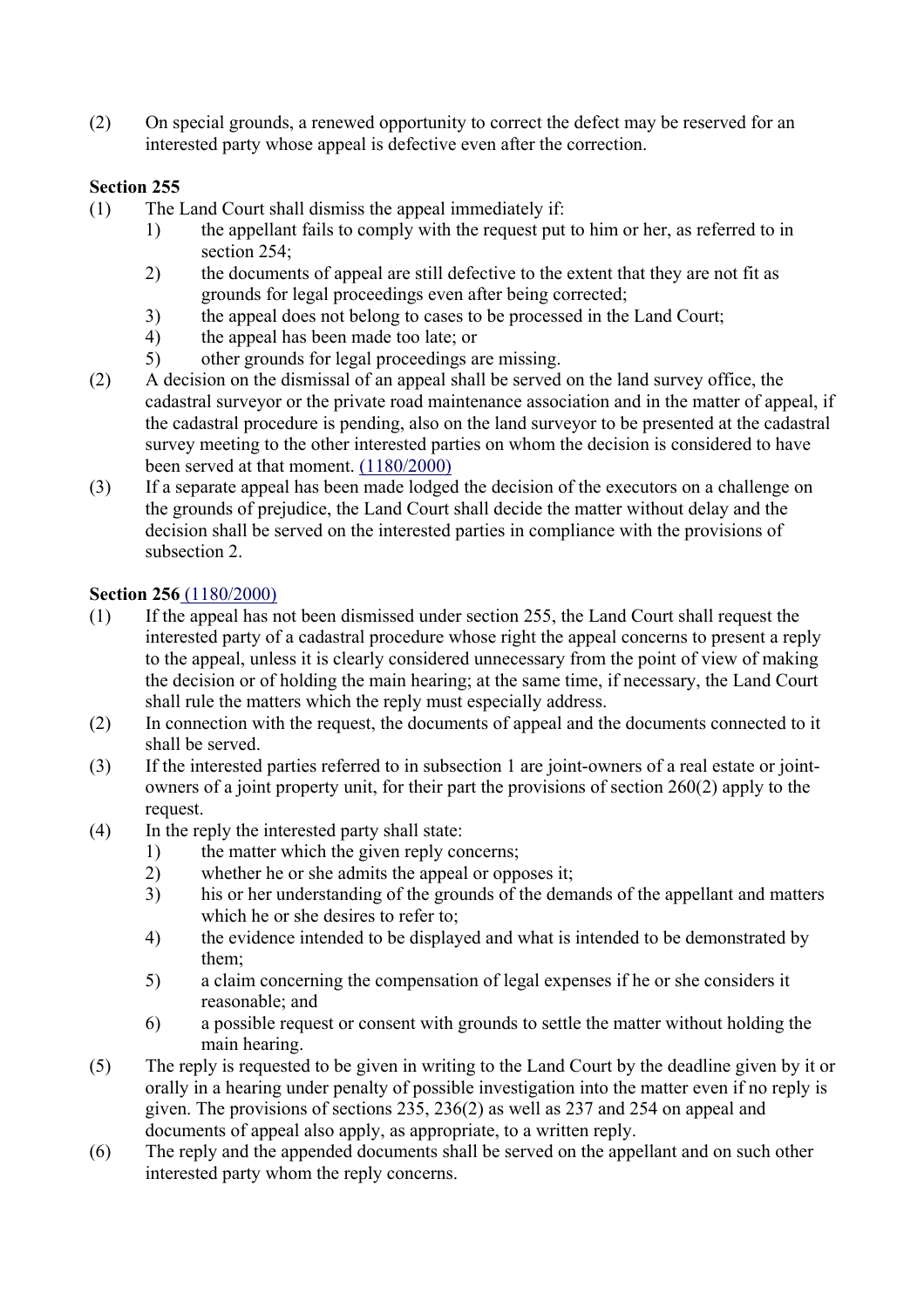- (1) If the Land Court considers it necessary for processing the case, it may request the interested party to submit a written statement to the Land Court by a given deadline. In this case, the Land Court shall give an order on the matter upon which the interested party is called to make a statement. The statement shall be served on the interested party whose right the statement concerns.
- (2) If it furthers the preparation of the matter, the Land Court may decide that the interested parties or some of them are called to be heard in the preparation.

#### **Section 258**

(1) Before the main hearing, the Land Court may request the land surveyor to submit to the Land Court a written statement on the matter at hand by a given deadline if the Land Court considers it expedient in order to further the proceedings. The statement shall also be served on the interested party to be called to the main hearing.

#### **Section 259**

- (1) When the preparation has been completed, the matter shall be assigned to the main hearing.
- (2) The main hearing is held in the municipality where the area concerning the appealed cadastral procedure is located. The Land Court may also convene in a neighbouring municipality or in the municipality where the office of the Land Court is, unless this causes unreasonable expenses or harm to the interested parties.
- (3) The main hearing need not be held at all and the matter may be settled based on written trial documents, if the matter is such that coming to a decision on it does not require a hearing and the interested parties whose right the appeal concerns give their consent to deciding the matter without holding the main hearing. (1180/2000)

## **Section 260** (1180/2000)

- (1) The appellant and the party having made claims, or the interested party present in the cadastral procedure whose right the appeal concerns in compliance with the provisions of Chapter 11 of the Code of Judicial Procedure, as appropriate, shall be invited to the hearing of the Land Court. Other interested parties in the cadastral procedure whose right the appeal concerns or who have requested notification shall be notified of the main hearing by letter. If the notification of the main hearing by letter to such other interested parties who have not requested notification causes considerable difficulties due to lack of addresses, or if it is deemed unnecessary considering the number of interested parties and the matter at hand, notification of the main hearing shall, nevertheless, be published by announcing it in a newspaper distributed in the region of the cadastral procedure not later than 14 days prior to commencement of the session.
- (2) If the appeal concerns a real estate owned jointly by several parties or an unseparated parcel and the matter does not concern the division of the real estate, it shall suffice that one of the owners is notified of the session. A joint-owner who has requested it shall, however, always be notified of the session. If the appeal concerns a joint property unit and the matter does not concern its division or supplementation of its division, a notice of the session shall be given to the group of joint-owners in compliance with section 26 of the Act on Joint Property.
- (3) The publishing of notification of the session of the Land Court provided for in this section is considered to have been duly performed if the aforementioned letter has been left to the post for delivery or otherwise delivered to the interested party 14 days prior to commencement of the session.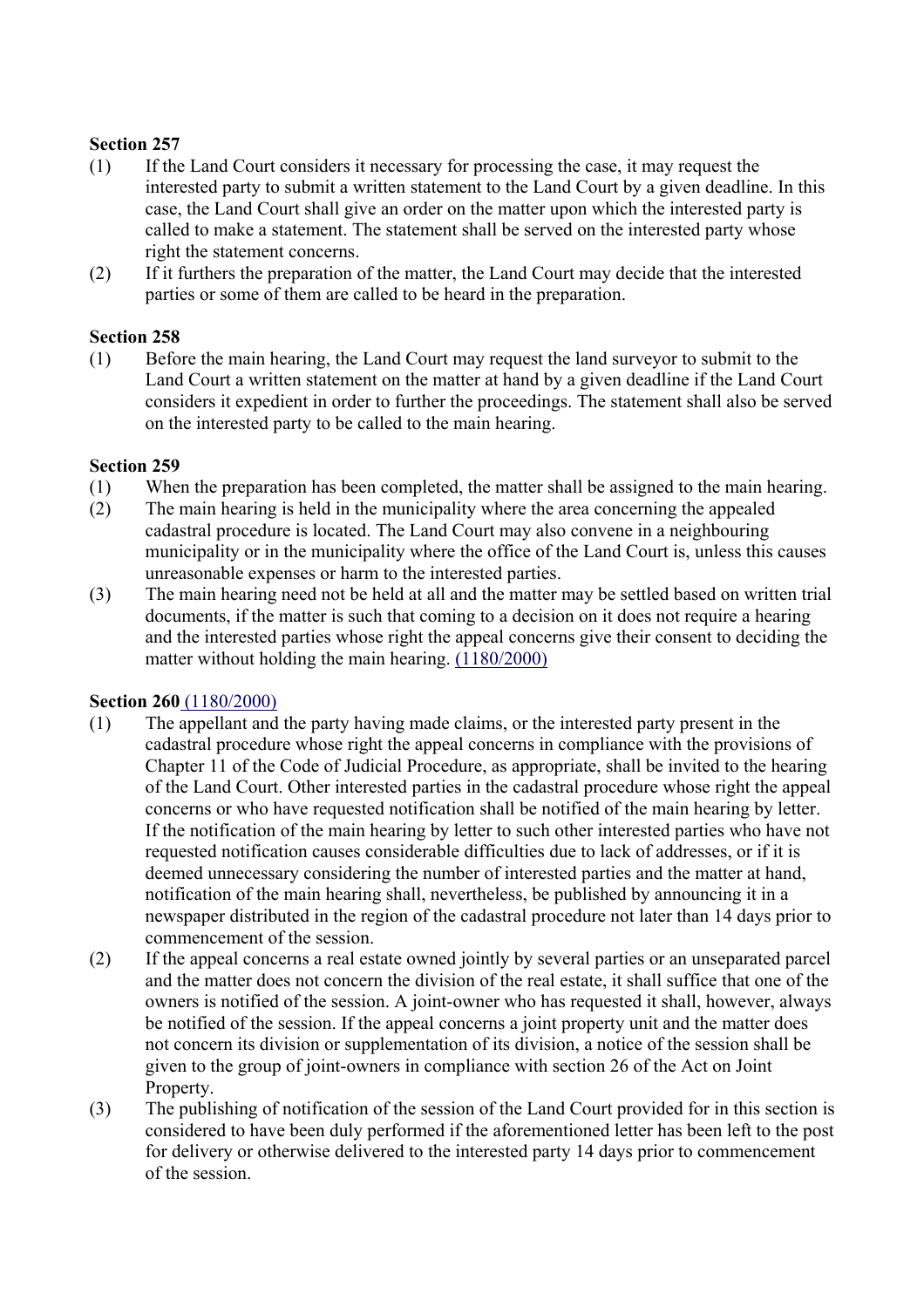(4) The Land Court may send a request for a reply and other requests and summons referred to in this Chapter to the interested party by post using the address last given in a cadastral procedure or notified to the court of law by the interested party.

# **Section 260a** (1180/2000)

- (1) The appellant shall be summoned to the main hearing under penalty of having the appeal dismissed in his or her absence.
- (2) The opponent of the appellant shall be summoned to court under penalty of a fine, if processing of the matter requires his or her attendance.
- (3) The opponent of an appellant whose hearing is not considered necessary shall be summoned to the main hearing under penalty of having the matter settled regardless of his or her absence.
- (4) The interested party or his or her legal representative may be obliged to attend the main hearing in person under penalty of a fine, if hearing him or her is considered necessary for clarifying the matter.

## **Section 261**

- (1) If the appellant does not appear at the session of the Land Court, the appeal shall be dismissed. The absence of another interested party does not prevent the matter from being settled.
- (2) If the interested party or his or her legal representative fails to appear at the main hearing to which he or she has been summoned under penalty of a fine, the provisions of Chapter 26(20)(2) and section 21 of the Code of Judicial Procedure shall apply, as appropriate. (1180/2000)

## **Section 262**

- (1) The main hearing is an oral hearing. The interested party is not permitted to read or give the Land Court a written statement or otherwise present the case in writing.
- (2) The interested party may, however, read his or her claim and direct references to legal practice, legal literature and to such documents containing much technical and numeric information which are difficult to understand when presented merely orally from a written document. Furthermore, he or she may use written notes to refresh his or her memory. For clarifying technical and other similar questions, references may be made to written trial documents by briefly explaining their content as far as the references are concerned.
- (3) At the main hearing, in the following order: (1180/2000)
	- 1) the Chairman or Land Court Surveyor shall briefly explain the matter at hand; (1180/2000)
	- 2) the appellant shall report to the court which points of the decisions given in the cadastral procedure are appealed and what changes are demanded to be made to them; (1180/2000)
	- 3) the other interested parties shall express their understanding of the appeal;
	- 4) the interested parties on both sides shall argue their position in more detail and shall state their opinions concerning the arguments of the other interested parties:
	- 5) evidence shall be accepted; and
	- 6) the interested parties shall give their closing statements.
- (4) The order provided for in subsection 3 above may, however, be departed from where necessary. (1180/2000)

*Section 263 has been repealed by Act 1180/2000.*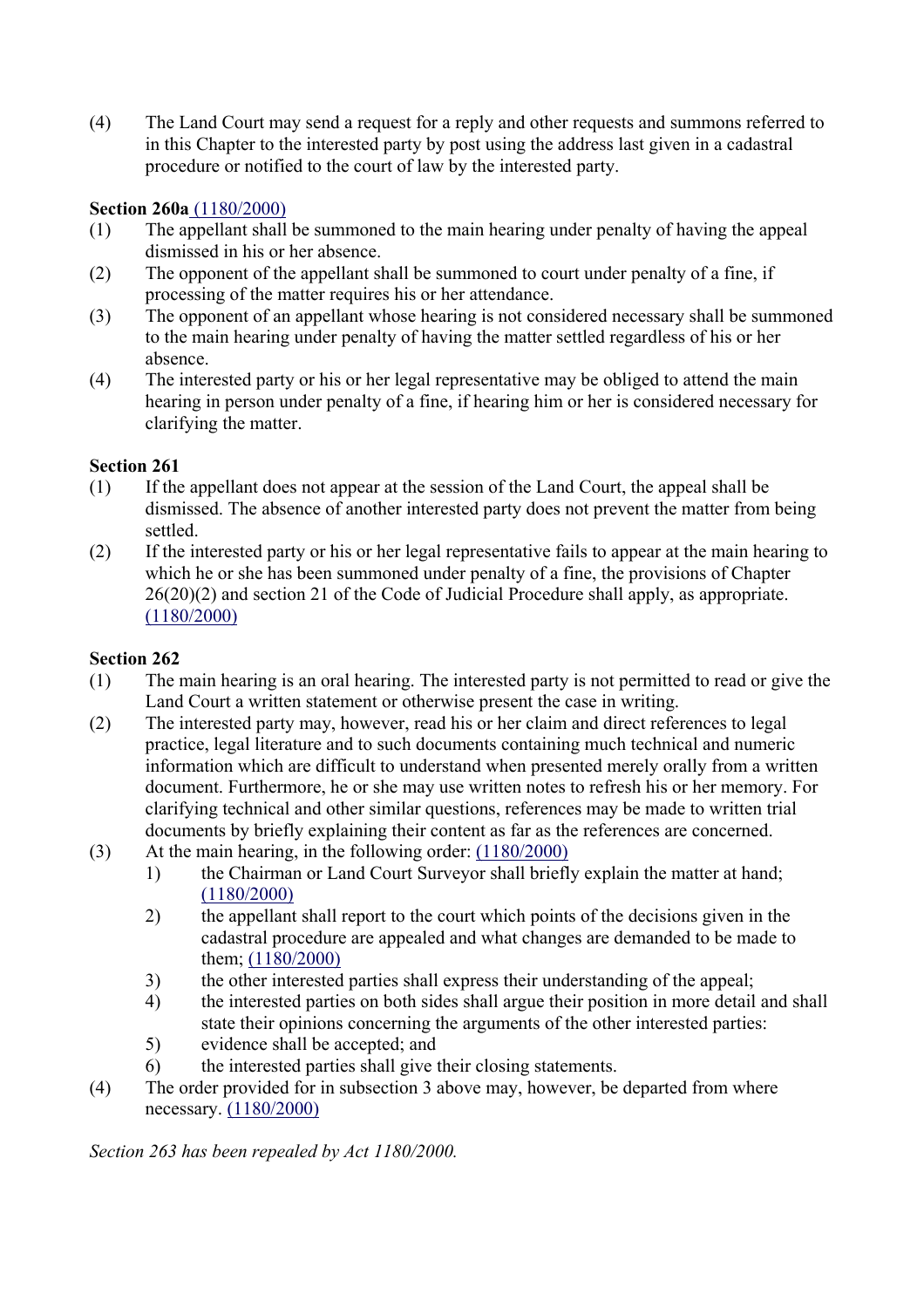- (1) On its own initiative, the Land Court may acquire or request the interested parties to acquire a report deemed essential to furthering the conclusion of the matter.
- (2) The Land Court may summon the land surveyor to be heard in the matter, as and when necessary.

#### **Section 265**

- (1) If the Land Court finds that the cadastral procedure regarding the appeal must be interrupted or that an interrupted cadastral procedure may continue regardless of the processing of the appeal, the court shall give a decision and serve it on the land surveyor. (1188/1996)
- (2) The order concerning the interruption or continuation of a cadastral procedure shall enter into force immediately and shall be observed until other orders are issued.
- (3) When a decision has been appealed regarding a measure or other fact which pertains to the grounds for compensation or to the amount of the compensation or otherwise pertains to the payment of the compensation, the Land Court may prohibit the execution of the decision concerning the payment of compensation, or order it to be interrupted until the appeal has been settled. (1188/1996)

## **Section 266**

(1) The Land Court shall arrange an on-site inspection if it is deemed necessary in order to clarify the matter.

*Subsection 2 has been repealed by Act 1180/2000.*

## **Section 267**

- (1) When coming to a decision on the matter in the Land Court, first the Land Court Surveyor, followed by the lay members of the court and finally the Land Court Judge, shall express their views on the matter.
- (2) If the views diverge, the provisions of Chapter 23 of the Code of Judicial Procedure on voting in litigation shall apply to the determination of the outcome of the vote.

## **Section 268** (1180/2000)

- (1) Only those trial materials which have been presented or introduced in the main hearing or inspection may be taken into consideration in the decision. If the matter is decided without holding a main hearing, the matter shall be decided based on written trial materials. When an archive investigation has been carried out or the Land Court has, under section 264(1), otherwise acquired a report on its own initiative, the said materials shall form part of the written trial materials referred to in this subsection. In order for the investigation report to be taken into consideration when giving the decision, it shall be presented to the interested parties at the main hearing or, if the matter is decided without a main hearing, the interested parties shall be given an opportunity to give their statement.
- (2) If the matter is decided based on written trial materials and the opponent of the appellant has not exercised his or her right to be heard in the Land Court, or if the matter is decided in a main hearing in spite of the absence of the opponent of the appellant, the trial material previously presented by him or her in the matter shall, however, be taken into consideration when deciding on the matter.

*Section 269 has been repealed by Act 1180/2000.*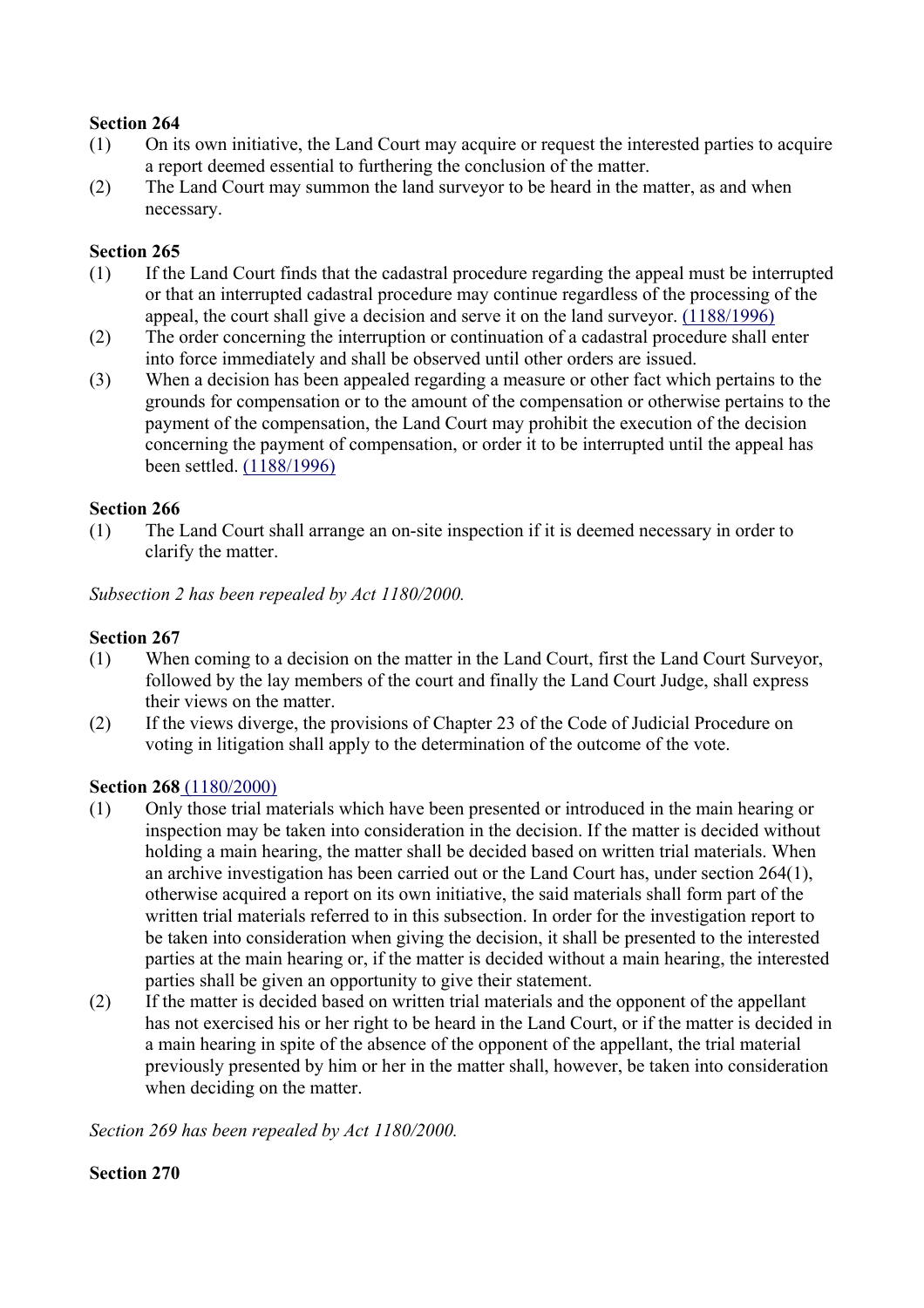(1) Unless otherwise provided in this law or other law which contains provisions concerning the Land Court or in a decree issued pursuant to them, the provisions in force concerning ordinary courts apply, as appropriate, to the Land Court and the trial in it and to the judgment or decision of the Land Court.

# **Chapter 22 - Correction of an error detected in the cadastral procedure and extraordinary appeal (273/1998)**

# **Section 271**

(1) If it appears after the ending of the cadastral procedure and before the cadastral procedure has been entered into the Real Estate Register that the decision given in the cadastral procedure is clearly based on an erroneous or defective report or an incorrect application of the law, the erroneous decision may be invalidated and the matter decided again (*correction of a factual error*).

# **Section 272**

- (1) If it appears after the ending of the cadastral procedure and before the cadastral procedure has been entered into the Real Estate Register that an error in measurement, calculation, writing or notation has occurred, it shall be corrected (*correcting an error in writing*)
- (2) If the error in writing is such that correcting it alone may lead to an unreasonable outcome for one of the interested parties, the error may not, however, be corrected, unless other changes due to the correction of the error are made at the same time.

## **Section 273**

- (1) The land surveyor shall decide on whether to process the correction on his or her own initiative or on the demand of the interested party or because the cadastral procedure has been returned for correction in compliance with section 192(3).
- (2) The land surveyor's decision on whether to process a correction may not be appealed.

# **Section 274**

- (1) An error in writing as referred to in section 272(1) above shall be corrected by the land surveyor.
- (2) The interested party whose right is affected by the decision to correct shall be reserved an opportunity to be heard before giving the decision.

## **Section 275**

- (1) Correction of a factual error or an error in writing as referred to in section 272(2) shall be handled in the cadastral survey meeting where parts of the cadastral procedure shall be taken up again as deemed necessary in order to correct the error.
- (2) The cadastral procedure may be taken up again provided that the interested parties whose right the correction affects give their consent to it or the Land Court orders it based on the proposal of the land surveyor. The cadastral procedure may, however, be taken up again without the consent of the interested parties for purposes of correcting an error which prevents the cadastral procedure from being registered.

- (1) If the cadastral procedure has been appealed, the taking up of the correction shall be notified to the Land Court to whom the decision in the matter is to be sent.
- (2) A note of the correction shall be entered into the cadastral documents and the information sent to the interested parties whenever this is deemed necessary.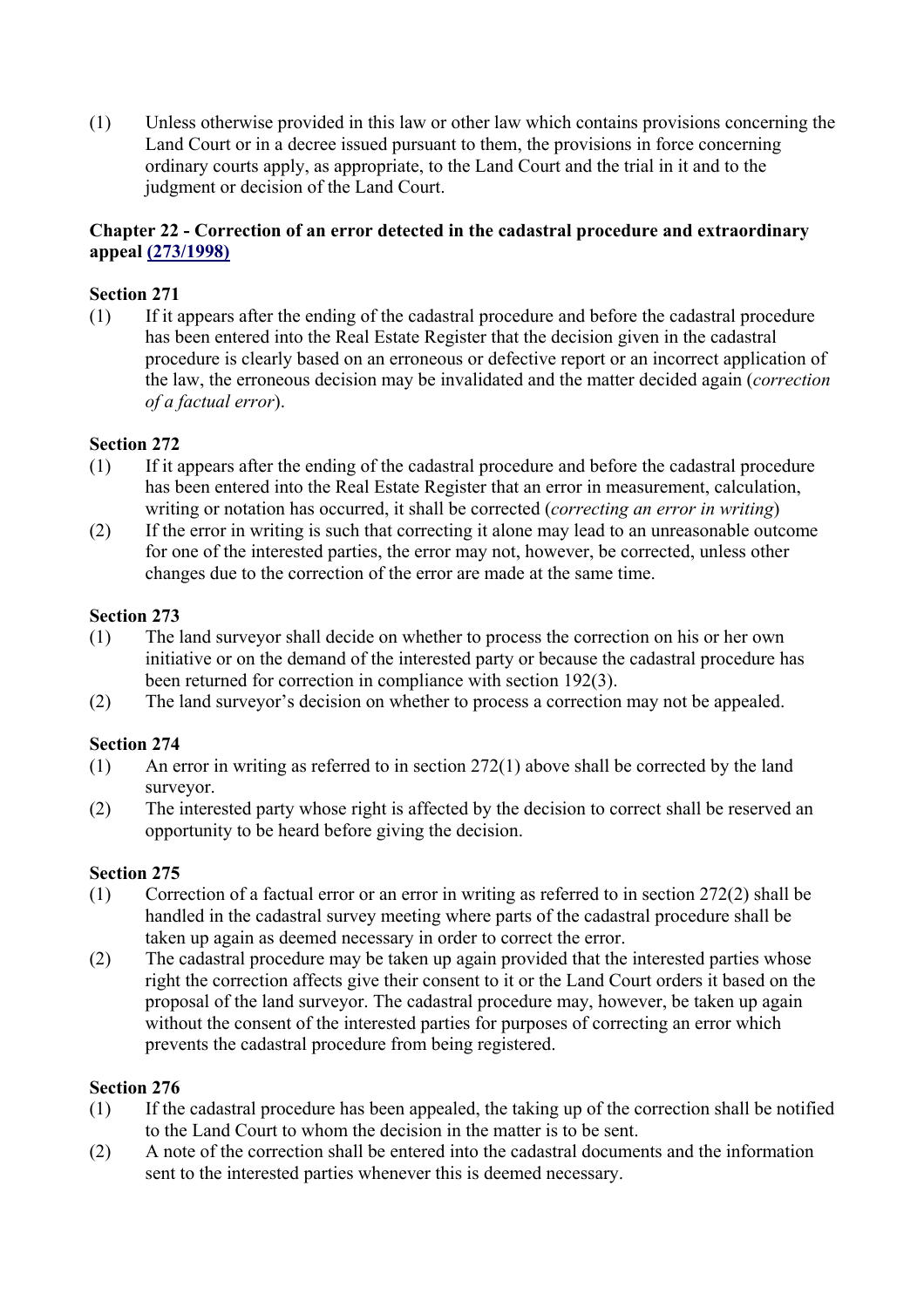- (1) If an error in measurement, calculation, writing or notation has occurred in the cadastral procedure entered into the Real Estate Register, or an error in marking the boundary in the terrain for which the said error is not insignificant and which affects the right of the interested party, the error may be corrected in a property definition procedure if the correction does not cause unreasonable harm to the interested party. The cadastral procedure order may be given even without an application. Correction of an error as referred to in this subsection may be carried out if the cadastral procedure concerning it has been applied for within five years of the registration of the cadastral procedure.
- (2) If the documents of a cadastral procedure entered into the Real Estate Register contain an error as referred to in subsection 1 which is insignificant or does not affect the right of any interested party, the keeper of the Real Estate Register may correct the error after having heard the owners of the real estates concerned, when necessary.

#### **Section 278**

- (1) If the matter regards an error other than that referred to in section 277, the provisions of Chapter 31 of the Code of Judicial Procedure for extraordinary appeal in litigation apply to amending a decision given in a cadastral procedure which has gained legal force.
- (2) The central administration of the National Land Survey of Finland is entitled to make a proposal to the Supreme Court or the Supreme Administrative Court concerning a cancellation due to an error of a cadastral procedure entered into the Real Estate Register or a decision with legal force, to which a correction is required due to the clarity or reliability of the Real Estate System or other public interest. Before making the proposal, those interested parties whose right is affected by the correction of the error shall be reserved an opportunity to be heard.

#### **Section 279**

- (1) If the correction or rectification of an error made in the cadastral procedure by changing the cadastral procedure is deemed likely to incur such expenses or harm that would obviously render them unreasonable when compared with the benefit obtained by the change, the interested party who has obtained the benefit from the error may be obligated to compensate the economic benefit obtained in money to the party suffering the loss.
- (2) The matter concerning the compensation referred to in subsection 1 above shall be decided in the same cadastral procedure as the correction or rectification of the error.

#### **Section 280**

(1) When handling the rectification of an error referred to in this Chapter, the interested parties constitute those holders of a right whose right is concerned in the matter.

#### **Section 280a** 273/1998)

(1) If before ending the cadastral procedure a factual error or error in writing appears after a decision referred to in section 232(1) and (2) has been given, the correction of the error may be taken up notwithstanding that decision, in compliance with the provisions of this Chapter for the correction of an error which has appeared in a completed cadastral procedure.

## **Chapter 23 - Miscellaneous provisions**

## **Chapter 281**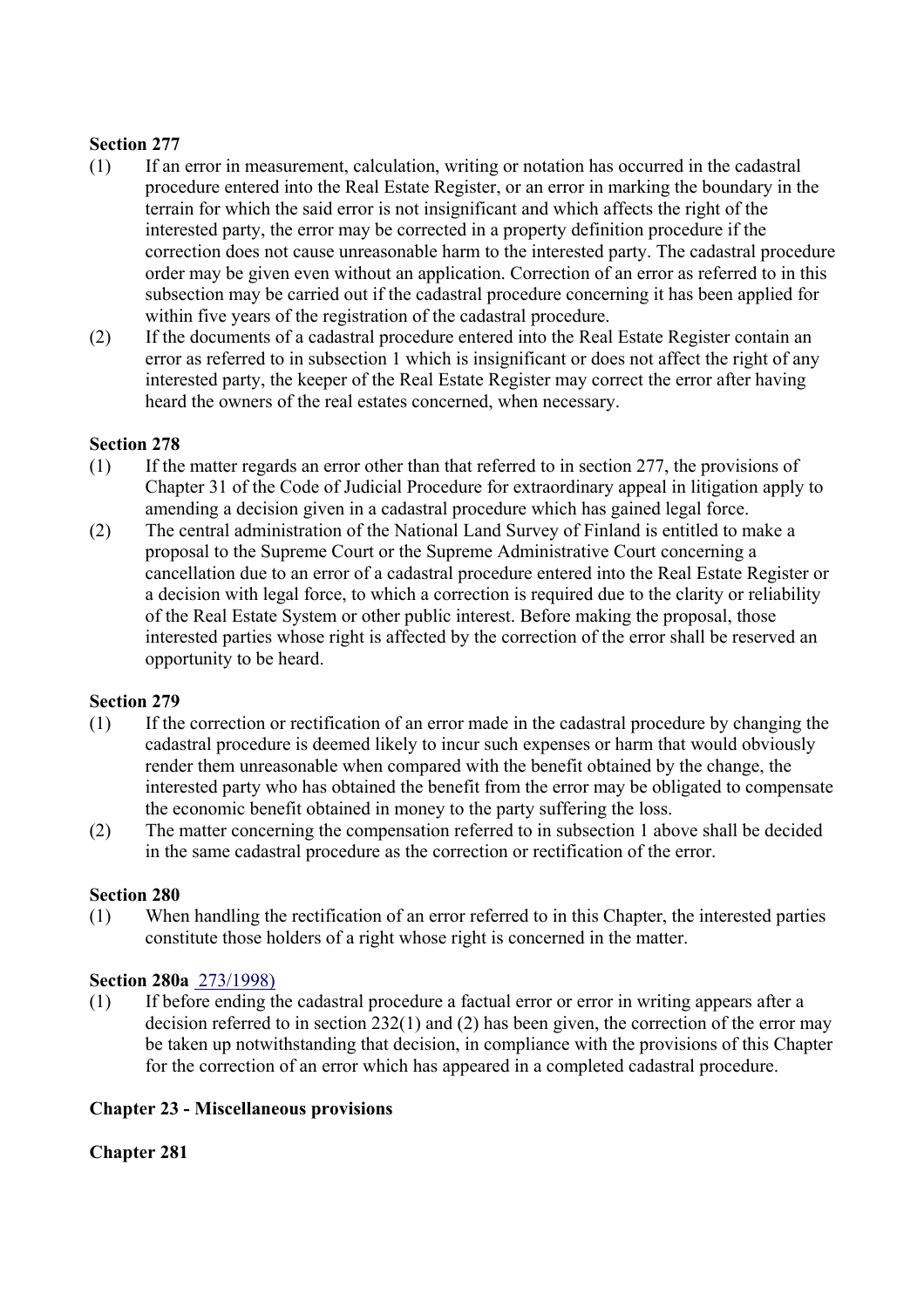(1) A matter which under section 101 is decided in the cadastral procedure may not be taken up in a general court of first instance.

#### **Section 282**

(1) If joint drainage is executed in connection with the cadastral procedure, the provisions of the Water Act on the foundation of a joint irrigation unit in ditching proceedings apply to the foundation of the joint irrigation unit in connection with a cadastral procedure.

*Section 282a has been repealed by Act 322/1999.*

#### **Section 283** (322/1999)

(1) The order to execute the cadastral procedure referred to in section 212(2) may be given by the keeper of the Real Estate Register without an application.

#### **Section 284**

(1) The cadastral procedure is legally valid when the appeal period concerning the cadastral procedure has expired or if the cadastral procedure has been appealed, when the appeal has been finally decided by a decision of a court of law.

#### **Section 285**

- (1) When appealing a decision of the land survey office referred to in this Act, the provisions of the Act on Application of Administrative Law (586/1996) apply, unless otherwise provided. (273/1998)
- (2) Any appeals against the decision of the keeper of the Real Estate Register concerning amalgamation of real estates and rectification of an error as referred to in subsection 277(2) shall be appealed to the Land Court. The deadline for appeal is 30 days after the publishing of the decision. Otherwise the provisions on appealing a completed cadastral procedure apply to the appeal. (322/1999)
- (3) The decision of the land survey office or the keeper of the Real Estate Register of the municipality which has denied the giving of a cadastral procedure order is appealed to the central administration of the National Land Survey of Finland.

#### **Section 285a** (322/1999)

(1) In a matter concerning an amalgamation of real estates, an interested party constitutes the applicant and any other person whose right is directly concerned in the matter. The holder of a lien is an interested party when a release from mortgage is performed without the consent of the holder of a lien.

#### **Section 286**

(1) The provisions of Chapter 15 of the Code on Judicial Procedure apply to the agent of an interested party used in a matter referred to in this Act.

#### **Section 287**

- (1) For the execution of the cadastral procedure, the land surveyor is entitled to receive executive assistance from a competent authority.
- (2) If it is deemed necessary for the clarification of the matter and the interested parties request it, the executors may request witnesses or experts to be heard under oath in a general court of first instance at which the hearing can most conveniently be carried out.

#### **Section 287a** (273/1998)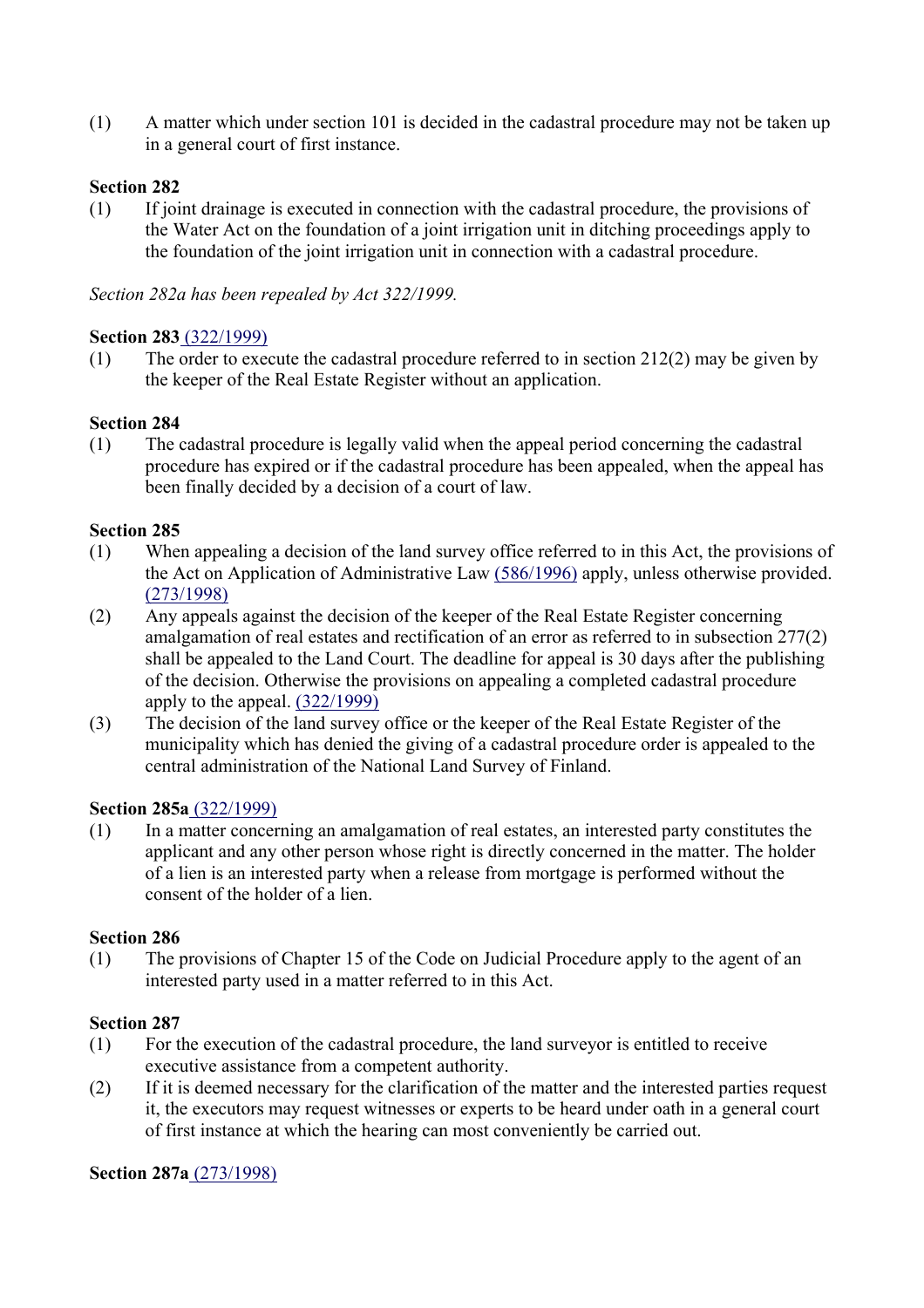- (1) Any party who deliberately or through negligence violates the provisions of section 177(1) or the provisions, restrictions or conditions of permission issued under section 177(1) and (3) shall be sentenced to a fine for a cadastral procedure crime or to prison for a maximum period of two months.
- (2) The provisions of Chapter 2(16) of the penal code apply to the forfeiture to the State of the proceeds of the crime referred to in subsection 1. The forfeiture may be waived or limited to apply only to a part of the proceeds of the crime if the punishable act which constitutes the condition for the forfeiture is a minor one or if the circumstances are otherwise mitigating or if sentencing of the forfeiture would be otherwise unreasonable.
- (3) The land surveyor shall notify the prosecutor of the purpose of raising charges after having noted the act referred to in subsection 1. The notice may be left undone if the act is considered a minor one considering the circumstances.

- (1) The compensation to be paid with interest may be distrained on the request of the executor or the interested party on the basis of a copy or an excerpt of the cadastral document in compliance with the provisions of the Execution Act on the execution of a legally valid judgment. (816/1996)
- (2) If an interested party is prevented from taking into possession an area or other property that has come to him or her or from harvesting or from receiving something else to which he or she has a right based on a legally valid decision given in the cadastral procedure, the distraint officer shall give executive assistance at the request of the interested party. As grounds for the request, a certificate of the land surveyor or an officially certified excerpt of the cadastral document and a report of when the decision on taking into possession has gained legal force shall be presented.

## **Section 288a** (322/1999)

- (1) The release from liability for a mortgage referred to in section 28(1) above is executed at the request of the owner of the subdivided real estate unit or plot. Release from a mortgage referred to in the cases referred to in sections 28(2) and 134(2) shall be executed without the request of the owner.
- (2) The provisions of Chapter 18(6)(2) and (3) on the consent of the owners of real estates that remain the objects of a mortgage and of the holders of a lien and of special rights directed to these real estates apply to the release of mortgages in the cases referred to in section 28(1) and (2) or section 134(2).

## **Section 289**

- (1) If a real estate has been released from liability for a mortgage under this Act without the consent of the owner of the real estate or the holder of a lien and if the release causes damage to the owner of the real estate or the holder of a lien, the damage shall be compensated for by the State or, when the decision has been given by an authority of the municipality, by the relevant municipality. The above provisions for the mortgage and the holder of a lien apply to a registered pension entitlement and the holder of a pension entitlement in cases referred to in sections 28(2) and 134(2). (273/1998)
- (2) The provisions of subsection 1 above also apply to a decision on the payment of compensation to the owner of a real estate as referred to in section 205(2) and to a decision concerning amalgamation of real estates under section 214(2).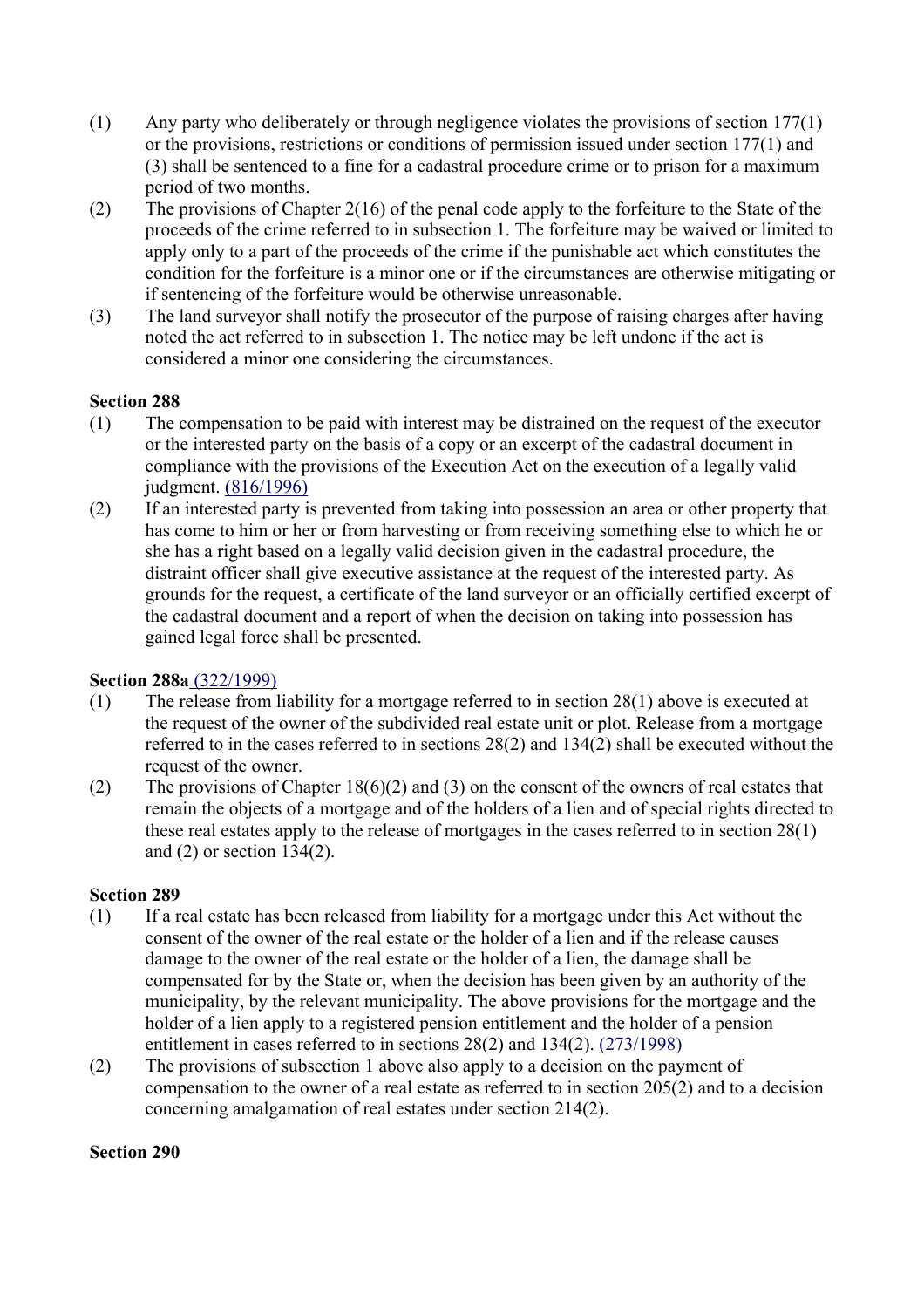- (1) The provisions of this Act on a mortgage also apply to other liens entered into the Register of Titles and Mortgages.
- (2) The provisions of this Act on a mortgage registered to the real estate and for a holder of a lien directed to the real estate also apply, as appropriate, to a mortgage registered to a specified share and an unseparated parcel of a real estate and to the holder of a lien directed to one of these. (1188/1996)

#### **Section 290a** (273/1998)

- (1) If it has been noted in a cadastral procedure that after the cadastral procedure the registered leasehold or other special right is directed to another real estate or register unit than the one it has been registered to, the legal register authority shall be notified of the matter.
- (2) If a joint-owner has requested the amalgamation of shares or real estates in a joint partitioning or land consolidation, the land surveyor shall notify the legal registration authority of the matter without delay. Changes in the Register of Titles and Mortgages due to the amalgamation shall be made after the real estate concerning the amalgamation has been entered into the Real Estate Register.

#### **Section 291**

- (1) Further provisions on the implementation of this Act are given by Government decree.
- (2) For the execution of the cadastral procedures and duties referred to in this Act, the central administration of the National Land Survey of Finland shall provide the necessary forms for the documents and regulations for the boundary markers to be used, for the markings to be made on the map and for the accuracy of the measurements to be made in the cadastral procedure.

#### **Chapter 24 - Provisions for the entry into force and transition**

#### **Section 292**

- (1) This Act enters into force 1 January 1997.
- (2) This Act repeals the following acts with possible subsequent amendments:
	- 1) Act on Division (604/51) of 14 December 1951,
	- 2) Act on Division of a Planning Area (101/60) of 20 February 1960,
	- 3) Act on Amalgamation of Real Estate Units (403/51) of 29 June 1951 and
	- 4) Act on Land Organisation (54/75) of 31 January 1975.
- (3) Measures necessary for the implementation of this Act may be undertaken before the Act's entry into force.

*Section 293 has been repealed by Act 322/1999.*

#### **Section 293a** (1188/1996)

(1) If a private reliction area belonging to another real estate existing at a real estate formed before the entry into force of this Act and which has been formed out of a private water area before the entry into force of this Act, the provisions of section 60 on the redemption of a reliction area apply to the redemption of such a reliction area even in the case that the real estate at the reliction area has been formed after the appearance of the reliction area.

#### **Section 294**

(1) This Act shall also be applied to those matters to be solved in cadastral procedures which have been started before the entry into force of this Act and which are taken up after the entry into force of this Act.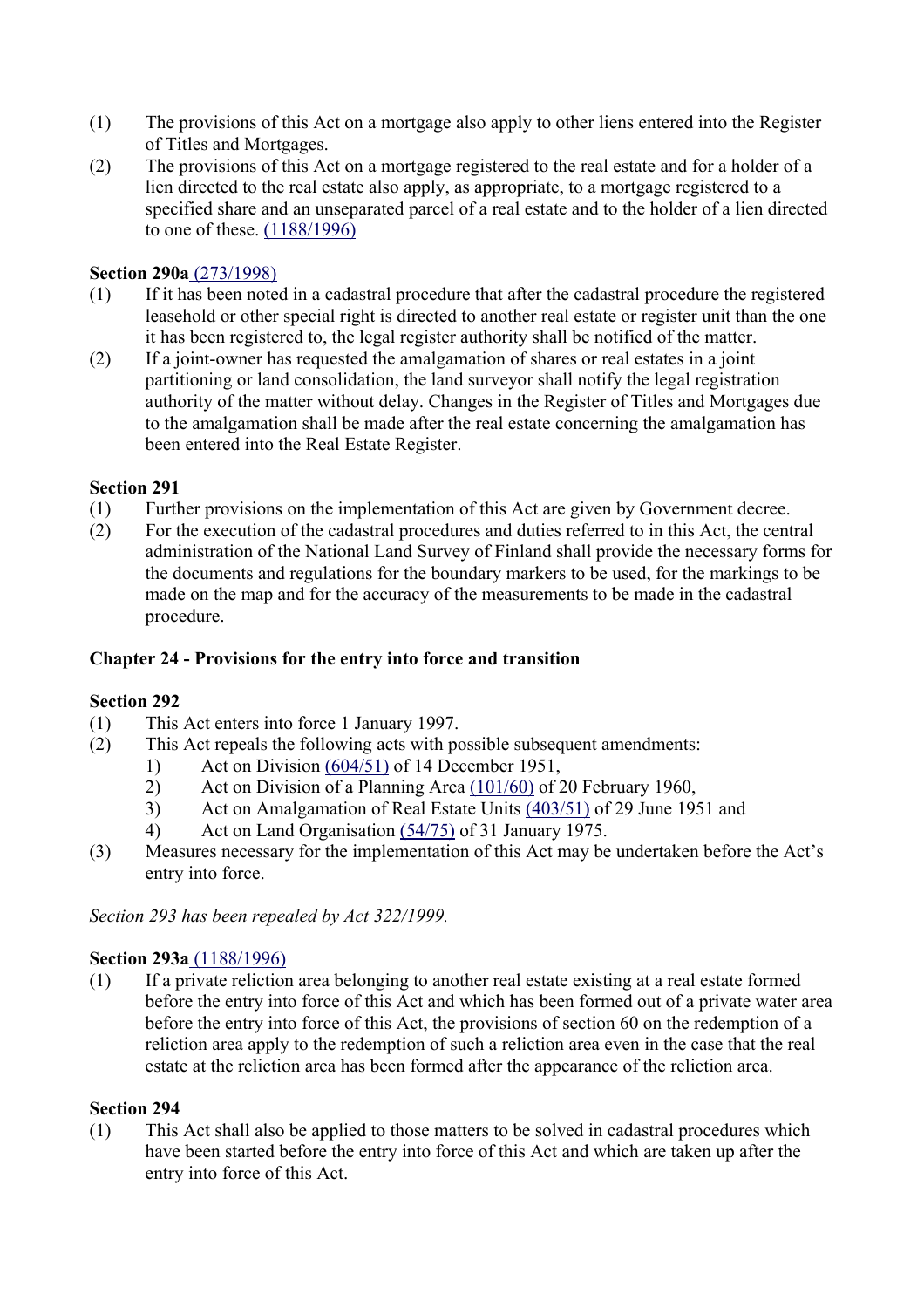(2) When appealing the decision of executors to the Land Court and the decision of the Land Court to the Supreme Court, the right of appeal and the appellate procedure are determined according to the law under which the decision subject to appeal has been made in the cadastral procedure.

# **Section 295**

(1) The provisions in force at the moment of entry into force of this Act apply in a land consolidation area where land consolidation has not been executed before the entry into force of this Act.

# **Section 296**

(1) A matter submitted to the land survey office, building board or legal registration authority which under this Act is to be submitted to another authority and which has not been decided before the entry into force of this Act shall be reassigned to the authority referred to in this Act.

# **Section 297**

- (1) When an act or decree refers to a point in legislation which has been replaced by a provision of this Act, the latter shall apply.
- (2) The provisions laid down in the legislation on cadastral procedures under the Act on Division and the Act on Division of a Planning Area apply to the equivalent cadastral procedure under this Act after the entry into force of this Act.

# **Entry into force and application of amendments:**

## **816/1996:**

(1) This Act enters into force on 1 January 1997.

## **1106/1996:**

(1) This Act enters into force on 1 January 1997.

## **1188/1996:**

(1) This Act enters into force on 1 January 1997.

# **168/1998:**

(1) This Act enters into force on 1 May 1998.

## **273/1998:**

- (1) This Act enters into force on 1 May 1998.
- (2) This Act applies, as appropriate, also to cadastral procedures which have become pending before the entry into force of this Act as far as those matters are concerned which are taken up after the entry into force of this Act.

## **322/1999:**

- (1) This Act enters into force on 1 January 2000.
- (2) If the surveying of a plot or of a public area has become pending during the validity of the legislation in force at the moment of entry into force of this Act and has been completed before the entry into force of this Act, the provisions valid at the moment of entry into force of this Act and the regulations pursuant to them apply to them.